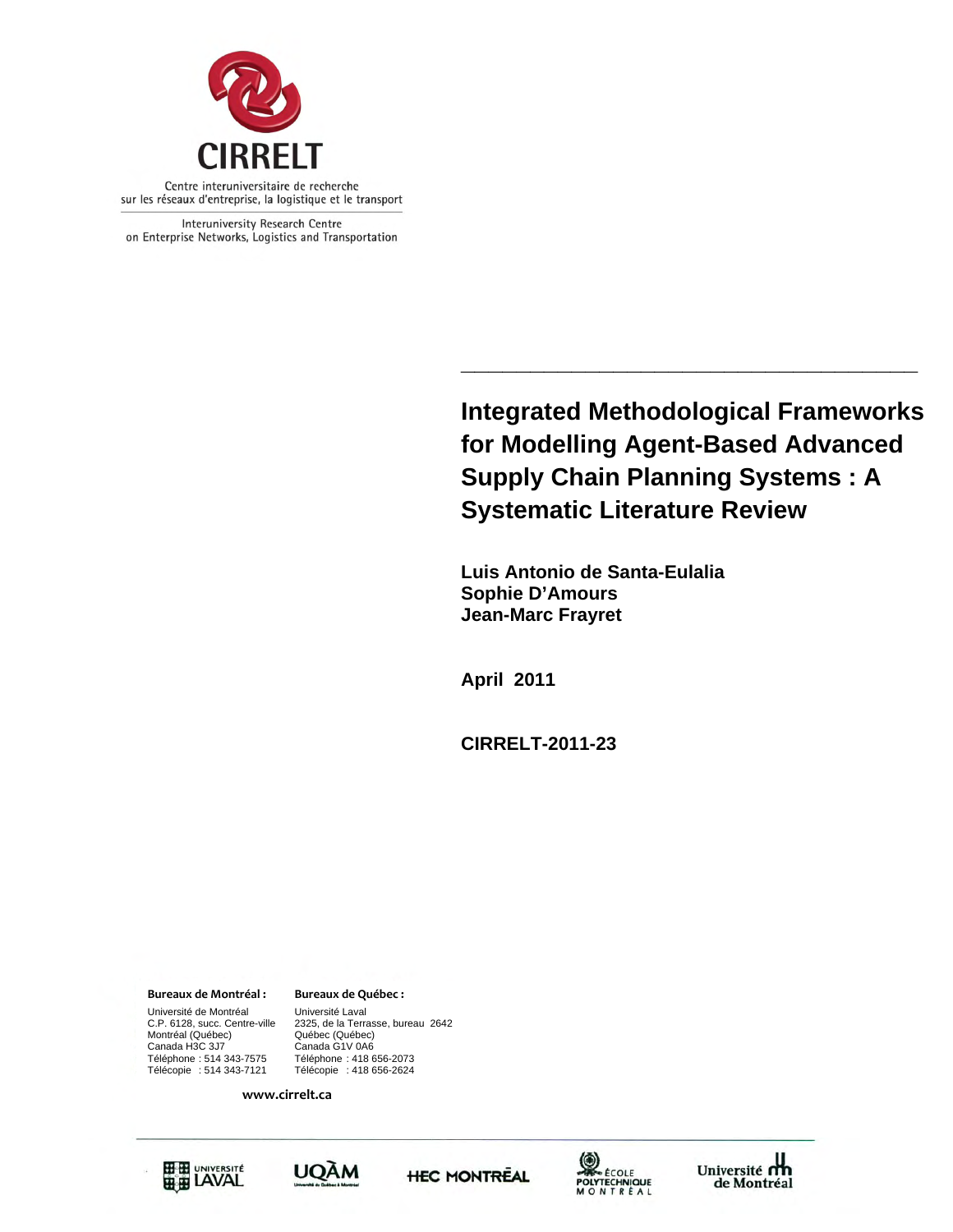Luis Antonio de Santa-Eulalia<sup>1,\*</sup>, Sophie D'Amours<sup>2,3</sup>, Jean-Marc Frayret<sup>2,4</sup>

<sup>1</sup> TÉLUQ, Université du Québec à Montréal, 455, rue du Parvis, Québec, Canada G1K 9H6

- 2 Interuniversity Research Centre on Enterprise Networks, Logistics and Transportation (CIRRELT)
- 3 Department of Mechanical Engineering, Université Laval, Pavillon Adrien-Pouliot, 1065, avenue de la médecine, Québec, Canada G1V 0A6
- 4 Mathematics and Industrial Engineering Department, École Polytechnique de Montréal, C.P. 6079, succursale Centre-ville, Montréal, Canada H3C 3A7

**Abstract***.* This paper provides a systematic literature review of recent developments in methodological frameworks for the modelling and simulation of agent-based advanced supply chain planning systems. As this is a novel and promising domain with little epistemological organisation, we first propose a taxonomical classification of the main techniques and approaches employed in the field. Special attention is given to the methodological aspect of the above-mentioned systems, since they are normally implemented directly from pre-stated requirements with little explicit focus on system analysis, specification, design and implementation in an integrated manner. The second contribution of this work is a comparison of selected works by research topics, also identifying their main limitations. Among sixty suitable manuscripts identified in the primary literature search, only seven explicitly considered the methodological aspect. In addition, we noted in general terms that the notion of advanced supply chain planning is not considered unambiguously, that the social and individual aspects of the agent society are not taken into account in a clear manner in several studies and that a significant part of the works are of a theoretical nature, with few real-scale industrial applications. An integrated framework covering all phases of the modelling and simulation process is still lacking in the visited literature. We hope that our findings can contribute to open the door for new and innovative researches in this emerging field.

**Keywords**. Supply chain management, advanced supply chain planning systems, agentbased modelling and simulation, methodological frameworks.

**Acknowledgements.** The authors wish to thank the Natural Sciences and Engineering Council of Canada (NSERC), the FORAC Research Consortium (www.forac.ulaval.ca) and the CAFIR (Research and Creation Committee of the TÉLUQ-UQAM) for their financial support.

Results and views expressed in this publication are the sole responsibility of the authors and do not necessarily reflect those of CIRRELT.

Les résultats et opinions contenus dans cette publication ne reflètent pas nécessairement la position du CIRRELT et n'engagent pas sa responsabilité.

**\_\_\_\_\_\_\_\_\_\_\_\_\_\_\_\_\_\_\_\_\_\_\_\_\_\_\_\_\_**

<sup>\*</sup> Corresponding author: leulalia@teluq.uqam.ca

Dépôt légal – Bibliothèque et Archives nationales du Québec Bibliothèque et Archives Canada, 2011

<sup>©</sup> Copyright de Santa-Eulalia, D'Amours, Frayret and CIRRELT, 2011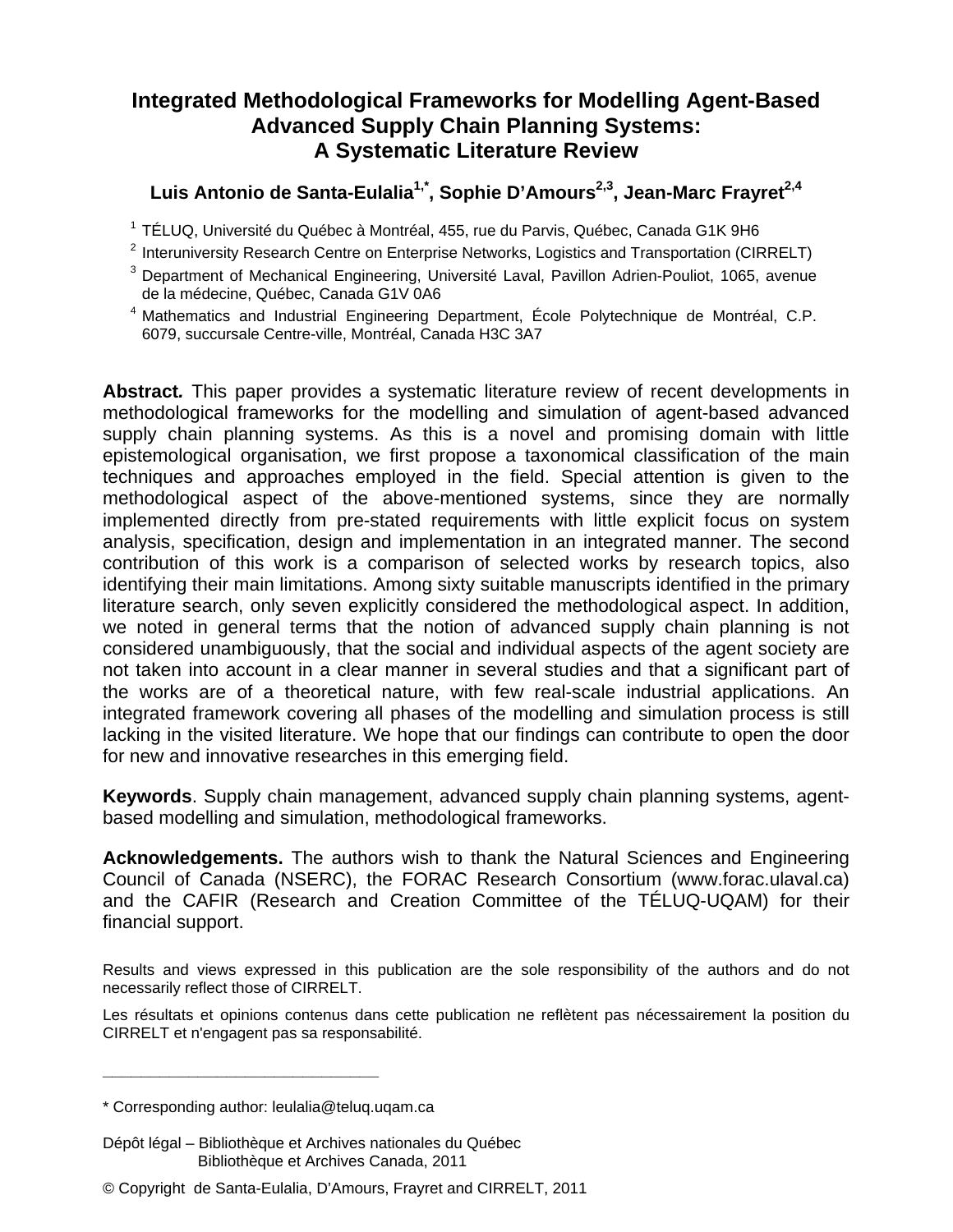#### **1 Introduction**

The Supply Chain Management (SCM) paradigm is widely discussed today in virtually all industry sectors. A supply chain (SC) is a network of autonomous or semi-autonomous companies responsible for raw materials extraction, the transformation into intermediary and finished products, as well as the distribution and delivery to final consumers (Lee & Billington, 1993). These systems encompass several characteristics that render them quite intricate, according to the complexity's theory.

In order to cope with this complexity, modelling and simulation techniques are frequently used to understand these systems and to propose the best way to exploit them. For example, scientists and practitioners are modelling and simulating supply chains to deal with problems related to: dynamic scheduling and shop floor job assignment, planning and scheduling integration problems, supply chain coordination problems, supply chain dynamics problems (Lee & Kim, 2008), information sharing, supply chain control structures, intelligent behaviour of supply chain members, evaluation of supply chain push and pull strategies, autonomy of supply chain partners and problem-solving algorithms and methods, among several other possibilities described in the literature.

In an attempt to model and simulate these problems, many techniques emerged since the 1950's. Santa-Eulalia, D'Amours, Frayret and Azevedo (2009a) reviewed the state of the art of modelling and simulation techniques for capturing the complexity of supply chain systems. In this work, fourteen different modelling and simulation approaches were identified and organized into a novel taxonomy. One of the most preeminent categories identified is called multi-agent systems. Derived from Artificial Intelligence, this technique provides an innovative way to model and treat supply chain management problems.

To extend this previous study, this paper reviews the literature related to agent-based systems for SCM. To do so, a new taxonomy classifying different methodological frameworks for modelling SCM problems was created. This taxonomy identifies that several dissimilar methods are being employed to represent agents in a SC since the 1990's, as it will be explained in the next subsection. The present work focuses on a specific category of this taxonomy which models "agent-based systems" to perform "advanced SC planning". These agent-based systems are defined here as d-APS (distributed Advanced Planning and Scheduling systems), as proposed by Santa-Eulalia, D'Amours and Frayret (2008).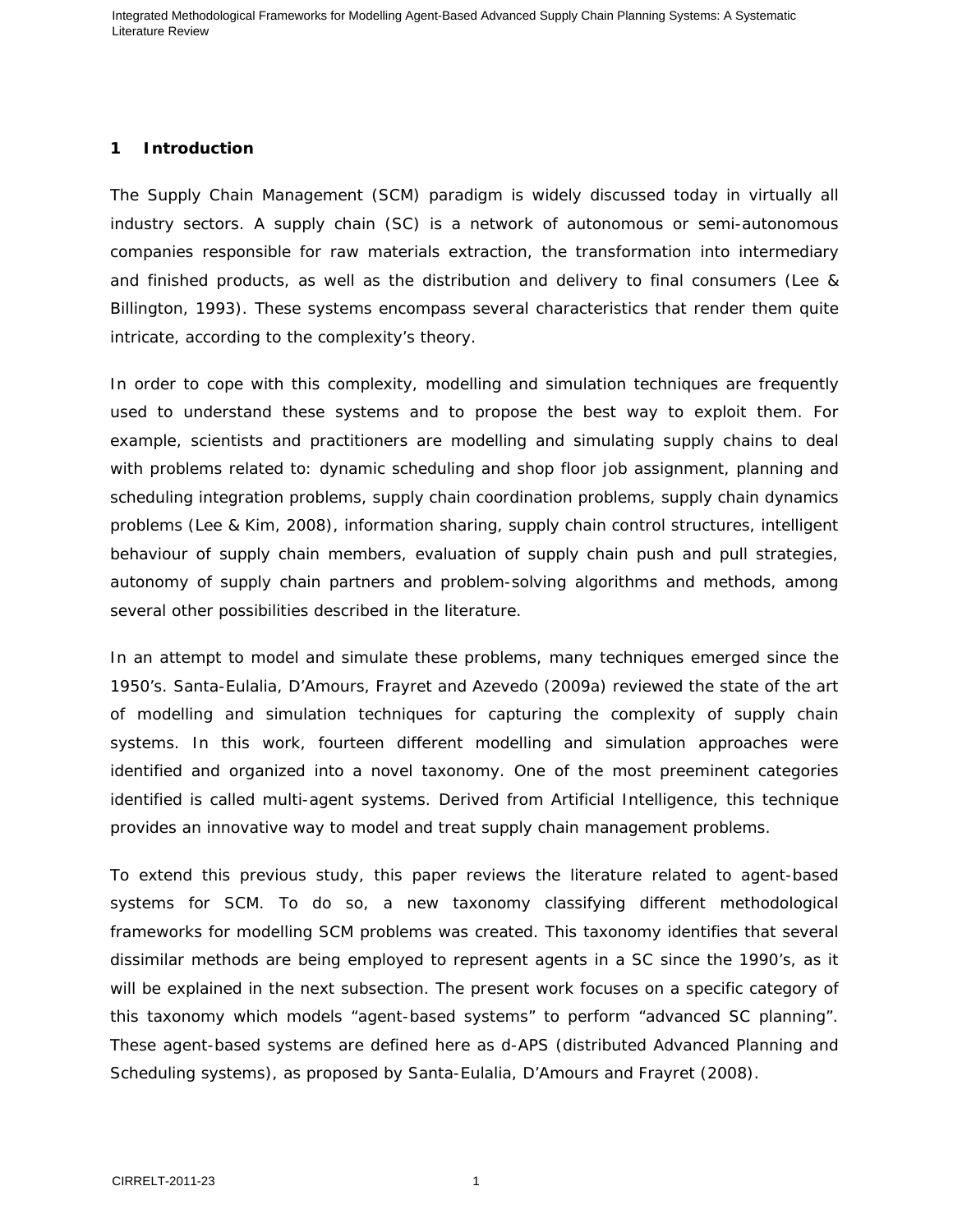These systems represent an emergent domain, arising from the convergence of two fields of research. The first field deals with APS systems, proposing a centralized and hierarchical perspective of supply chain planning, generally treating a single company's supply chain operations planning system. The second field concerns agent-based manufacturing technology, which entails the development of distributed software systems to support the management of production and distribution systems. APS systems employing agent technology (hereafter d-APS) propose mechanisms that overcome some of the limitations of traditional APS systems mainly related to: i) the inability to create sophisticated simulation scenarios (i.e., APS only proposes what-if analysis of part of the SC); and ii) the limitation in modelling distributed contexts to capture important business phenomena, like negotiation and cooperation (Santa-Eulalia et al., 2008).

In the domain of d-APS systems there is an important research gap (Govindu & Chinnan, 2010; Santa-Eulalia, Ait-KAdi, D'Amours, Frayret & Lemieux, 2011; Santa-Eulalia, 2009), which limits researchers in fully taking advantage of simulations: in this area, simulations are normally developed and implemented directly from pre-stated requirements with little explicit focus on system analysis, specification, design and implementation in an integrated manner. Several works exist to specify and design agent-based simulation for SCM, but few approaches exist that integrate the whole development process. Moreover, the methodological aspects are not usually exploited explicitly. This results in a typical problem in agent-based systems, i.e. the engineering divergence phenomenon (Michel, Gouaïch & Ferber, 2003), where the conceptual model is incomplete or inadequate in different ways, consequently yielding outputs that are different from the stakeholder's real requirements for simulation.

In this sense, this paper aims to organize and identify the main recent advances in the domain of methodological frameworks. This will contribute to systematize and consolidate what has been done in the last years and also uncover possible interesting research gaps for future studies in this emerging field. In order to do so, a systematic approach is employed so as to guarantee a rigorous, transparent and reproducible procedure aiming to identify, select and make an analysis and a critic summary of all suitable studies that deal with this promising research area.

This paper is organized as follows. First, section 2 presents two taxonomies organizing the modelling and simulation techniques for SC, with a special attention to agent-based methodologies. Section 3 puts forward the research methodology employed. Section 4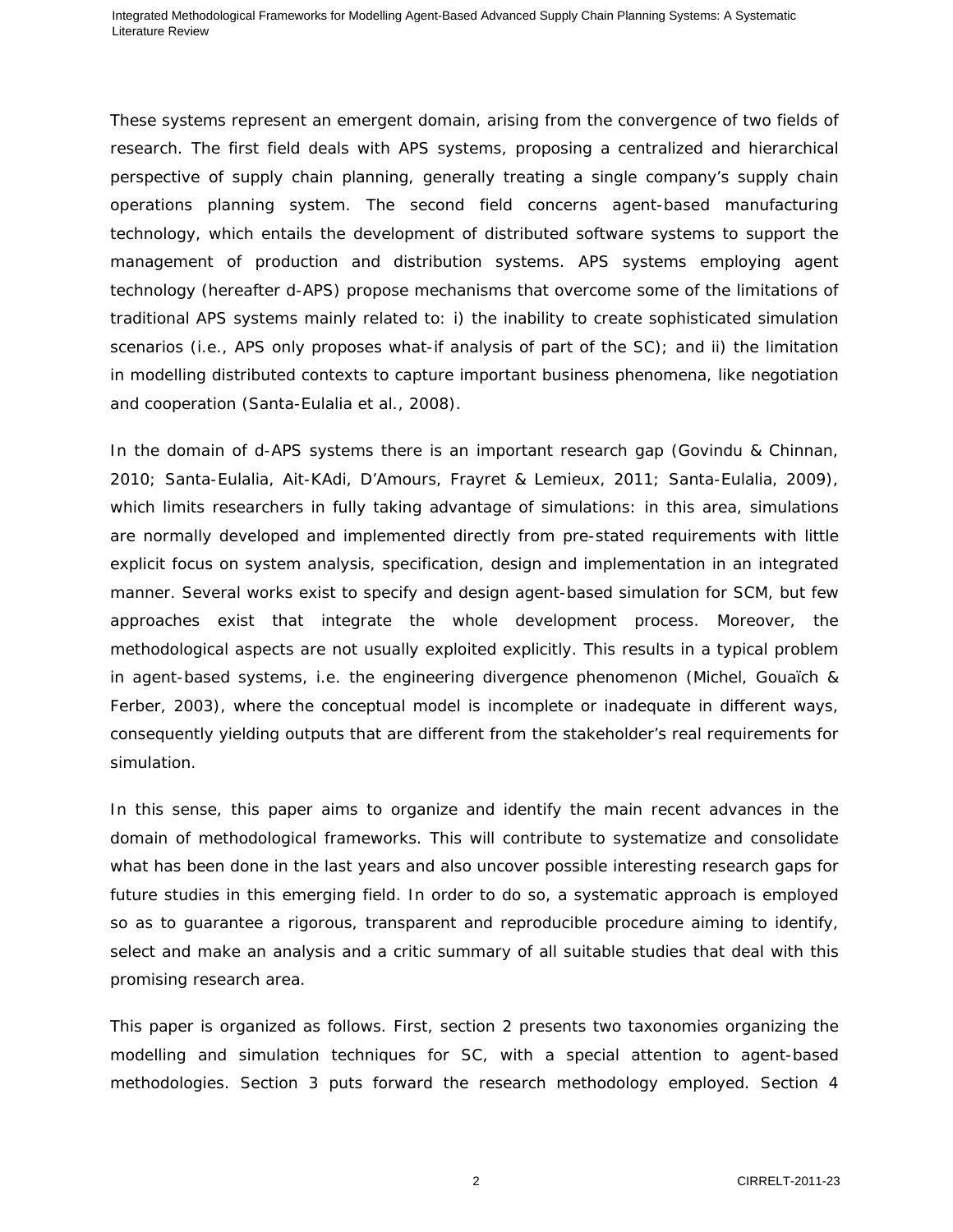presents the main results of this study and finally, section 5 outlines some discussions and final remarks.

# **2 Supply Chain Modelling and Simulation**

"Modelling and simulation is the use of models, including emulators, prototypes, simulators, and stimulators, either statically or over time, to develop data as a basis for making managerial or technical decisions. The terms "modelling" and "simulation" are often used interchangeably" (DoD, 1998).

Many efforts for modelling and simulating SC systems have been made since the 1950's. Santa-Eulalia et al. (2009a) proposed a taxonomy to organize the literature review on modelling and simulation techniques for supply chains. It represents how we understand the domain and it divided as follows:

- *SC Simulation*: represents essentially descriptive modelling techniques, in which the main objective is to create models for describing the system itself. Modellers develop these kind of models to understand the modelled system and/or to compare the performance of different systems. Several techniques were surveyed, including System Dynamics (Kim & Oh, 2005), Monte Carlo Simulation (Biwer & Cooney, 2005), Discrete-Event Simulation (Van Der Vorst, Tromp, & Van der Zee, 2005), Combined Discrete-Continuous techniques (Lee & Liu, 2002) and Supply Chain Games (Van Horne & Marier, 2005).
- *SC Optimization*: refers to normative models, i.e. models that suggest how the system should or ought to be. Modellers develop these kinds of models mainly to discover the ideal situation concerning the modelled system (optimal behaviours). Examples of the studied techniques include Multi-Echelon Inventory Systems (Ng & Piplani, 2003), Classic SC Optimization (Ouhimmou, D'Amours, Beauregard, Ait-Kadi, & Chauhand, 2008), and Statistical Analysis-Based and Non-Parametric Optimization (Chen, Yang & Yen, 2007). There are also a set of Statistical Analysis-Based techniques, which are divided into Combined Optimization – Monte Carlo (Beaudoin, Lebel & Frayret, 2007), Business Games (Moyaux, Chaib-draa, & D'Amours, 2007), Stochastic-Programming based (Kazemi, Ait-Kadi & Nourelfath, 2010) and Fuzzy Logic Based techniques (Ganga, 2010).
- *Basic Hybrid Approaches*: it is interesting to note that in between Simulation techniques and Optimization approaches, there is a basic hybrid approach called Simulation Optimization. This technique combines characteristics of both SC Simulation (i.e.,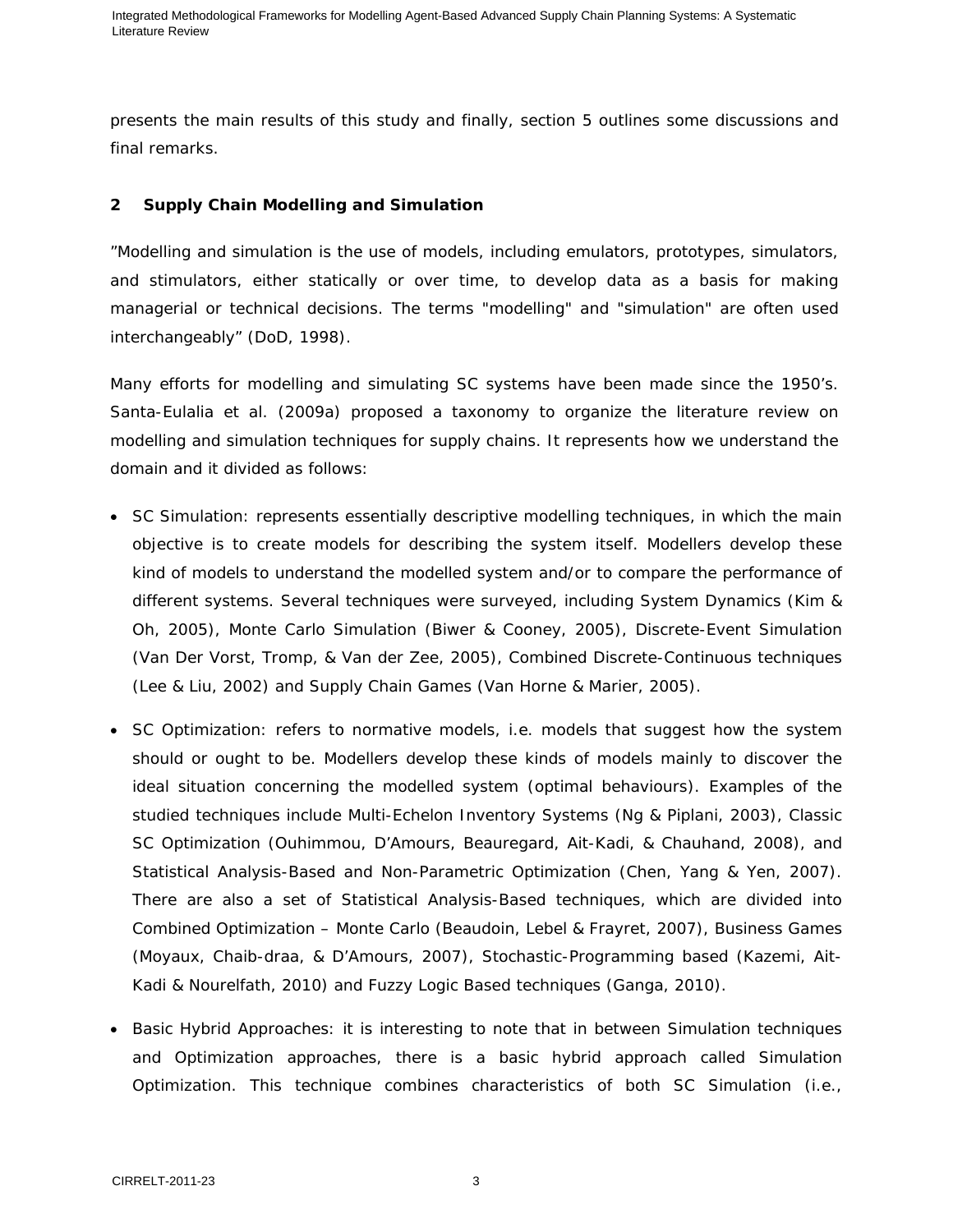descriptive models) and SC Optimization (i.e., normative models), and it is being largely discussed in the literature.

• *Artificial Intelligence*: descriptive and/or normative models, used to create models that try to mimic systems including the human behaviour for supply chain management. Modellers employ these models for describing the system, (most of the applications available in the literature) or for optimizing it, or both (like the system proposed by Frayret, D'Amours, Rousseau, Harvey & Gaudreault, 2007). This approach is explained in details in the next sub-section.

In addition, it is important to mention that there are other techniques in the literature, but they are not very common in the surveyed works. Some examples are spreadsheet simulations (Kleijnen, 2005; Chwif, Barretto & Saliby, 2002), mental simulations (Escalas, 2004; Penker & Wytrzens, 2005), case base reasoning (Kwon, Im & Lee, 2005), and traditional Queuing models (Amouzegar & Moshirvaziri, 2006). For more details about these techniques, the reader is referred to Santa-Eulalia et al. (2009a).

# **2.1 Multi-Agent Systems for Supply Chain Planning**

From the artificial intelligence field a set of techniques fall under the umbrella of multi agent-based systems. They model systems that are composed of distributed interacting intelligent entities, called agents, which solve problems that are difficult or simply impractical for a monolithic model to solve. In this context, diverse agents work together and interact with one another to accomplish some tasks. All of the agents use their abilities and knowledge to strengthen the problem solving capacity of the whole planning system. Due to this distinctiveness, such a system is of great utility to help solving problems based on multiple methods and that have multiple perspectives (Jarras & Chaib-draa, 2002).

Multi-agents systems employ mechanisms from distributed artificial intelligence, distributed computing, social network theory, cognitive science, and operational research (Tweedale, 2007; Samuelson, 2005). Examples of these mechanisms include autonomy, pro-activeness and social ability, for example. The social capability is quite interesting in this domain; examples of these abilities include cooperation, coordination and negotiation.

In this context, software agents in SCM generally embed one or more techniques from SC Optimization and SC Simulation to support operations planning or simulation. However, agents usually go beyond by also embedding negotiation protocols (Forget, D'Amours, Fayret & Gaudreault, 2008; Dudek & Stadtler, 2005) or learning algorithms (Carvalho &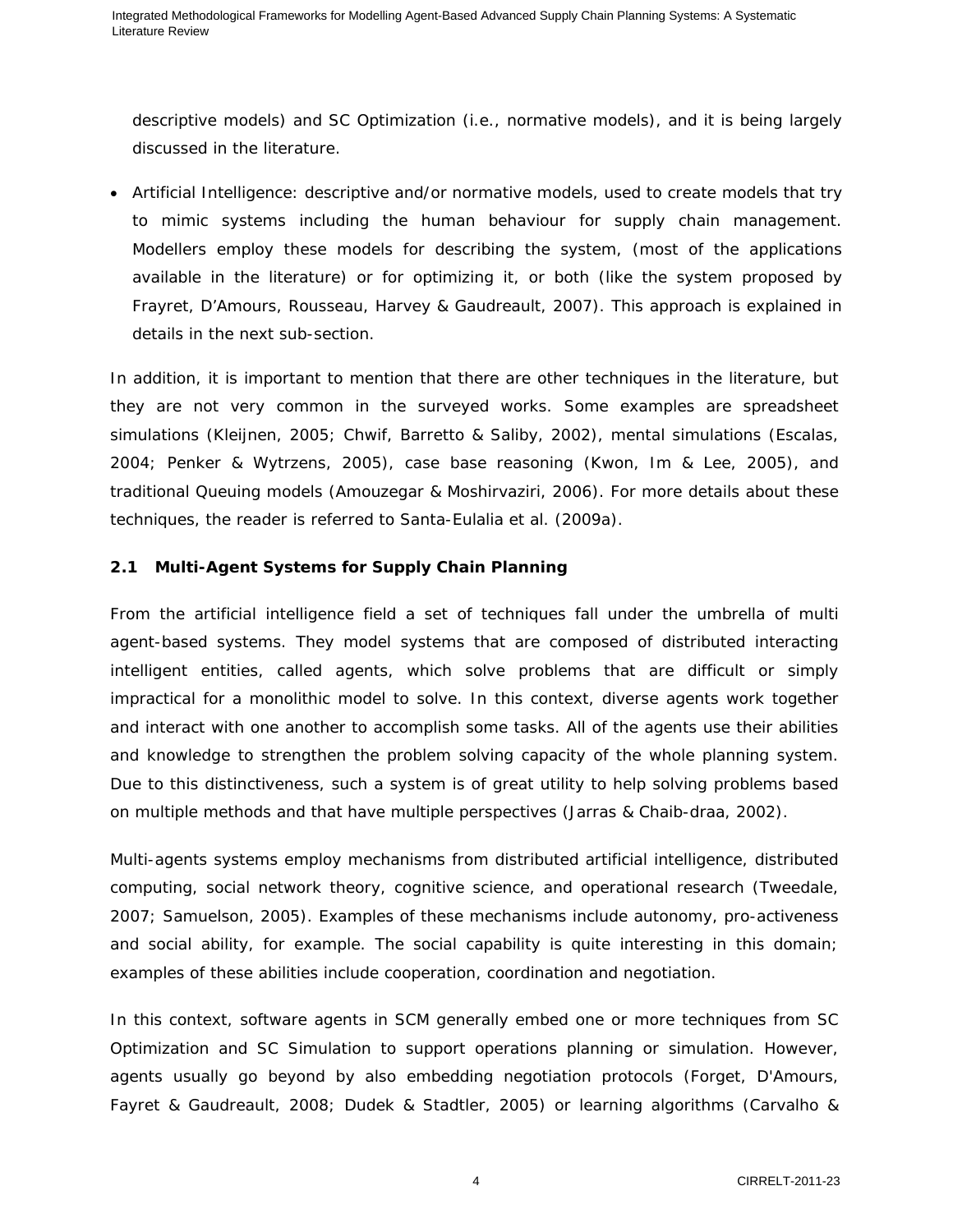Custodio, 2005; Emerson & Piramuthu, 2004) to address other issues, such as coordination in distributed and complex contexts.

Agent-based approaches for SCM are not new. Since the early 1990's, several developments targeted the context of distributed decision-making across the supply chain using agent technology. For example, the pioneering work of Fox, Barbuceanu, Gani and Beck (1993), followed by others like Parunak (1998), Swaminathan, Smith and Sadeh (1998), Strader, Lin and Shaw (1998) and Montreuil, Frayret and D'Amours (2000), just to mention a few, have led to significant advances in the area. Nevertheless, the notion of APS systems is generally not explicitly treated. In other words, these works do not clearly address the integration of advanced planning functions with the notion of agents. Basically, APS systems address various functions of supply chain management, including procurement, production, distribution and sales, at the strategic, tactical and operational planning levels (Frayret et al., 2007; Stadtler, 2005). These systems stand for a quantitative model-driven perspective on the use of IT in supporting SCM to exploit advanced analysis and supply chain optimization methods.

More recently, agents embedding APS tools and procedures appear to consider these issues more explicitly (Santa-Eulalia et al., 2008). Defined here as d-APS, these systems model the supply chain as a set of semi-autonomous and collaborative entities acting together to coordinate their decentralized plans. The use of agent technology extends traditional APS in order to tackle negotiation and complex coordination issues. In this sense, d-APS systems may provide more modelling functionalities, hence permitting to capture a higher level of complexity in comparison with classic APS systems.

Another interesting advantage of d-APS systems is related to simulation. Agents are largely used for simulation since they naturally model the simultaneous operations of multiple agents, in an attempt to re-create and predict the actions of complex phenomena. Thus, simulating actions and interactions of autonomous individuals in a supply chain and with the possibility of assessing their effects on the system as a whole is one interesting property of this system.

To conceive, implement and use d-APS systems, a set of modelling frameworks has been proposed in the literature, as discussed in the next sub-section.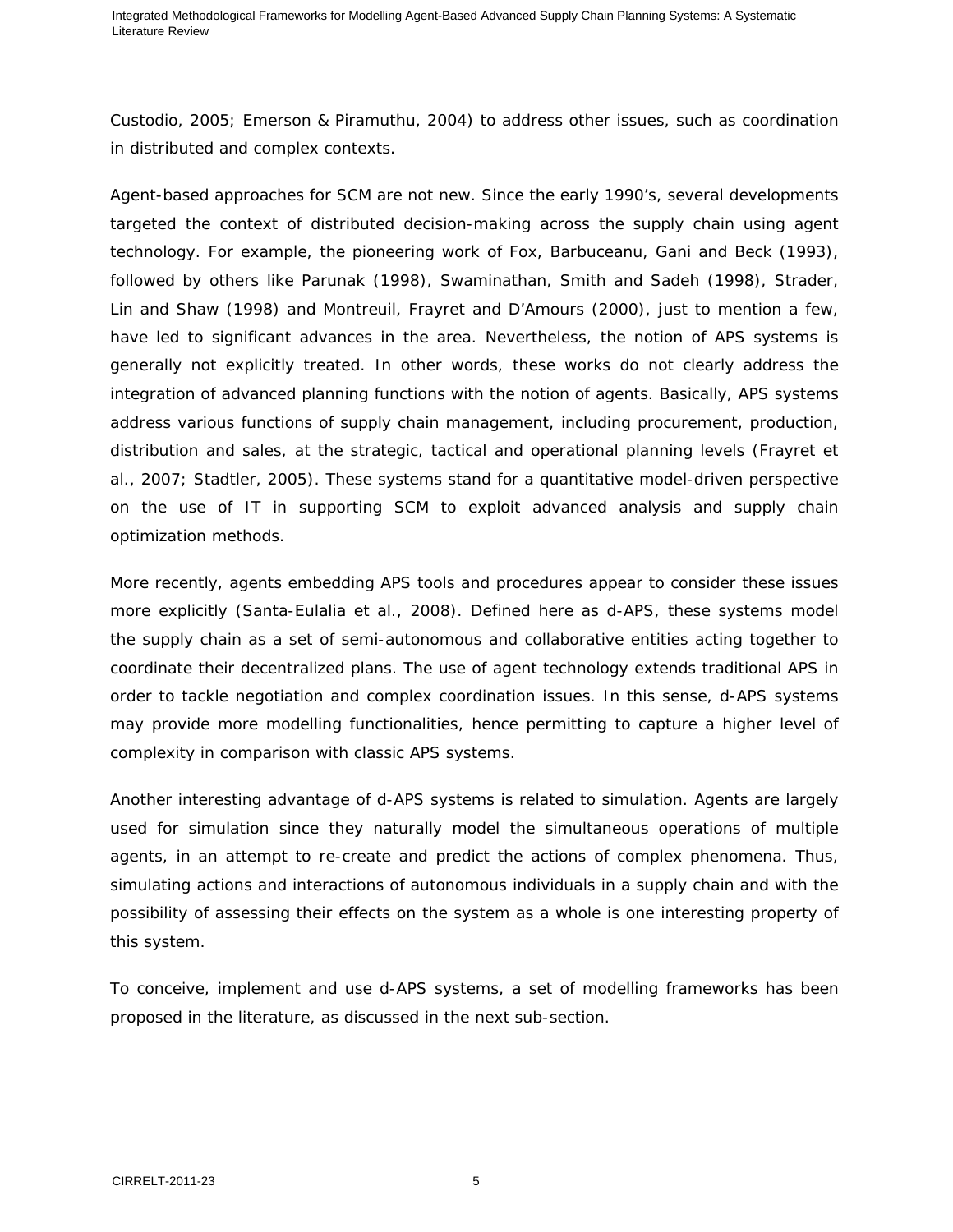# **2.2 Modelling Frameworks for Agent-Based Advanced Supply Chain Planning**

A set of frameworks or methodological approaches can be employed for modelling a simulation environment, varying from traditional development approaches to specific agentoriented supply chain planning approaches. Figure 1 organizes our literature review of the main approaches that could be useful for modelling a d-APS system. This tree-classification schema adapts and extends the categorization of Bussmann, Jennings and Wooldridge (2004).



Figure 1: Modelling approaches for agent-based advanced supply chain planning.

The following categories are proposed:

• Non Agent-Oriented Approaches: refers to modelling paradigms that can be used to model diverse systems, including agent-based systems, without explicitly considering agents societies. Examples of this category include Generic Approaches such as Data-Oriented Approaches (e.g. Jackson, 1975 apud Bussmann et al., 2004), Structural Approaches (e.g., DeMarco, 1978 apud Bussmann et al., 2004)] and Object-Oriented Approach (e.g., Chatfield, Harrison & Hayya, 2006). A set of Manufacturing-oriented approaches also exists, with modelling frameworks that vary from modelling formalisms (e.g., SADT/IDEF – Structured Analysis and Design Technique/Integrated Computer Aided Manufacturing Definition – or Petri-Nets approaches) to complete modelling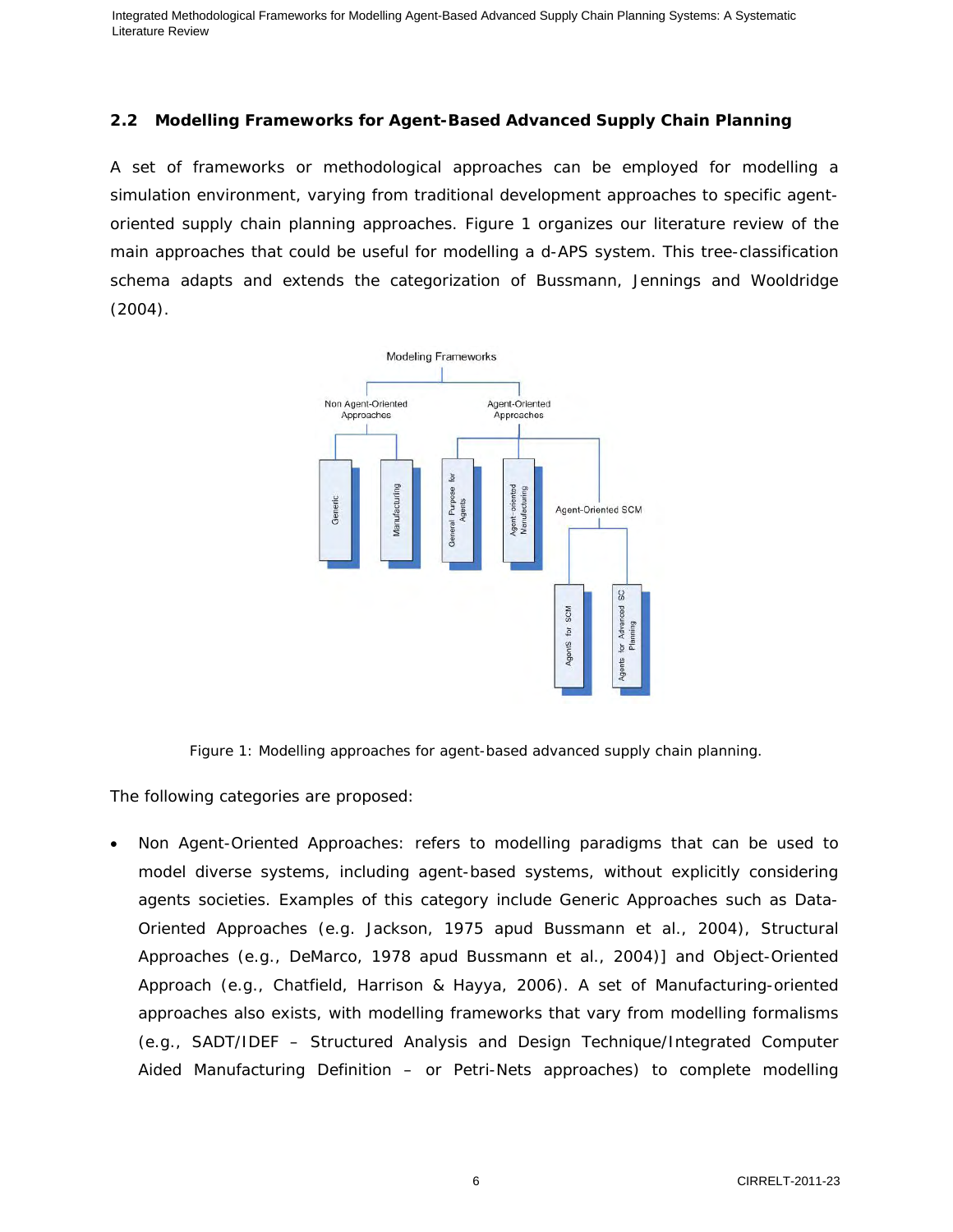architectures (Vernadat, 1996) (e.g., CIMOSA – Computer Integrated Manufacturing Open System Architecture) derived from the field of Enterprise Integration.

• Agent-Oriented Approaches: Conventional methodologies have proven unsuitable for engineering agent-based systems (Karageorgos & Mehandjiev, 2004; Monostori, Vancza & Kumara, 2006). In this sense, Agent-Oriented Approaches (Brugali & Sycara, 2000) explicitly take into consideration the notion of agent. At this level, two generic classes exist: General Purpose for Agents [e.g., Tropos (Giorgini, Kolp, Mylopoulos & Pistore, 2003), Prometheus (Padgham & Winikoff, 2002), MaSE (Wood & DeLoach, 2000), Gaia (Wooldridge, Jennings & Kinny, 2000), MAS-CoMoMAS (Iglesias, González & Velasco, 1998)], which were developed for creating agent-based systems by explicitly incorporating concepts such as autonomy, reactivity, proactivity, and sociability; and Agent-Oriented Manufacturing, which provides more explicit guidelines for the identification of agents in production control, but not necessarily dedicated to supply chain problems (e.g., Nishioka, 2004; Bussmann et al., 2004; and Parunak, Baker & Clark, 2001). Although these kinds of approaches are interesting for creating simulation models for our proposed domain, they are not dedicated to the SCM context.

Derived from the Agent-Oriented Approaches, a set of techniques appears to explicitly create agents for SCM activities. Named Agent-Oriented SCM approaches, this category can be divided into:

- Agents for SCM: Agents are dedicated to supply chain management but are not specialized in the advanced planning domain. Examples of relevant projects in this domain are Labarthe, Espinasse and Ferrarini (2007), Chatfield, Hayya and Harrison (2007), Van der Zee and Van der Vorst (2005), Cavalieri, Cesarotti and Introna (2003), MaMA-S (Galland, Grimaud, Beaune & Campagne, 2003; Galland, 2001), NetMAN (Montreuil et al., 2000), ISCM (Fox, Barbuceanu & Teigen, 2000 and Fox et al., 1993), MCRA (Ulieru, Norrie & Kremer, 2000; Wu, Cobzaru, Ulieru & Norrie, 2000), CASA/ICAS (Shen & Norrie, 1999), DASCh (Parunak, 1998; Parunak & VanderBok, 1998), Strader et al. (1998) and MAIS-Swarm (Lin, Tan & Shaw, 1998). A detailed and recent comparative discussion about agent-based systems for supply chain management can be found in Monteiro et al. (2008).
- Agents for Advanced SC Planning: derived from Agent-Oriented SCM approaches, they explicitly mention the use of optimization procedures or finite capacity planning models when performing supply chain planning. The following projects can be classified as being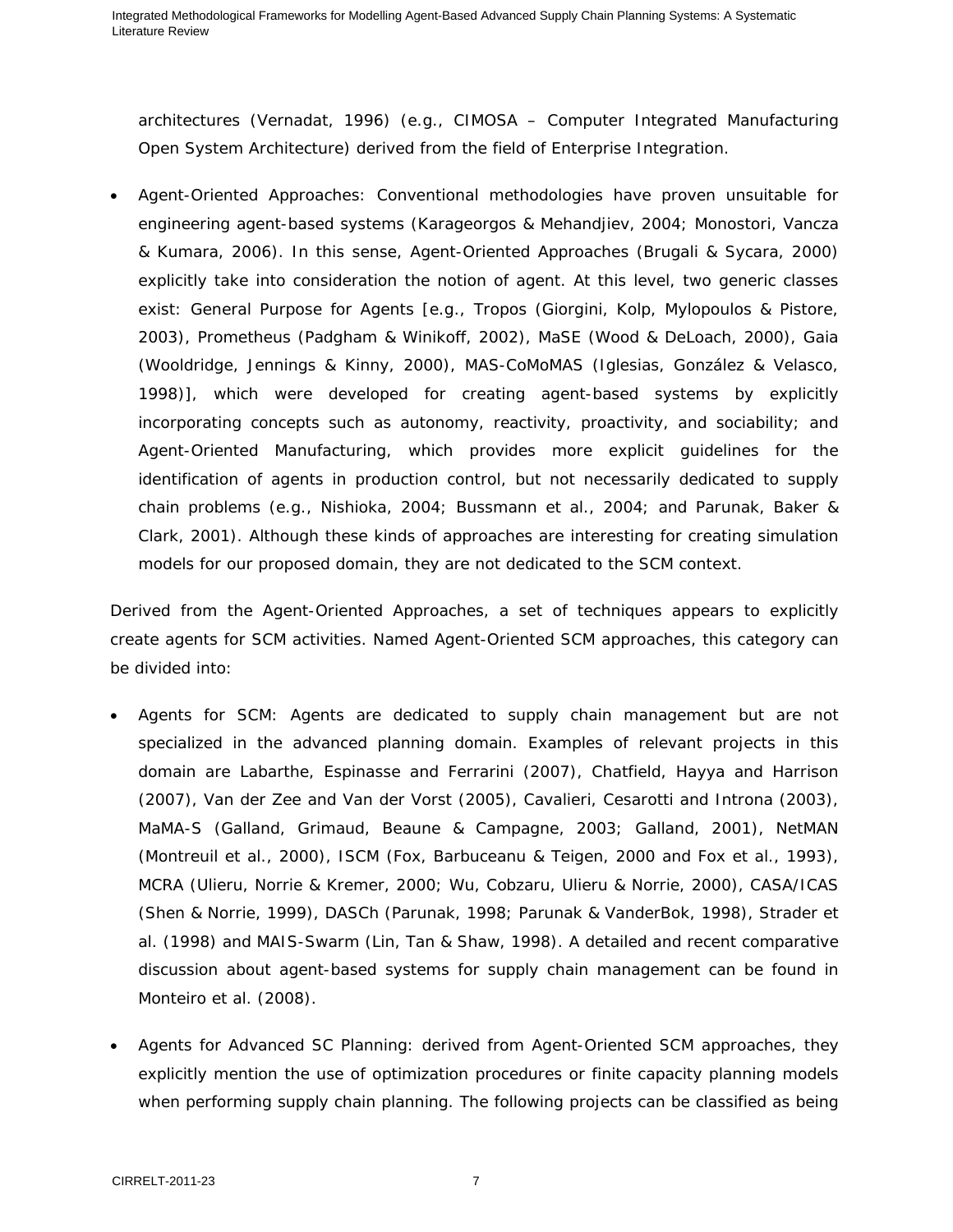examples of this category: Santa-Eulalia, D'Amours and Frayret (2010), Egri and Vancza (2005), SNS (Baumgaertel & John, 2003), Lendermann, Gan and McGinnis (2001), Gjerdrum, Shah and Papageorgiou (2001), MASCOT (Sadeh, Hildum, Kjenstad & Tseng, 1999), ANTS (Sauter, Parunak & Goic, 1999) and Swaminathan et al. (1998).

This work focuses on the last category of the proposed taxonomy. Special attention is given to the methodological aspects of these frameworks, as explained in the next subsection.

# **2.3 Methodological Aspects of the Modelling Frameworks**

One important element of these modelling frameworks refers to the methodological aspect. From the software engineering domain, it is known that methodological aspects are quite important, but they are rarely taken into consideration in a clear way in the studied area.

These methodological aspects include procedures and steps for developing a system. For example, a traditional way of developing a system from a software engineering point-ofview is called the waterfall approach (Pfleeger & Atlee, 2006), whereas a set of stages are depicted as cascading from one to another. These stages are analysis, specification, design, implementation, integration and maintenance. Derived from software engineering, specific approaches for agent-based software engineering appeared more recently (Dam & Winikof, 2004). For example, MaSE (Wood & DeLoach, 2000) which was originally inspired from object-oriented approaches now proposes a complete lifecycle methodology, consisting of seven iterative steps, divided into the initial system analysis and the design. An example of a recent work employing an "Agents for SCM" approach with methodological concern is Govindu and Chinnam (2010). It proposes a method for the analysis and design of multiagents supply chain systems by integrating the Gaia methodology and the Supply Chain Operations Reference (SCOR) model. Specific works dealing with the methodological aspects will be discussed in section 4.

Now it is possible to position the present work in relation to the concerned literature. This paper focuses on new developments in the "Agents for Advanced SC Planning" area, with a major attention on methodological aspects. As it will be discussed later, this area is emerging fast and several interesting research gaps still exist.

Before presenting the main results in section 4, the next subsection summarizes the research methodology employed in this work.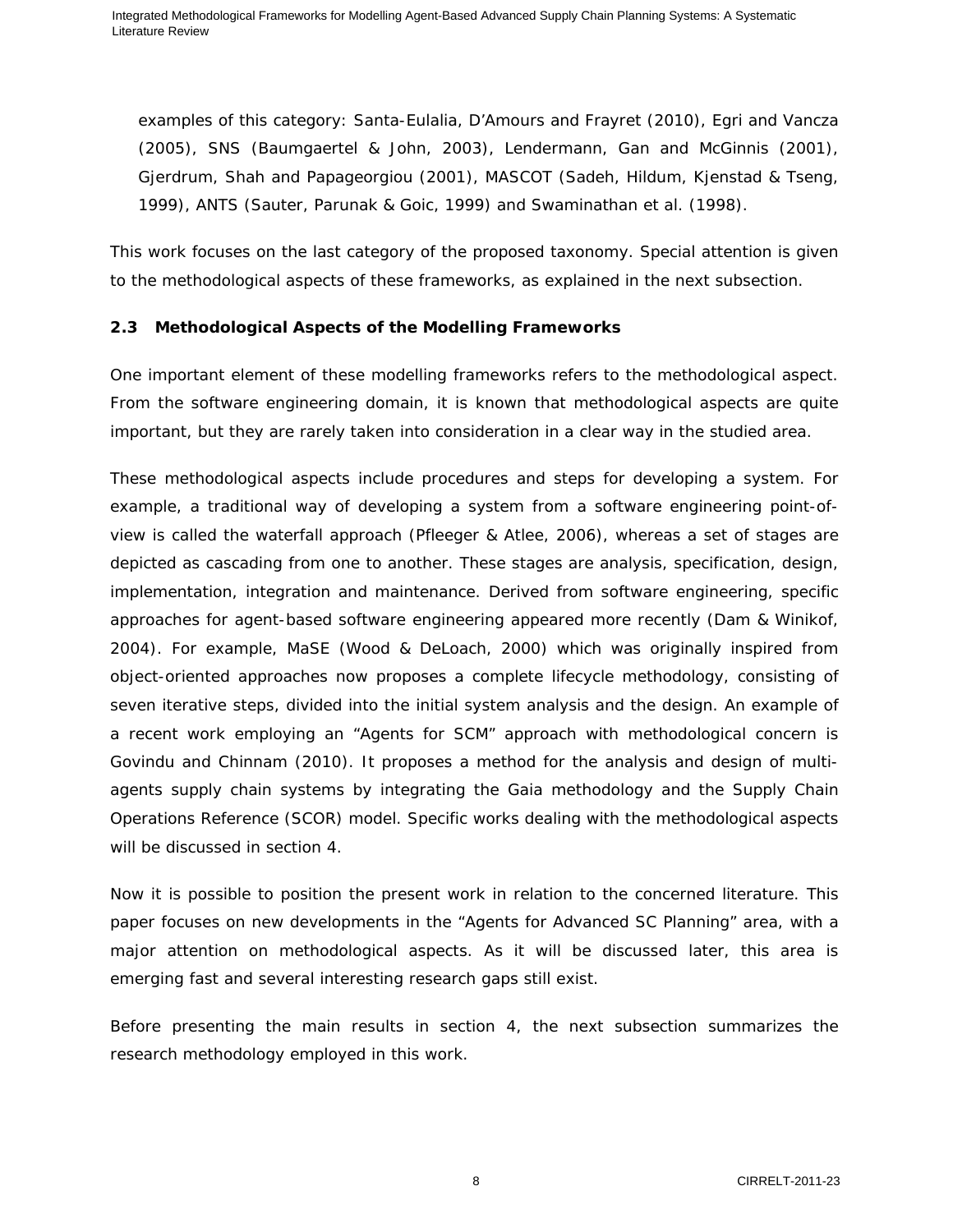# **3 Methodology**

This section presents the general organization of a systematic review of the domain of "methodological frameworks for modelling d-APS systems". A systematic review is a review following a rigorous, transparent and reproducible procedure aiming to identify, select and make an analysis and a critic summary of all suitable studies that deal with a clearly defined question (Becheikh, 2005). Its origin was in the medical science, but it can be adapted to different domains. For example, it has recently been used in software engineering and management science.

Based on Becheikh (2005) and Kitchenham et al. (2009), the following phases were defined for the present work:

• Problem formulation: this study consists of a systematic literature review concerning scientific papers and technical reports published between 2007 and 2010 on the selected topic, i.e. on methodological frameworks for agent-based advanced supply chain systems. The last four years were covered to identify only recent advances in the field, as a previous literature review on the domain was provided by Santa-Eulalia (2009) covering the period from 1993 to 2007. The main research questions addressed by the present study are:

Q1: How many works related to Agent-Based Supply Chain Planning systems and their methodological aspects has there been in the past four years?

Q2: What research topics are they addressing (e.g., planning, scheduling, control, supply, distribution, etc.)?

Q3: How many papers explicitly employ methodological aspects (see subsection 2.3) in their work?

- Q4: Are the frameworks explicitly addressing the APS functions and modules?
- Q5: Are social and individual aspects of their agents explicitly considered?
- Q6: What are the identified main limitations of these studies?
- Q7: What are the required research advances in the domain?

Q8: Which methodological aspects are covered and which are not in the literature?

• Search strategy: the search was performed in digital works only and in the Englishspeaking literature. The inclusion criteria comprised i) scientific peer-reviewed articles, published in a peer reviewed journal or conference or ii) technical reports, from well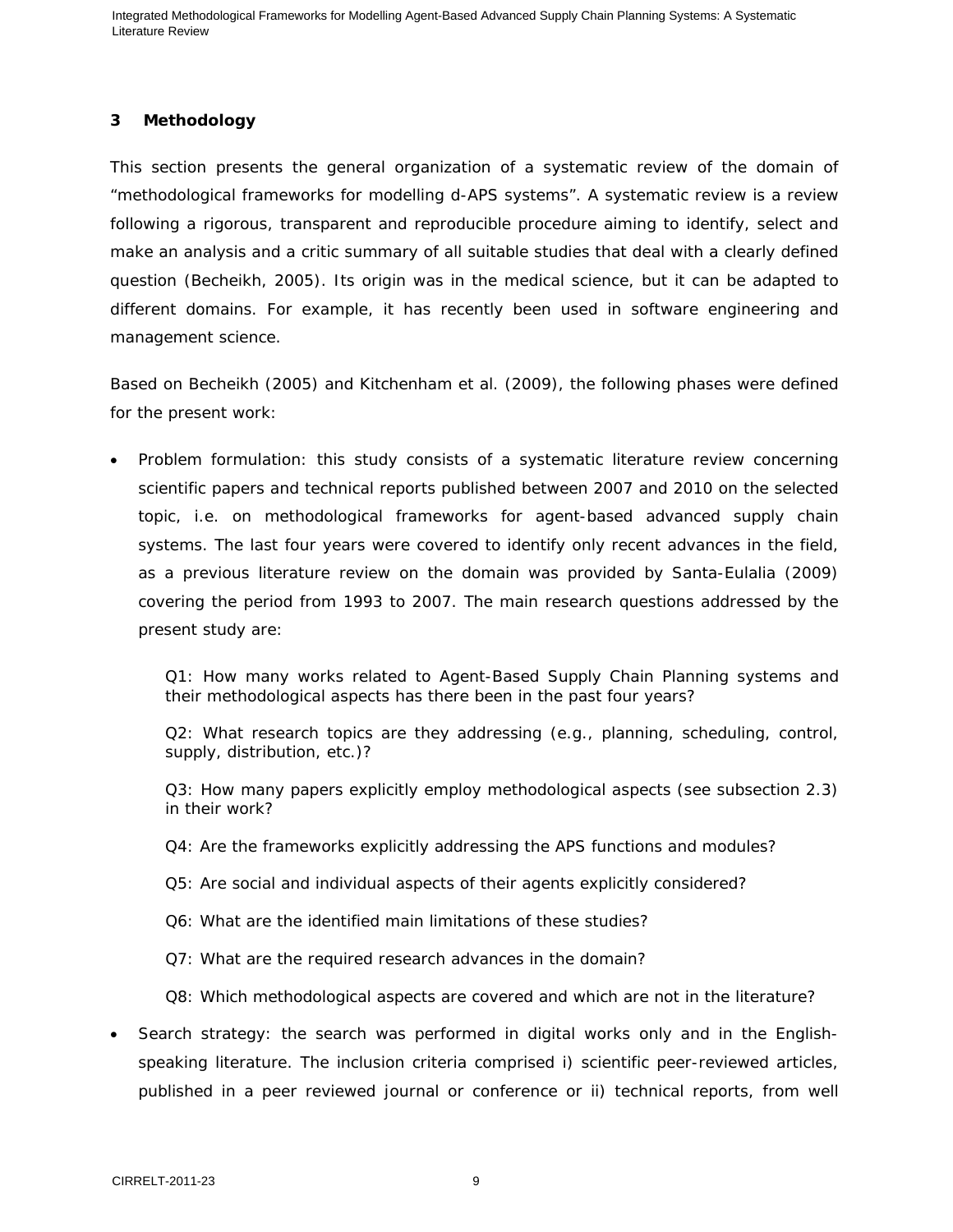established research groups, companies or professional societies. The databases employed were Academic Search Premier, Business Source Premier, Google Scholar, ABI-Inform, Proquest and SCOPUS. The final result of this stage was a list of potential articles that had to be analysed.

- Selection and evaluation of the articles: Figure 2 schematizes this process. The primary literature search (step 1) yielded 60 papers. Of these, 26 were excluded since they did not focus on agent-based systems for advanced SC planning (d-APS, as defined previously), and one was eliminated because the reference was found, but not the full paper. A search from the reference lists of relevant studies lead to eight additional studies, which were included in the review process in step 2. In addition, two references already known by the authors but not spotted by the primary search were included manually. From the 34 publications that reached step 2, 27 were eliminated because they did not present specific methodologies for modelling d-APS systems, and 7 were further evaluated in step 3. Step 2 produced a comparative table of all agent-based systems for SC planning and step 3 produced a specialized table on modelling frameworks for d-APS systems.
- Finalisation: information extraction and organization, as well as findings statement, implications, and recommendations (also for steps 2 and 3).



Figure 2: Papers search process.

It is important to explain the difference between step 2 and step 3. First, papers are compared in step 2 (d-APS systems) using a general description of each work. On the other hand, a specific descriptive evaluation is performed at step 3 (Frameworks for d-APS Systems) as this work is primarily concerned about the methodological aspects of the papers.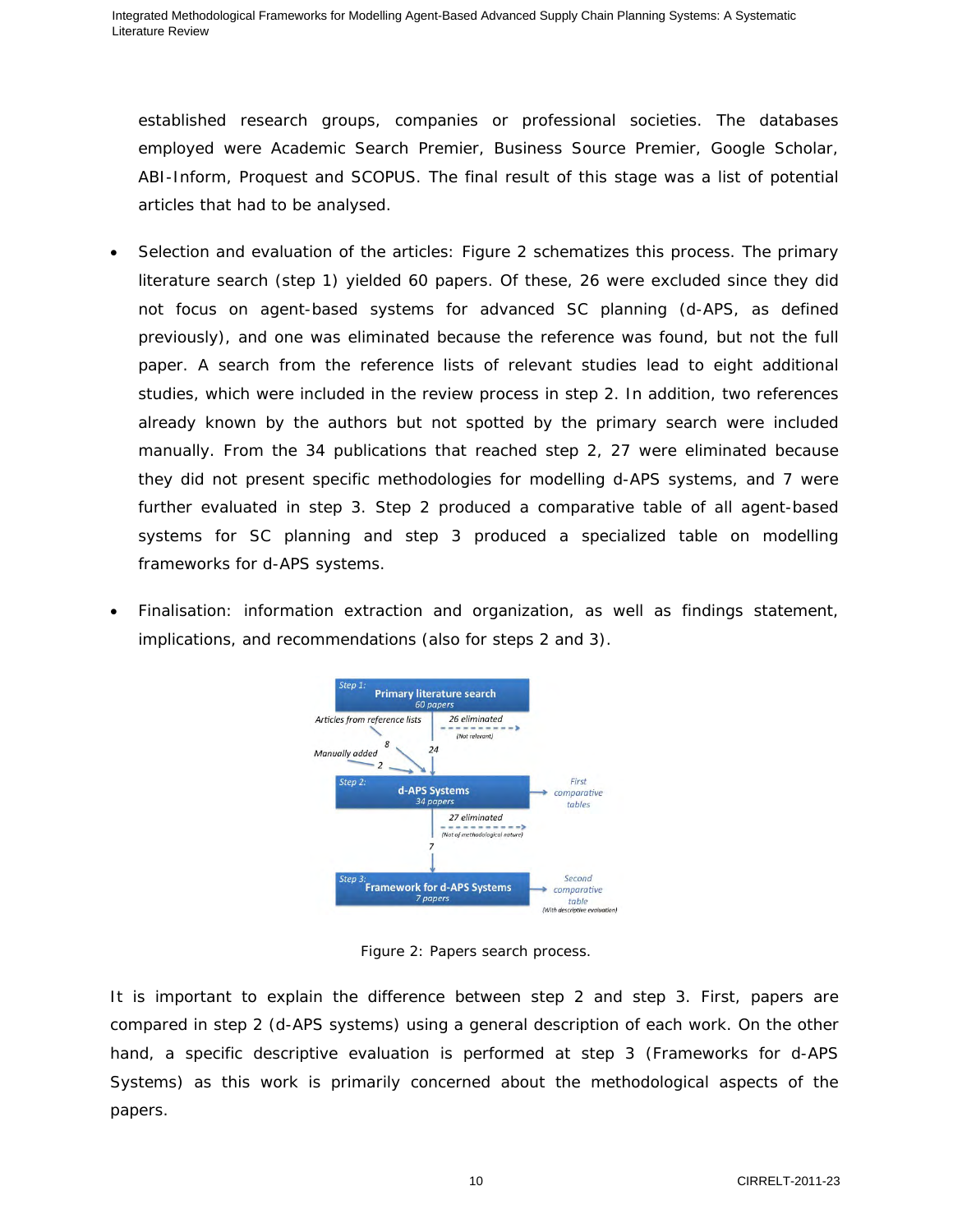Diverse approaches from different disciplines exist for evaluating frameworks of software engineering methodologies. Together with the evaluation of general aspects, the Karageorgos and Mehandjiev (2004)'s approach was employed, inducing a descriptive evaluation method for the specific aspects of agent-based methodologies. This method includes arguing for or against certain characteristics of the evaluated framework without actually applying it, which is useful for discovering some weaknesses in the method, e.g. when desirable features are not supported. It comprises four different conceptually linked views: concepts, models, processes and pragmatics. The framework is summarized in Table 1.

| <b>View</b>                                                            | Aspect                                                                                                                                                                                                                                                                                                                                                                                                                                                            |
|------------------------------------------------------------------------|-------------------------------------------------------------------------------------------------------------------------------------------------------------------------------------------------------------------------------------------------------------------------------------------------------------------------------------------------------------------------------------------------------------------------------------------------------------------|
| Concepts:<br>concentrates<br>which<br>on.<br>modelling<br>concepts are | <b>Concept definition</b> : refers to restrictive premise concerning the agent based architecture<br>and type/class of agents that can be produced using the methodology. Methodologies can be<br>classified as being open (no consideration for a particular agent architecture), bounded<br>(consideration for specific architectures, such as BDI - beliefs, desires and intentions) or<br>limited (highly bounded). It is preferable for a method to be open. |
| used.                                                                  | <b>Design in scope:</b> considers whether a methodology includes steps and quidelines for the<br>engineering lifecycle. It can be true or false.                                                                                                                                                                                                                                                                                                                  |
|                                                                        | <b>Heuristics support:</b> considers whether the methodology provides a formal support for<br>applying heuristics guidelines and tips for engineering a system. This formal support can be,<br>in extreme cases, used to provide automation of the engineering process. It can be true or<br>false.                                                                                                                                                               |
| Models:<br>denotes the                                                 | <b>Organization settings:</b> concerns whether organization settings (e.g., agents' roles) are<br>explicitly considered as design constructs. Can be true or false.                                                                                                                                                                                                                                                                                               |
| models used<br>to represent<br>different                               | <b>Collective behaviour:</b> considers whether the approach includes first-class modelling<br>constructs to explicitly represent collective agent behaviour or not. Can be true or false.                                                                                                                                                                                                                                                                         |
| parts of the<br>system.                                                | <b>Non-functional aspect:</b> regards whether non-functional aspects are explicitly considered or<br>not. Can be true or false.                                                                                                                                                                                                                                                                                                                                   |
| Processes:<br>concentrates                                             | <b>Design perspective:</b> refers to the perspective from which the methodology is used. Can be<br>top-down, bottom-up, or both.                                                                                                                                                                                                                                                                                                                                  |
| on steps that<br>are executed<br>to construct<br>the model.            | <b>Support for reuse:</b> considers whether the methodology supports the use of previous<br>knowledge. It can be, for example, guidelines for creating, storing and reusing knowledge.<br>Can be true or false.                                                                                                                                                                                                                                                   |
|                                                                        | <b>Design automation:</b> concerns whether there are formal underpinnings enabling, to a<br>certain extent, automation, and which steps could be carried out by a software tool. Can be<br>true or false.                                                                                                                                                                                                                                                         |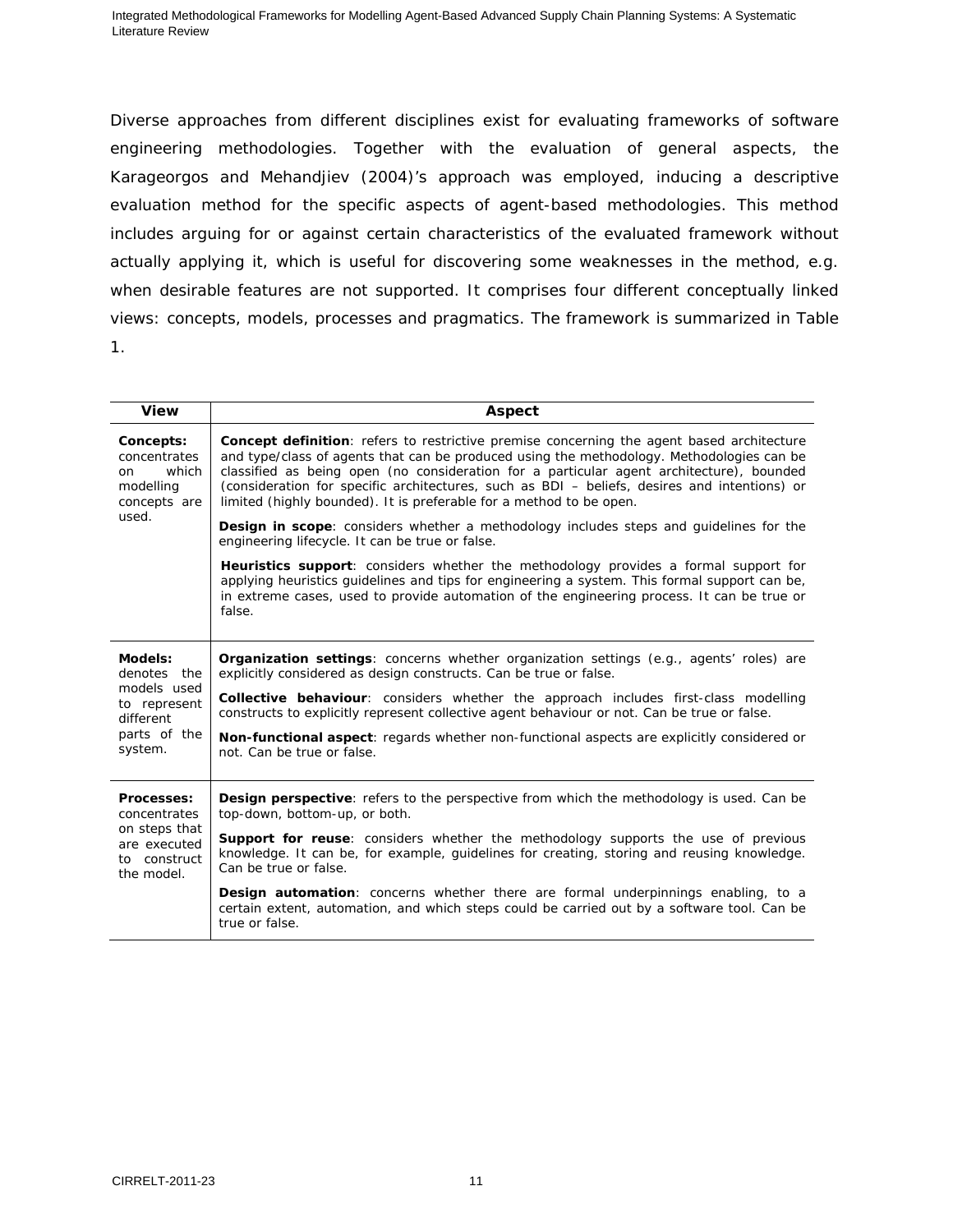| Pragmatics:<br>evaluates<br>how practical<br>method<br>the<br>is.<br>for | <b>Generality:</b> evaluates whether the methodology is based on restrictive premises concerning<br>the environment and the application domain. Can be characterized as high (a generic<br>method), medium (there are considerable restrictions, but the methodology is still wide) or<br>low (applied for specific domains). High generality results in lower design complexity since it<br>is easier to apply it to diverse domains. |
|--------------------------------------------------------------------------|----------------------------------------------------------------------------------------------------------------------------------------------------------------------------------------------------------------------------------------------------------------------------------------------------------------------------------------------------------------------------------------------------------------------------------------|
| engineering<br>real-world<br>agent<br>systems.                           | Abstractability: considers whether there is support to enable work at different levels of<br>abstraction, which is considered by the authors as one of the main factors affecting design<br>complexity. Can be true or false.                                                                                                                                                                                                          |
|                                                                          | Tool support: concerns whether the approach provides tools supporting the realization of<br>the method, e.g. agent-based toolkits, or CASE tools. Can be true or false.                                                                                                                                                                                                                                                                |

Table 1: Summarizing the Karageorgos and Mehandjiev (2004)'s framework.

Next section presents the main results of the systematic research.

# **4 Results**

According to the research strategy defined in the last section, the research results are organized in two blocks. First, a general search (step 2) was performed covering works dealing with supply chain planning using agent-based approaches, i.e. the last category of the taxonomy described in subsection 2.2. Afterwards, the previous search was specialized in order to identify those works explicitly containing methodological aspects for modelling agent-based systems (step 3). These two research blocks are explained in the next two subsections.

# **4.1 Agent-Based Supply Chain Planning**

34 papers dealing with d-APS systems were selected for a general comparative study. In order to evaluate theses manuscripts, some criteria were defined, according to the research questions listed in Section 3.

First of all, the studied papers were classified depending on the supply chain problem treated. Diverse problems were studied, ranging from SC planning, scheduling, collaboration to lot-sizing.

The second criterion indicated whether the work was applied or not. Papers can be theoretical (T), applied (A), or both (TA). Applied papers employ theoretical developments in real cases by providing proof-of-concepts cases, for example. To complement this discussion, the industry sector mentioned in each applied work was also surveyed. To our concern, it is important to know whether these new advances are reaching the industry or if they are mostly of a laboratorial nature.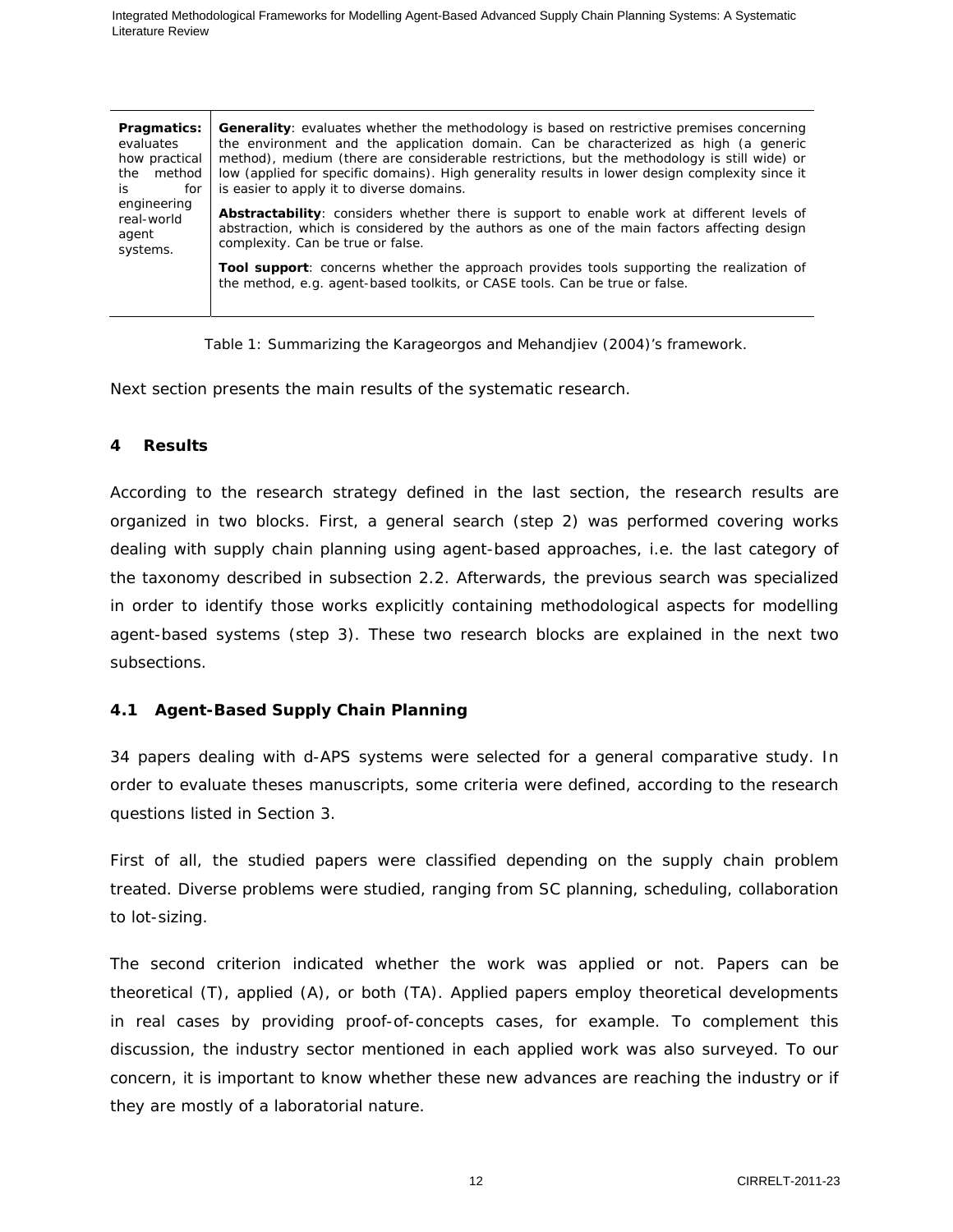Next, it was identified whether specific implementation toolkits that enable individuals to develop agent-based applications, such as NetLogo, Swarm, Repast, AnyLogic, Maillorca, JADE and others, were employed. This helped to identify if modelling toolkits were associated to any methodological development.

Another important criterion employed refers to the methodological aspects of the frameworks. As the main objective of this work is to treat this aspect, it was verified whether they were explicitly considered. Papers are identified as "Yes" when they put forward the methodological aspects (in this case, the kind of contribution they provide is indicated), as "Some" when only a few elements are considered, or "NI" (i.e., not identified) when it was not possible to detect this criterion for the studied work.

The notion of APS being clearly treated in the paper was also verified, such as when the authors noticeably identify a set of modules/applications/functionalities/agents for planning and scheduling supply chains. These elements can be at different decision levels (strategic, tactical, operational, control), for different parts of the supply chain (procurement, production, distribution, sales), from the source of raw material to final consumption and return (Stadler, 2004). Again, the notation "Yes", "Some" and "NI" was employed. This allowed us to identify whether a complete analysis of APS systems was conducted, or if the planning and scheduling approaches were treated partially for specific/dedicated problems.

Finally, two additional criteria related to agents' society were surveyed. The first one refers to social aspects, which are associated with how the society is organized (for example, using autonomous, federated, or hierarchical societies – Shen, Norrie & Barthès, 2001) and what the agent's relationships are. Also, social aspects can be related to social protocols, i.e. a set of rules governing connections between agents, defining syntactic, semantics and approaches for synchronizing interactions. The second agent-based criterion refers to individual aspects of the society. They stand for different individual roles that agents can play within the society, such as planning and scheduling, controlling, learning, knowledge management, interfacing, and so forth. Sometimes individual aspects comprise internal agent architectures. The objective in analysing social and individual aspects is to identify if the agent paradigm is really employed, or if it is employed arbitrarily or partially. Again, the notation "Yes", "Some" and "NI" was used.

The next four tables (Table 2, Table 3, Table 4, and Table 5) summarize the main findings of this first research bloc according to a chronological sequence.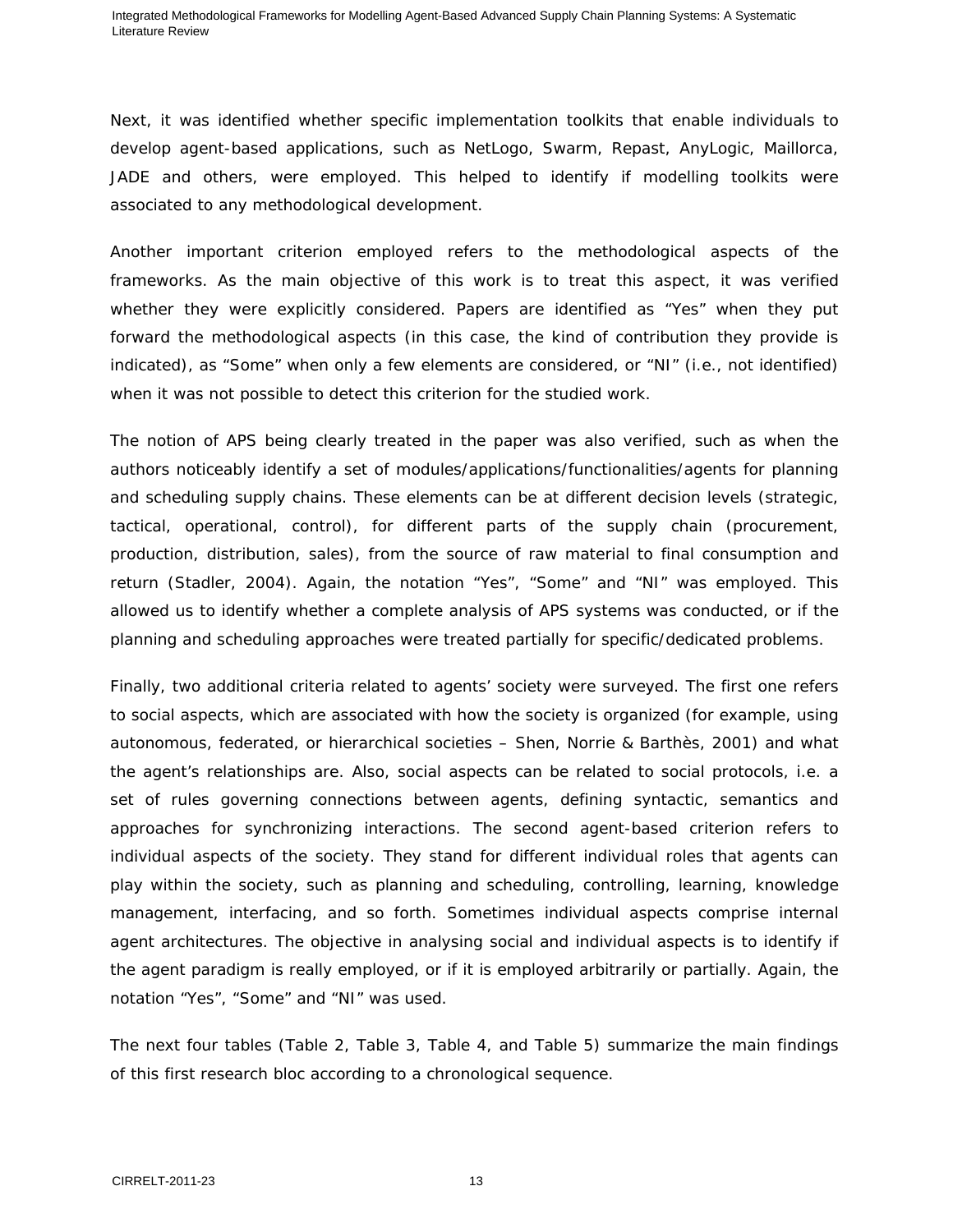| Organization<br>Individual<br>Agent   | $\bar{z}$                                                                                             | $\bar{z}$                                                                                                                                                                                                                  | individual roles)<br>Some (agents<br>have defined                                                                        | Some (an internal<br>agent architecture<br>is proposed)                                                                                                                                                                                                                                                    | Some (agents<br>capabilities)<br>planning                                                                                                                                            | describing active<br>functional agent<br>Yes (some<br>elements)<br>model for                                                                                                                                                                     |
|---------------------------------------|-------------------------------------------------------------------------------------------------------|----------------------------------------------------------------------------------------------------------------------------------------------------------------------------------------------------------------------------|--------------------------------------------------------------------------------------------------------------------------|------------------------------------------------------------------------------------------------------------------------------------------------------------------------------------------------------------------------------------------------------------------------------------------------------------|--------------------------------------------------------------------------------------------------------------------------------------------------------------------------------------|--------------------------------------------------------------------------------------------------------------------------------------------------------------------------------------------------------------------------------------------------|
| Organization<br>Social Agent          | $\bar{z}$                                                                                             | $\bar{z}$                                                                                                                                                                                                                  | negotiation<br>approach is<br>proposed)<br>Some (a                                                                       | mechanism are<br>Some (some<br>interaction<br>studied)                                                                                                                                                                                                                                                     | protocols are<br>Some (some<br>interactions<br>identified)<br>agents                                                                                                                 | general schema<br>interactions)<br>Yes (some<br>of agents                                                                                                                                                                                        |
| modules<br>APS                        | $\bar{z}$                                                                                             | Ξ                                                                                                                                                                                                                          | $\bar{z}$                                                                                                                | Ξ                                                                                                                                                                                                                                                                                                          | Yes (agents<br>in different<br>specialized<br>planning<br>areas)<br><b>APS</b><br>are                                                                                                | $\bar{z}$                                                                                                                                                                                                                                        |
| Methodological<br>doproach            | $\bar{z}$                                                                                             | $\bar{z}$                                                                                                                                                                                                                  | Ξ                                                                                                                        | $\bar{z}$                                                                                                                                                                                                                                                                                                  | $\bar{z}$                                                                                                                                                                            | considered, as the<br>conceptual models,<br>simulation tools)<br>methodological<br>mathematical<br>Some (some<br>definition of<br>aspects are<br>models and                                                                                      |
| Implementation<br>Specific<br>Toolkit | $\bar{z}$                                                                                             | $\bar{z}$                                                                                                                                                                                                                  | Yes (JADE)                                                                                                               | Yes (JADE)                                                                                                                                                                                                                                                                                                 | Microsoft.NET - and<br>with ILOG CPLEX and<br>ILOG SOLVER)<br>No (C# -                                                                                                               | $\bar{z}$                                                                                                                                                                                                                                        |
| Application<br>Sector                 | pharmaceutical<br>Airport logistics<br>scheduling and<br>planning,<br>laundry<br>logistics<br>factory | $\bar{z}$                                                                                                                                                                                                                  | Computers<br>industry                                                                                                    | Steel products                                                                                                                                                                                                                                                                                             | Forest products<br>industry                                                                                                                                                          | Ξ                                                                                                                                                                                                                                                |
| etical<br>pollad<br>Theor<br>or Ap    | $\leq$                                                                                                |                                                                                                                                                                                                                            |                                                                                                                          |                                                                                                                                                                                                                                                                                                            | $\preceq$                                                                                                                                                                            |                                                                                                                                                                                                                                                  |
| problem<br>ပ္တ                        | SC Planning                                                                                           | to customers,<br>(requests to<br>SC Planning<br>production<br>suppliers,<br>offers<br>and a<br>plan)                                                                                                                       | Scheduling;<br>Negotiation<br>SC                                                                                         | Manufacturin<br>Integration<br>g and SC                                                                                                                                                                                                                                                                    | SC planning                                                                                                                                                                          | collaborative<br>Integration-<br>and agile<br>networks<br>named<br>SC                                                                                                                                                                            |
| Contribution                          | An architecture for<br>performing an<br>adaptive SC<br>planning                                       | Inspection of games<br>from one bracket of<br>Competition) semi-<br>performing agents<br>isolate behavioural<br>distinguished top<br>finals in order to<br>the 2006 TAC<br>Trade Agent<br>features that<br>in this bracket | production planning<br>negotiation and to<br>A multi-agents<br>dedicated to<br>and dynamic<br>architecture<br>scheduling | networks comprising<br>APS is just part of a<br>architecture. The d-<br>environment and a<br>larger architecture,<br>CAPP and CAM, for<br>elements such as<br>including other<br>manufacturing<br>an ontological<br>framework for<br>business and<br>multi-agents<br>engineering<br>A coalition<br>example | A generic software<br>development of an<br>advanced planning<br>experimentation<br>environment to<br>design and test<br>architecture for<br>and scheduling<br>distributed<br>systems | of various modelling<br>combinations in the<br>flexible application<br>approach to model<br>and heuristics) as<br>Multi-disciplinary<br>context of agile<br>well as their<br>frameworks<br>production<br>(analytical,<br>simulation<br>networks. |
| Approach<br>/Project                  | Adaptive<br>Planning<br>Toolset                                                                       | $\bar{z}$                                                                                                                                                                                                                  | (Supply<br>Chain Multi-<br>Systems)<br><b>SCMAS</b><br>agent                                                             | SteelNet                                                                                                                                                                                                                                                                                                   | experimentati<br>on planning<br>platform<br>The                                                                                                                                      | Decentralised<br>Integrated<br>Modelling<br>Approach<br>(DIMA)                                                                                                                                                                                   |
| Authors                               | Andreev et<br>al. (2007)                                                                              | Sardinha, and<br>Sadeh (2007)<br>Andrews,<br>Benisch,                                                                                                                                                                      | Chen and Wei<br>(2007)                                                                                                   | Kipinä (2007)<br>Jurrens and<br>Helaakoski,<br>Feng,                                                                                                                                                                                                                                                       | Frayret et al.<br>(2007)                                                                                                                                                             | vanov and<br>Kaeschel<br>(2007)                                                                                                                                                                                                                  |

Integrated Methodological Frameworks for Modelling Agent-Based Advanced Supply Chain Planning Systems: A Systematic Literature Review

Table 2: Studied works for the year 2007. Table 2: Studied works for the year 2007.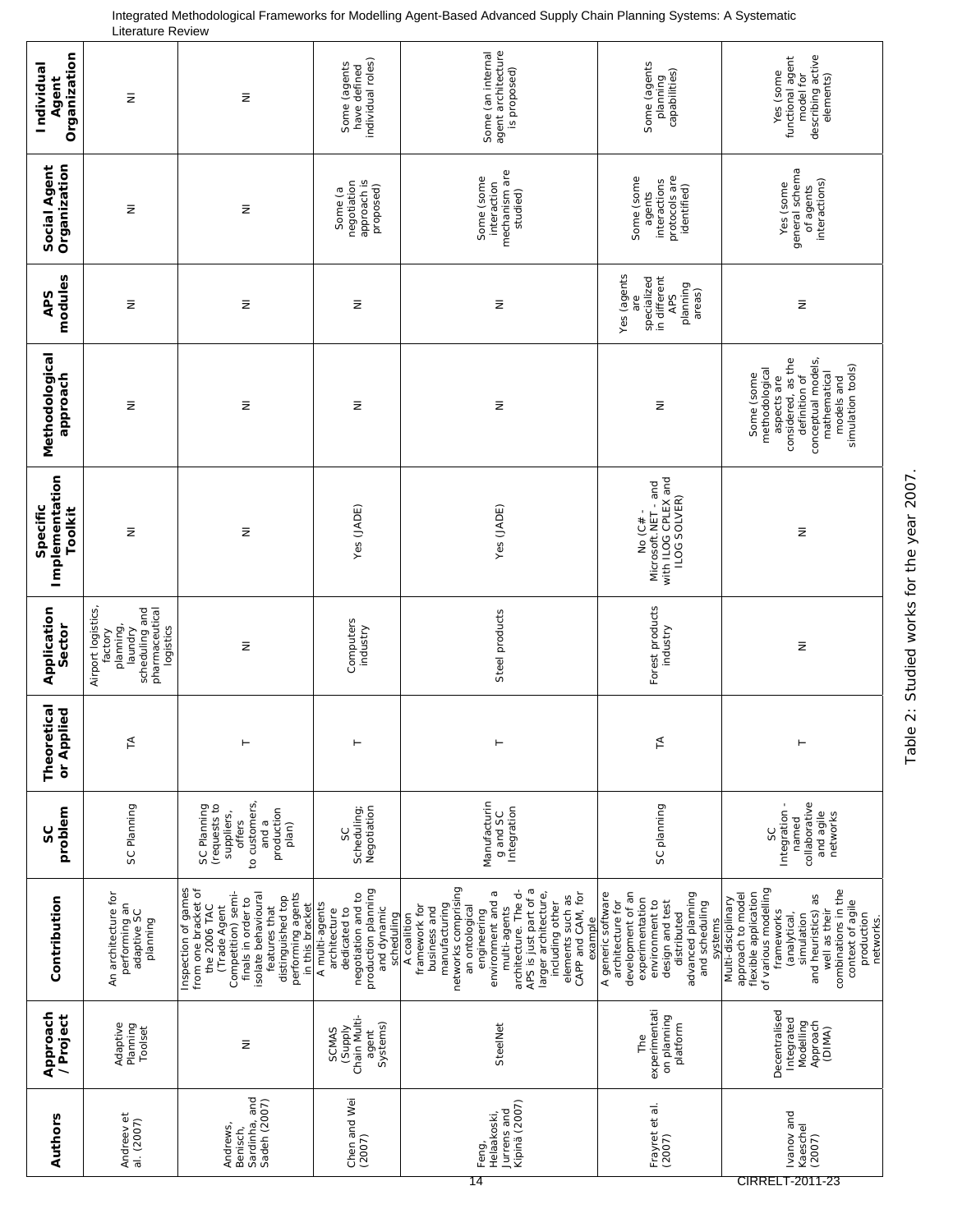| Organization<br>Individual<br>Agent   | models for SC<br>planning and<br>Some (meta-<br>control)                                                                                                                                                                                         | $\bar{z}$                                                                                                                                                                                        | reactive - are<br>explicitly defined)<br>Yes (agent roles<br>cognitive and                    | Some (a lot sizing<br>approach)                                                                      | Negotiator Agent)<br>Some (a Planner<br>Agent and a                                                | Some (different<br>approaches for<br>each agent)<br>planning                                                 | Some (production<br>planning model)                                                                                                                           |
|---------------------------------------|--------------------------------------------------------------------------------------------------------------------------------------------------------------------------------------------------------------------------------------------------|--------------------------------------------------------------------------------------------------------------------------------------------------------------------------------------------------|-----------------------------------------------------------------------------------------------|------------------------------------------------------------------------------------------------------|----------------------------------------------------------------------------------------------------|--------------------------------------------------------------------------------------------------------------|---------------------------------------------------------------------------------------------------------------------------------------------------------------|
| Organization<br><b>Social Agent</b>   | $\bar{z}$                                                                                                                                                                                                                                        | Ξ                                                                                                                                                                                                | dynamic model)<br>Yes (a specific<br>proposed -<br>structural and<br>interaction<br>schema is | auctions/bidding<br>(coordination<br>mechanisms<br>strategies)<br>based on<br>Some                   | (cooperative<br>negotiation<br>models)<br>Some                                                     | $\bar{z}$                                                                                                    | Some (for<br>coordination and<br>collaboration<br>only)                                                                                                       |
| modules<br><b>APS</b>                 | $\bar{z}$                                                                                                                                                                                                                                        | Ξ                                                                                                                                                                                                | Ξ                                                                                             | Ξ                                                                                                    | $\bar{z}$                                                                                          | (Agents are<br>specialized<br>in different<br>planning<br>areas)<br><b>APS</b><br>Yes                        | $\bar{z}$                                                                                                                                                     |
| Methodologica<br>approach             | considered, as the<br>conceptual models,<br>simulation tools)<br>methodological<br>mathematical<br>Some (some<br>definition of<br>aspects are<br>models and                                                                                      | $\bar{z}$                                                                                                                                                                                        | Yes (the proposed<br>framework is of<br>methodological<br>nature)                             | Ξ                                                                                                    | Ξ                                                                                                  | Ξ                                                                                                            | $\bar{z}$                                                                                                                                                     |
| Implementation<br>Specific<br>Toolkit | implemented using<br>No (partially<br>$C + 1$                                                                                                                                                                                                    | Yes (JADE)                                                                                                                                                                                       | Yes (AnyLogic and<br>Majorca)                                                                 | No (they used a<br>Simulator - not<br>identified - and<br>Discrete-Event<br>LINDO)                   | $\overline{\ge}$                                                                                   | Excel with Visual Basic<br>and Crystal Ball and<br>they also employed<br>ILOG CPLEX)<br>No (they employed    | Ξ                                                                                                                                                             |
| Application<br>Sector                 | Ξ                                                                                                                                                                                                                                                | Industry, but<br>no details are<br>provided<br>Bicycle                                                                                                                                           | Golf club<br>industry                                                                         | Ξ                                                                                                    | Bronze tap<br>production<br>system                                                                 | packaged goods<br>industry<br>Consumer                                                                       | $\bar{z}$                                                                                                                                                     |
| Theoretical<br>pplied<br>or Ap        | $\vdash$                                                                                                                                                                                                                                         | E                                                                                                                                                                                                | $\tilde{A}$                                                                                   |                                                                                                      | ₹                                                                                                  | ₹                                                                                                            |                                                                                                                                                               |
| problem<br>ပ္တ                        | SC Planning<br>and Control                                                                                                                                                                                                                       | Management)<br>SC Planning<br>Execution<br>(SC Event<br>and                                                                                                                                      | related to<br>problems<br>General<br>SCM                                                      | Coordination,<br>sharing and<br>lot-sizing in<br>information<br>distribution<br>networks             | Coordination<br>SC planning,<br>Negotiation                                                        | collaboration<br>SC planning,                                                                                | Coordination,<br>production<br>planning                                                                                                                       |
| Contribution                          | quantitative models<br>artificial intelligence<br>operations research<br>for SC and Virtual<br>creating complex<br>Enterprises using<br>and distributed<br>concepts from<br>control theory,<br>system theory,<br>principles for<br>It elaborates | An architecture for<br>a mobile SC event<br>mobile computing<br>system based on<br>technologies and<br>planning and SC<br>mobile agents,<br>management<br>for linking SC<br>execution<br>Auto-ID | simulation of SC<br>An agent-based<br>methodological<br>framework for<br>modelling and        | dynamic lot-sizing<br>A decentralized<br>in distribution<br>approach for<br>coordination<br>networks | decisions in a multi-<br>sites environment<br>An heterarchical<br>architecture for<br>coordinating | A rapid-prototyping<br>planning scenarios<br>environment for<br>employing APS<br>simulating SC<br>technology | coordinator/mediato<br>mechanism/heuristi<br>information sharing<br>r for a distributed<br>Collaborative<br>coordination<br>cs based on<br>and on a<br>system |
| Approach/P<br>roject                  | $\bar{z}$                                                                                                                                                                                                                                        | SCEM stands for<br>System (MASS)<br>Supply Chain<br>Mobile Agent-<br>Management<br>based SCEM<br>Event                                                                                           | Ξ                                                                                             | Ξ                                                                                                    | Ξ                                                                                                  | SCOPE (Supply<br>environment)<br>optimisation<br>and protocol<br>chain                                       | coordination of<br>Collaborative<br>production<br>distributed<br>planning<br>(OPP)                                                                            |
| Authors                               | Arkhipov<br>Sokolov<br>Ivanov,<br>(2007)<br>and<br>CIRRELT-2011-23                                                                                                                                                                               | Kurbel and<br>Jankowska<br>Schreber<br>(2007)                                                                                                                                                    | Labarthe et<br>al. (2007)<br>15                                                               | Lee and<br>Kumara<br>(2007)                                                                          | Monteiro<br>Roy and<br>Anciaux.<br>(2007)                                                          | al. (2007)<br>Orcun et                                                                                       | (2007)<br>Shin                                                                                                                                                |

Table 2: Studied works for the year 2007 (continued).

Table 2: Studied works for the year 2007 (continued).

Integrated Methodological Frameworks for Modelling Agent-Based Advanced Supply Chain Planning Systems: A Systematic Literature Review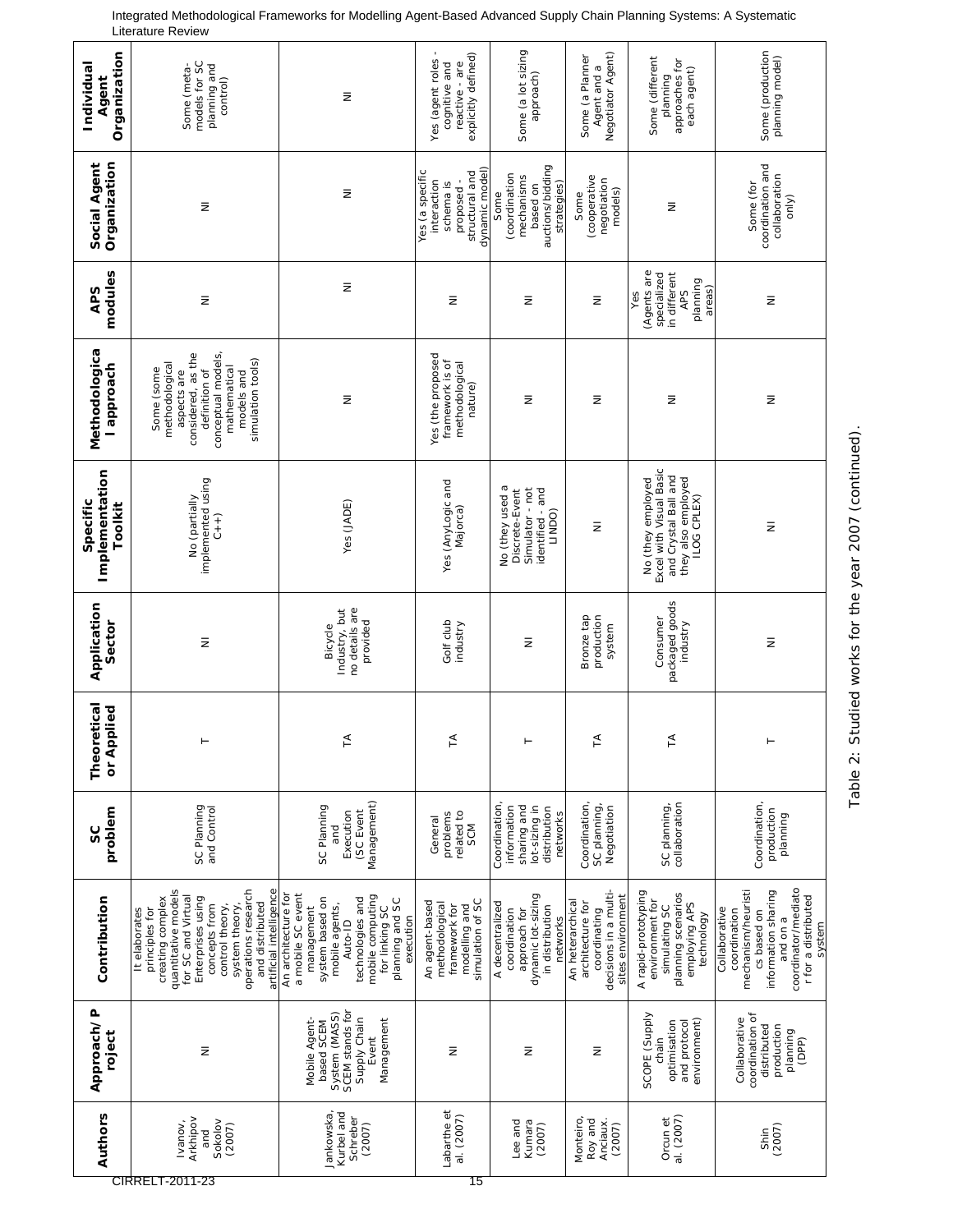| Drganization<br>Individual<br>Agent   | Ξ                                                                                                                            | Some (different<br>planning<br>strategies)                                                                                                                                      |
|---------------------------------------|------------------------------------------------------------------------------------------------------------------------------|---------------------------------------------------------------------------------------------------------------------------------------------------------------------------------|
| Social Agent<br>Organization          | Some (order<br>promising<br>interaction<br>schema)                                                                           | Ξ                                                                                                                                                                               |
| modules<br>APS                        | Ξ                                                                                                                            | Ξ                                                                                                                                                                               |
| Methodologica<br>l approach           | Ξ                                                                                                                            | Ξ                                                                                                                                                                               |
| Implementation<br>Specific<br>Toolkit | No (OPL Studio 3.7<br>and Visual Studio 6.0)                                                                                 | Ξ                                                                                                                                                                               |
| Application<br>Sector                 | Ξ                                                                                                                            | Computers<br>industry                                                                                                                                                           |
| <b>Theoretical</b><br>or Applied      |                                                                                                                              |                                                                                                                                                                                 |
| problem<br>ပ္တ                        | promising, SC<br>planning<br>Order                                                                                           | SC Planning                                                                                                                                                                     |
| Contribution                          | order promising in a<br>distributed network<br>An agent-based<br>architecture for<br>optimization<br>employing<br>technology | uild-to-order using<br>Comparison of two<br>different strategies<br>platform in the<br>context of the TAC<br>buy-to-build and<br>in SCM, namely<br>an agent-based<br><b>SCM</b> |
| Approach/<br>Project                  | Simulation Order<br>(Distributed<br>Promising<br>Platform)<br><b>DSOPP</b>                                                   | JMTac-04                                                                                                                                                                        |
| <b>Authors</b>                        | /enkatadri<br>and Kiralp<br>(2007)                                                                                           | and Chong<br>Whar,<br>Edmond,<br>Dumas<br>(2007)<br>Yain-                                                                                                                       |

r

Table 2: Studied works for the year 2007 (continued). Table 2: Studied works for the year 2007 (continued).

#### Integrated Methodological Frameworks for Modelling Agent-Based Advanced Supply Chain Planning Systems: A Systematic Literature Review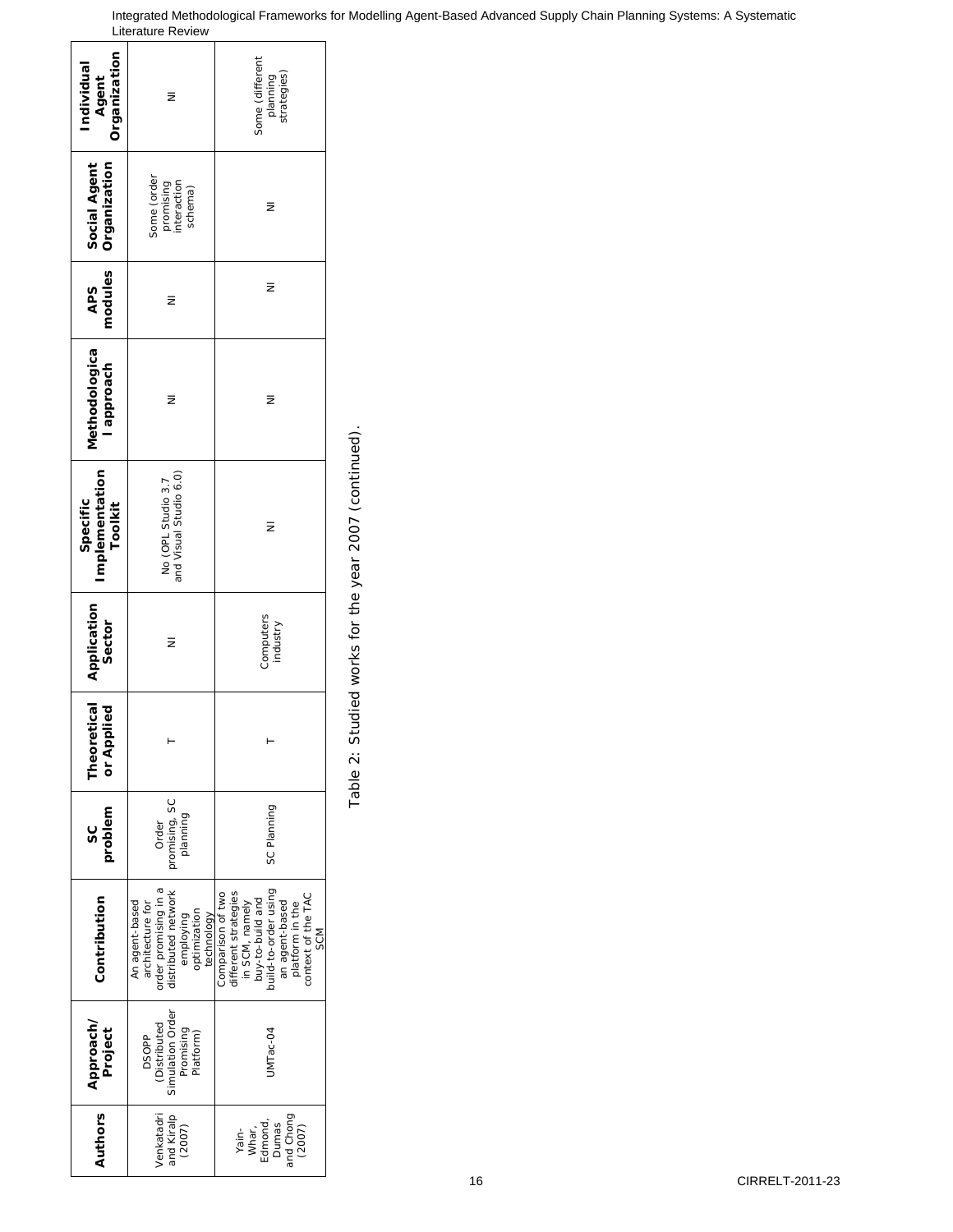| Organization<br>Individual<br>Agent   | agent behaviours<br>for SC planning)<br>Yes (different                                                                                                                                           | decision models<br>and production<br>for distribution<br>Some (some<br>planning)                                                                                              | (individuals'<br>autonomy)<br>Some                                                                                                                                                                                                                                                                             | Ξ                                                                                                                                                                              | are explicitly used<br>decision variables<br>by the mediator)<br>Some (some                          | Ξ                                                                                                  |
|---------------------------------------|--------------------------------------------------------------------------------------------------------------------------------------------------------------------------------------------------|-------------------------------------------------------------------------------------------------------------------------------------------------------------------------------|----------------------------------------------------------------------------------------------------------------------------------------------------------------------------------------------------------------------------------------------------------------------------------------------------------------|--------------------------------------------------------------------------------------------------------------------------------------------------------------------------------|------------------------------------------------------------------------------------------------------|----------------------------------------------------------------------------------------------------|
| Social Agent<br>Organization          | schemas were<br>coordination<br>Some (two<br>different<br>studied)                                                                                                                               | sharing schema)<br>Some (a simple<br>information                                                                                                                              | Some (a coalition<br>formation<br>approach)                                                                                                                                                                                                                                                                    | negotiation<br>approach)<br>Some (a                                                                                                                                            | negotiation<br>mechanism based<br>Some (a bidding<br>approach with a<br>on Contract-Net<br>Protocol) | Ξ                                                                                                  |
| modules<br>APS                        | $\bar{z}$                                                                                                                                                                                        | $\bar{z}$                                                                                                                                                                     | Ξ                                                                                                                                                                                                                                                                                                              | Ξ                                                                                                                                                                              | Ξ                                                                                                    | notion of d-<br>APS is<br>identified)<br>Yes (the                                                  |
| Methodologica<br>l approach           | $\bar{z}$                                                                                                                                                                                        | $\bar{z}$                                                                                                                                                                     | Ξ                                                                                                                                                                                                                                                                                                              | Ξ                                                                                                                                                                              | Ξ                                                                                                    | contribution is of<br>methodological<br>Yes (The main<br>nature)                                   |
| Implementation<br>Specific<br>Toolkit | programming tools<br>and optimization used<br>ILOG SOLVER and<br>ILOG CPLEX)<br>No (generic                                                                                                      | No (only ILOG-OPL<br>Studio)                                                                                                                                                  | $\bar{z}$                                                                                                                                                                                                                                                                                                      | Yes (JADE)                                                                                                                                                                     | $\bar{z}$                                                                                            | programming tools<br>and optimization used<br>ILOG SOLVER and<br><b>ILOG CPLEX)</b><br>No (generic |
| Application<br>Sector                 | Lumber<br>industry                                                                                                                                                                               | Ξ                                                                                                                                                                             | Defence<br>industry                                                                                                                                                                                                                                                                                            | manufacturing<br>Mould                                                                                                                                                         | $\bar{z}$                                                                                            | Lumber<br>industry                                                                                 |
| Theoretical<br>or Applied             | $\leq$                                                                                                                                                                                           |                                                                                                                                                                               | Ā                                                                                                                                                                                                                                                                                                              |                                                                                                                                                                                |                                                                                                      | ⋖                                                                                                  |
| problem<br>SC                         | SC planning;<br>Coordination                                                                                                                                                                     | Collaboration,<br>Information<br>Planning,<br>Sharing                                                                                                                         | adaptability<br>for entities<br>autonomy<br>SC                                                                                                                                                                                                                                                                 | Coordination                                                                                                                                                                   | SC Planning<br>(S8OP)                                                                                | SC planning                                                                                        |
| Contribution                          | differently according<br>planning, which are<br>to the stimuli from<br>model employing<br>strategies for SC<br>multi-behaviour<br>An agent-based<br>the business<br>able to react<br>environment | planning framework<br>information sharing<br>based on minimal-<br>manufacturer and<br>logistics provider<br>A decentralized<br>the third party<br>supply chain<br>between the | autonomy, which is<br>formation approach<br>agents are subject<br>coherence through<br>uncertainties from<br>the environment.<br>to an adjustable<br>Also, a coalition<br>changed during<br>establish global<br>A multi-agents<br>is employed to<br>system where<br>runtime as a<br>response to<br>negotiation | genetic algorithm to<br>plan quasi-optimal<br>order fulfilment<br>techniques with<br>mechanism that<br>A distributed<br>coordination<br>negotiation<br>integrates<br>schedules | Medium Enterprises<br>A d-APS framework<br>for Small and                                             | based simulation for<br>modelling agent-<br>framework for<br>A conceptual<br>SC planning           |
| Approach/<br>Project                  | Multi-Behaviour<br>Agents for SC<br>Planning                                                                                                                                                     | $\bar{z}$                                                                                                                                                                     | $\bar{z}$                                                                                                                                                                                                                                                                                                      | (Negotiation and<br>Algorithm)<br>NegoGA<br>Genetic                                                                                                                            | Planning (SCOP)<br>Supply Chain<br>Operations<br>System                                              | Ξ                                                                                                  |
| Authors                               | al. (2008)<br>Forget et<br>CIRRELT-2011-23                                                                                                                                                       | Chen and<br>(2008)<br>Jeong<br>Jung,                                                                                                                                          | Song, and<br>Lau, Li,<br>(2008)<br><b>Kwok</b><br>17                                                                                                                                                                                                                                                           | Lin, Kuo<br>and Lin<br>(2008)                                                                                                                                                  | Paolucci et<br>al. (2008)                                                                            | al. (2008)<br>Eulalia et<br>Santa-                                                                 |

Table 3: Studied works for the year 2008.

Table 3: Studied works for the year 2008.

#### Integrated Methodological Frameworks for Modelling Agent-Based Advanced Supply Chain Planning Systems: A Systematic Literature Review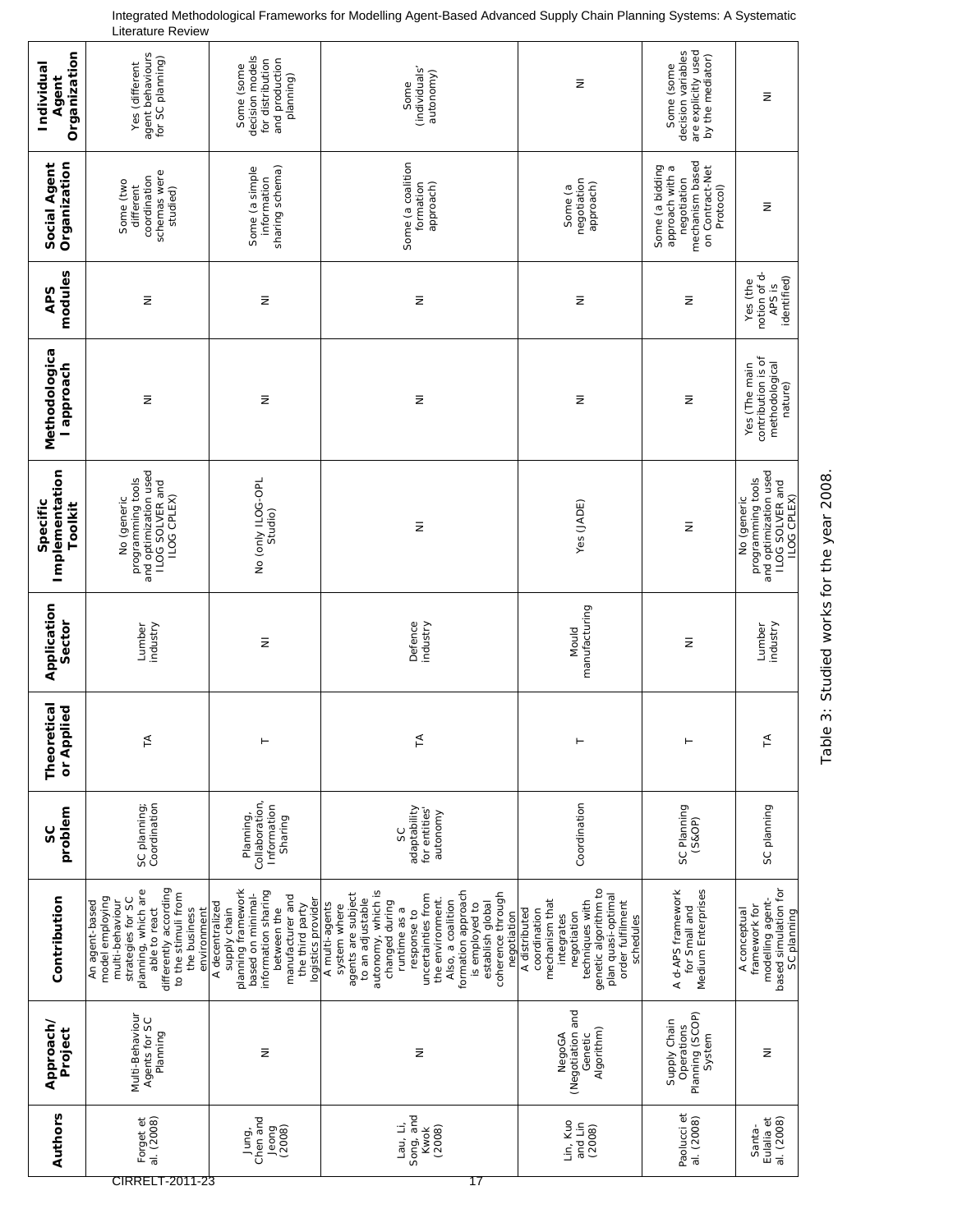| Organization<br>Individual<br>Agent   | mechanism for<br>Some (agents<br>SC planning)                                                                                                                                                                                                                                                                                                           | Some (different<br>planning<br>approaches for<br>each agent)                                                                     | modules for the<br>Some (specific<br>three SC units)                                                                                                                                                                                                                                     | Ξ                                                                                                                                                                                     | Some (different<br>planning<br>approaches for<br>each agent)           | calculating reorder<br>points)<br>Some (a model is<br>created for                                                                                                                      |
|---------------------------------------|---------------------------------------------------------------------------------------------------------------------------------------------------------------------------------------------------------------------------------------------------------------------------------------------------------------------------------------------------------|----------------------------------------------------------------------------------------------------------------------------------|------------------------------------------------------------------------------------------------------------------------------------------------------------------------------------------------------------------------------------------------------------------------------------------|---------------------------------------------------------------------------------------------------------------------------------------------------------------------------------------|------------------------------------------------------------------------|----------------------------------------------------------------------------------------------------------------------------------------------------------------------------------------|
| Social Agent<br>Organization          | Ξ                                                                                                                                                                                                                                                                                                                                                       | Ξ                                                                                                                                | coordination<br>mechanism)<br>Some (a                                                                                                                                                                                                                                                    | $\bar{z}$                                                                                                                                                                             | mechanisms are<br>(conversation<br>proposed)<br>Some                   | Some (interactions<br>are indicated in<br>general terms)                                                                                                                               |
| modules<br><b>APS</b>                 | procurement<br>, scheduling<br>forecasting)<br>Some (they<br>projection<br>traditional<br>inventory<br>modules,<br>such as<br>explain<br>some<br>and                                                                                                                                                                                                    | Yes (Agents<br>specialized<br>in different<br>planning<br>areas)<br><b>APS</b><br>are                                            | modules for<br>operational<br>entities at<br>three SC<br>(specific<br>Some<br>level)<br>the                                                                                                                                                                                              | $\bar{z}$                                                                                                                                                                             | Some (they<br>operational<br>developed<br>planning<br>modules)<br>some | Ξ                                                                                                                                                                                      |
| Methodologica<br>l approach           | Ξ                                                                                                                                                                                                                                                                                                                                                       | Ξ                                                                                                                                | Ξ                                                                                                                                                                                                                                                                                        | approach covering<br>modelling, and<br>development)<br>mathematical<br>Yes (a macro<br>conceptual<br>modelling,<br>software                                                           | Ξ                                                                      | Ξ                                                                                                                                                                                      |
| Implementation<br>Specific<br>Toolkit | $\bar{z}$                                                                                                                                                                                                                                                                                                                                               | No (C# - Microsoft.NET<br>- and with ILOG CPLEX<br>and ILOG SOLVER)                                                              | No (C# - Microsoft.NET<br>- and with ILOG CPLEX<br>and ILOG SOLVER)                                                                                                                                                                                                                      | Ξ                                                                                                                                                                                     | No (C# - Microsoft.NET<br>- and with ILOG CPLEX<br>and ILOG SOLVER)    | No (Matlab)                                                                                                                                                                            |
| Application<br>Sector                 | Computers<br>industry                                                                                                                                                                                                                                                                                                                                   | Lumber industry                                                                                                                  | Softwood lumber                                                                                                                                                                                                                                                                          | Ξ                                                                                                                                                                                     | Lumber industry                                                        | Fashion industry                                                                                                                                                                       |
| etical<br>or Applied<br>Theor         |                                                                                                                                                                                                                                                                                                                                                         | $\prec$                                                                                                                          | Ł,                                                                                                                                                                                                                                                                                       |                                                                                                                                                                                       | ⋖                                                                      |                                                                                                                                                                                        |
| problem<br>S                          | Coordination<br>SC planning;                                                                                                                                                                                                                                                                                                                            | SC Planning                                                                                                                      | SC planning;<br>coordination                                                                                                                                                                                                                                                             | SC planning<br>and control                                                                                                                                                            | SC Planning                                                            | Coordination,<br>promising<br>order                                                                                                                                                    |
| Contribution                          | implements adaptive<br>SCM (Trading Agent<br>strategies to support<br>bidding and planning<br>performance of their<br>called CMieux in the<br>An agent approach<br>functionality. They<br>context of theTAC<br>the integration of<br>Competition). It<br>performed some<br>experiments to<br>empirically the<br>procurement,<br>demonstrate<br>approach | planning approaches<br>demand information<br>upstream the supply<br>Analysis of some<br>demand-driven<br>that propagate<br>chain | mathematical models<br>to plan and schedule<br>mechanisms are also<br>composed of sawing,<br>Three agent-specific<br>drying and finishing<br>proposed to assure<br>plans are coherent<br>activities. Specific<br>that the resulting<br>with each others<br>a softwood SC<br>coordination | disciplinary modelling<br>comprehensive multi-<br>A novel approach for<br>decision-making and<br>of distributed large-<br>scale business<br>systems with<br>decentralized<br>control. | environment for SC<br>A multi-agents<br>simulation<br>planning         | inference mechanism<br>modelling approach<br>for representing SC<br>algorithm and fuzzy<br>uncertain contexts<br>for determining a<br>reorder point in<br>and a genetic<br>A UML-based |
| Approach/<br>Project                  | CMieux                                                                                                                                                                                                                                                                                                                                                  | Planning Platform<br>(FEPP) FORAC<br>Experimental                                                                                | $\bar{z}$                                                                                                                                                                                                                                                                                | (decentralized<br>integrated<br>modelling<br>approach)<br><b>DIMA</b>                                                                                                                 | Planning Platform<br>(FEPP) FORAC<br>Experimental                      | $\bar{z}$                                                                                                                                                                              |
| Authors                               | Sardinha,<br>Andrews<br>Benisch,<br>(2009)<br>and                                                                                                                                                                                                                                                                                                       | Frayret and<br>Cid-Yanez<br>(2009)<br>Léger                                                                                      | Gaudreault,<br>Rousseau<br>D'Amours<br>Frayret,<br>(2009)<br>and<br>et al.                                                                                                                                                                                                               | Ivanov<br>(2009)                                                                                                                                                                      | Gaudreault<br>D'Amours,<br>Lemieux,<br>Frayret<br>(2009)<br>and        | Moon and<br>Leung,<br>Yeung<br>(2009)<br>Pan,                                                                                                                                          |

Integrated Methodological Frameworks for Modelling Agent-Based Advanced Supply Chain Planning Systems: A Systematic Literature Review

Table 4: Studied works for the year 2009.

Table 4: Studied works for the year 2009.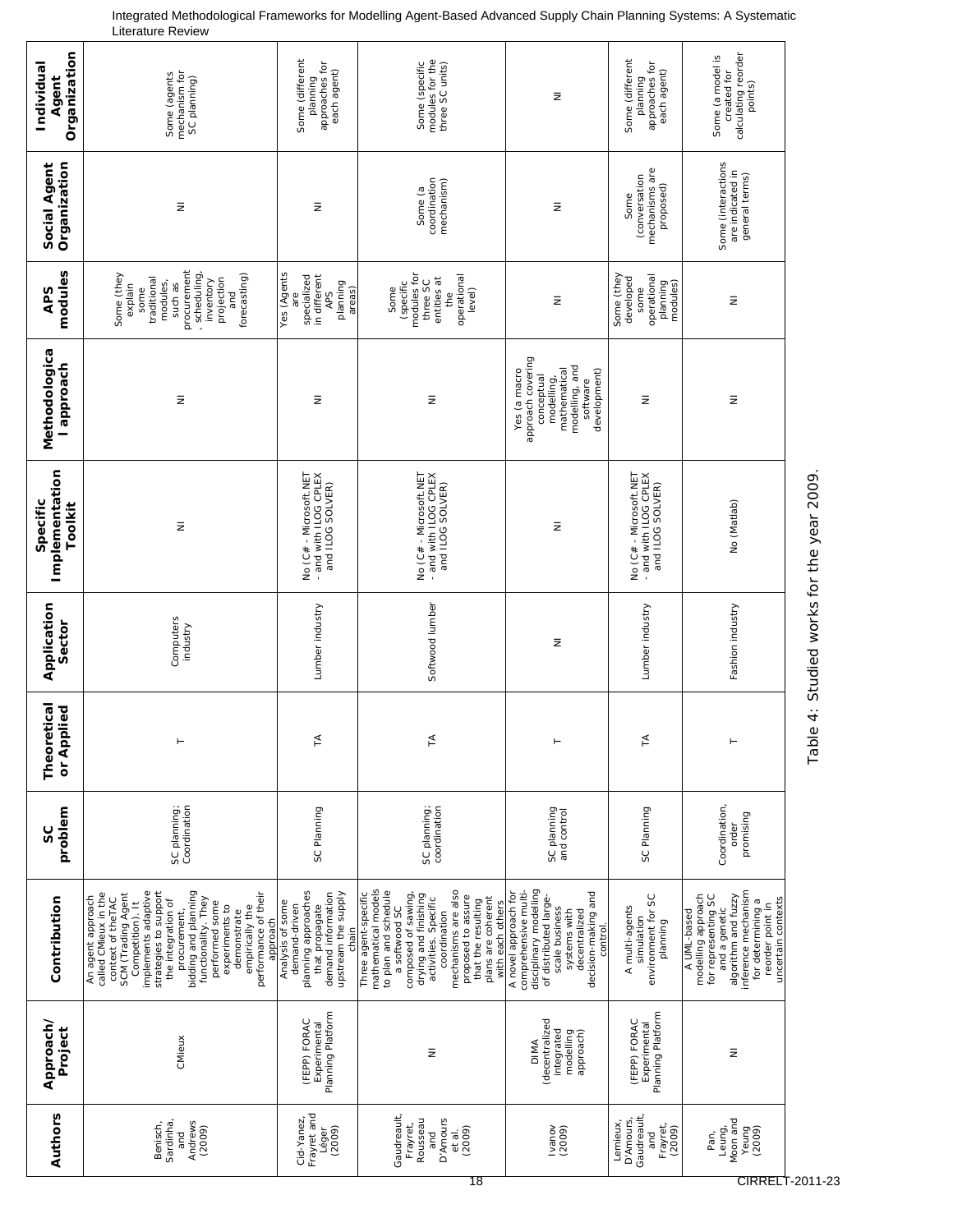| Organization<br>ndividual<br>Agent       | some (different<br>approaches for<br>each agent)<br>planning                          | supply, logistics<br>and distribution<br>Some (agents<br>dedicated to<br>were defined)                                                   |
|------------------------------------------|---------------------------------------------------------------------------------------|------------------------------------------------------------------------------------------------------------------------------------------|
| Organization<br>Social Agent             | coordination<br>mechanism)<br>Some (a                                                 | information sharing<br>Some (specific<br>schemas)                                                                                        |
| modules<br><b>APS</b>                    | (Agents are<br>specialized<br>n different<br>planning<br>Some<br>areas)<br><b>APS</b> | z                                                                                                                                        |
| Methodologica<br>l approach              | ₹                                                                                     | ₹                                                                                                                                        |
| mplementation<br>Specific<br>Toolkit     | No (C# - Microsoft.NET<br>and with ILOG CPLEX<br>and ILOG SOLVER)                     | No (Matlab)                                                                                                                              |
| Application<br>Sector                    | Forest products<br>industry                                                           | Computers<br>industry                                                                                                                    |
| etical<br>plied<br><b>Theor</b><br>or Ap | ⋖                                                                                     | ⋖                                                                                                                                        |
| problem<br>ပ္တ                           | SC Planning<br>and Control                                                            | Cooperation                                                                                                                              |
| Contribution                             | Testing different SC<br>strategies in an<br>agent-based<br>environment                | Proposes a distributed<br>planning based on a<br>meta-heuristic called<br>framework for SC<br>optimization<br>optimization<br>ant colony |
| Approach/<br>Project                     | Planning Platform<br>(FEPP) FORAC<br>Experimental                                     |                                                                                                                                          |
| Authors                                  | al. (2009b)<br>Eulalia et<br>Santa-                                                   | Silva et al.<br>(2009)                                                                                                                   |

Table 4: Studied works for the year 2009 (Continued). Table 4: Studied works for the year 2009 (Continued).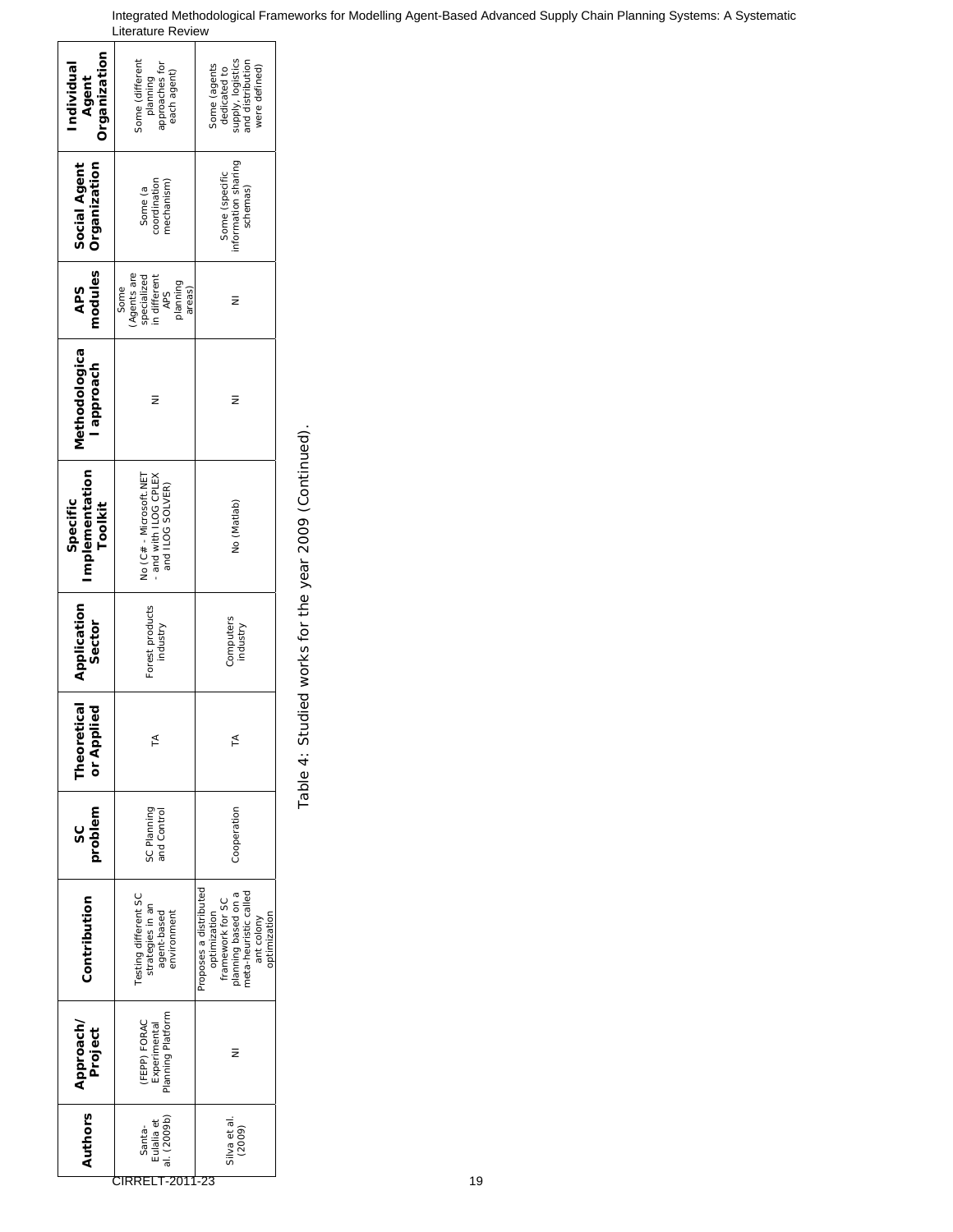| Organization<br>Individual<br>Agent   | models for two-<br>Some (decision<br>echelon SC)                                                                                      | roles and goals<br>Some (specific<br>of modules)                                                                                                                                                                 | agents' roles are<br>Yes (different<br>conceptually)<br>identified                                                                               | (scheduling<br>models for<br>agents)<br>Some                                                                                                  | Yes (a specific<br>modelling<br>schema is<br>proposed)                                                                                        |
|---------------------------------------|---------------------------------------------------------------------------------------------------------------------------------------|------------------------------------------------------------------------------------------------------------------------------------------------------------------------------------------------------------------|--------------------------------------------------------------------------------------------------------------------------------------------------|-----------------------------------------------------------------------------------------------------------------------------------------------|-----------------------------------------------------------------------------------------------------------------------------------------------|
| Organization<br>Social Agent          | (coordination<br>mechanisms)<br>Some                                                                                                  | Yes (a multi-<br>structural<br>process)                                                                                                                                                                          | possibilities are<br>Yes (several<br>interactions<br>explicitly<br>mapped)                                                                       | approach is<br>negotiation<br>proposed)<br>Some (a                                                                                            | Yes (a specific<br>modelling<br>schema is<br>proposed)                                                                                        |
| modules<br><b>APS</b>                 | $\bar{z}$                                                                                                                             | $\bar{z}$                                                                                                                                                                                                        | $\bar{z}$                                                                                                                                        | $\bar{z}$                                                                                                                                     | schema is<br>modelling<br>proposed,<br>called SC<br>which is<br>specific<br>Yes (A<br>cube)                                                   |
| Methodologica<br>l approach           | $\bar{z}$                                                                                                                             | Ξ                                                                                                                                                                                                                | contribution is of<br>methodological<br>Yes (The main<br>nature)                                                                                 | $\bar{z}$                                                                                                                                     | contribution is of<br>methodological<br>Yes (The main<br>nature)                                                                              |
| Implementation<br>Specific<br>Toolkit | (ever) oN                                                                                                                             | Yes (Anylogic)                                                                                                                                                                                                   | Yes (Majorca and<br>Analogic)                                                                                                                    | No (C/C++, ILOG<br>CPLEX)                                                                                                                     | used ILOG SOLVER<br>programming tools<br>and optimization<br>and ILOG CPLEX)<br>No (generic                                                   |
| Application<br>Sector                 | $\bar{z}$                                                                                                                             | branches, but<br>They mention<br>building and<br>discussed in<br>these cases<br>that it was<br>applied to<br>machinery<br>the paper<br>are not<br>textile<br>special                                             | industry<br>Golf club                                                                                                                            | $\bar{z}$                                                                                                                                     | Lumber industry                                                                                                                               |
| retical<br>pplied<br>Theor<br>or Ap   |                                                                                                                                       |                                                                                                                                                                                                                  | $\tilde{=}$                                                                                                                                      |                                                                                                                                               | $\tilde{H}$                                                                                                                                   |
| problem<br>SC                         | Coordination                                                                                                                          | coordination<br>SC planning,                                                                                                                                                                                     | related to<br>problems<br>General<br>SCM                                                                                                         | Negotiation                                                                                                                                   | related to<br>problems<br>SCM and<br>General<br>agents                                                                                        |
| Contribution                          | improving fill rate<br>using information<br>while reducing<br>costs without<br>coordination<br>strategy for<br>An adaptive<br>sharing | (models and tools)<br>adaptive SC using<br>for the planning<br>A multi-structural<br>principles from<br>and control of<br>control theory,<br>research and<br>agent-based<br>framework<br>operations<br>modelling | operational models<br>based simulation<br>modelling agent-<br>A methodological<br>for SC planning<br>conceptual and<br>framework for<br>based on | mediators. They<br>approach for SC<br>approach with a<br>formation using<br>centralized one<br>compared their<br>heuristic and<br>Negotiation | modelling agent-<br>based simulation<br>for SC planning<br>forest products<br>A methodological<br>applied in the<br>framework for<br>industry |
| Approach/<br>Project                  | $\bar{z}$                                                                                                                             | (Adaptive SCM)<br>A-SCM                                                                                                                                                                                          | $\bar{z}$                                                                                                                                        | $\bar{z}$                                                                                                                                     | FAMASS (FORAC<br>Architecture for<br>Supply Chain<br>Agent-based<br>Simulation<br>Modelling<br>Planning)                                      |
| Authors                               | Chan &<br>(2010)<br>Chan                                                                                                              | al. (2010)<br>Ivanov et                                                                                                                                                                                          | Espinasse<br>Tranvouez,<br>Ferrarini<br>Karam,<br>(2010)<br>et al.<br>and                                                                        | (2010)<br>Kim &<br>Cho                                                                                                                        | al. (2010)<br>Eulalia et<br>Santa-                                                                                                            |

Integrated Methodological Frameworks for Modelling Agent-Based Advanced Supply Chain Planning Systems: A Systematic Literature Review

Table 5: Studied works for the year 2010.

Table 5: Studied works for the year 2010.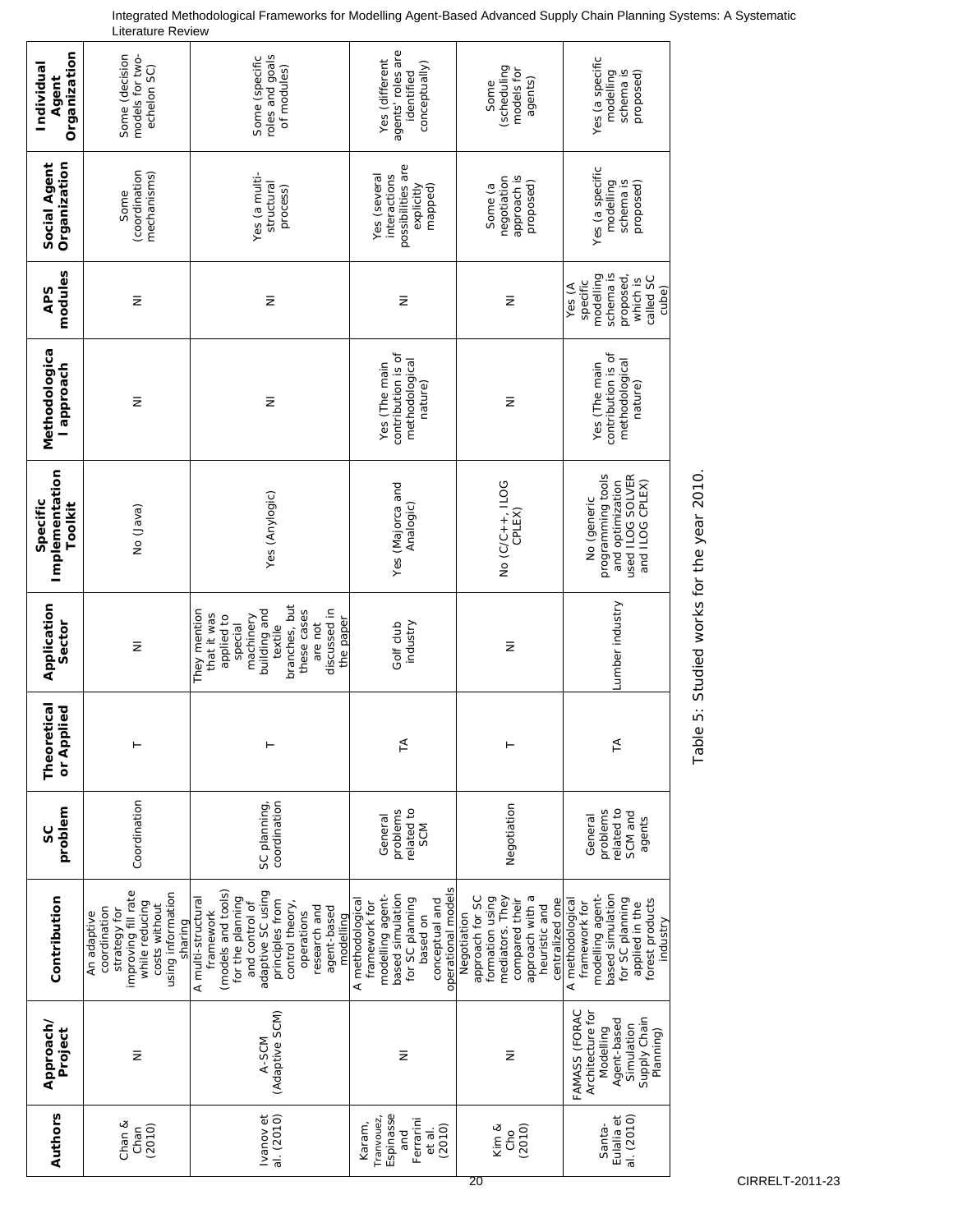The next sub-sections discuss the main criteria surveyed.

# **4.2 Main Contributions**

Contributions in the domain cover dissimilar topics. For example, several papers propose agent-based architectures (e.g., Frayret et al., 2007; Andreev et al., 2007; Feng et al., 2007; Monteiro et al., 2007; Venkatadri & Kiralp, 2007), some deal with the famous TAC – Trade Agent Competition (e.g., Andrews et al., 2007; Si, Edmond, Dumas & Chong, 2007; Benisch et al., 2009), certain approaches propose coordination and information-sharing mechanisms (e.g., Lee and Kumara, 2007), others focus on mathematical models for agents (e.g., Gaudreault et al., 2009), a number use an agent-based environment only as a testbed to test SC strategies (Cid-Yanez et al., 2009; Santa-Eulalia et al., 2009b), and finally some propose agent-based methodological frameworks (e.g., Karam et al., 2010; Santa-Eulalia et al., 2010; Labarthe et al., 2007).

It was observed that the terms framework, architecture, approaches and methodology were very frequently employed in many studies to define the contribution of the papers, but no definition was provided for them. For example, in the modelling area (particularly in the Enterprise Modelling – Vernadat, 1996), these terms can have different meanings, but the surveyed works mostly neglect to precise the nature of their contribution. This is probably an indication that the surveyed area still is an emerging domain requiring some organization.

# *4.2.1 SC Problems*

Several SC problems were identified: general problems related to SCM, manufacturing and SC integration, SC planning, scheduling, control and execution, cooperation, coordination, negotiation, information sharing, SC adaptability, order promising, and multi-levels lotsizing.

It is possible to affirm that three macro categories exist in this area, covering most of the papers: 1) Relationships in SC, including the following categories: coordination, cooperation, information sharing, negotiation and integration; 2) Production Planning and Control, comprising the following sub-categories: SC planning, scheduling, control and execution; 3) Others, including papers that related to general problems in SCM and agents, as well as one about SC adaptability.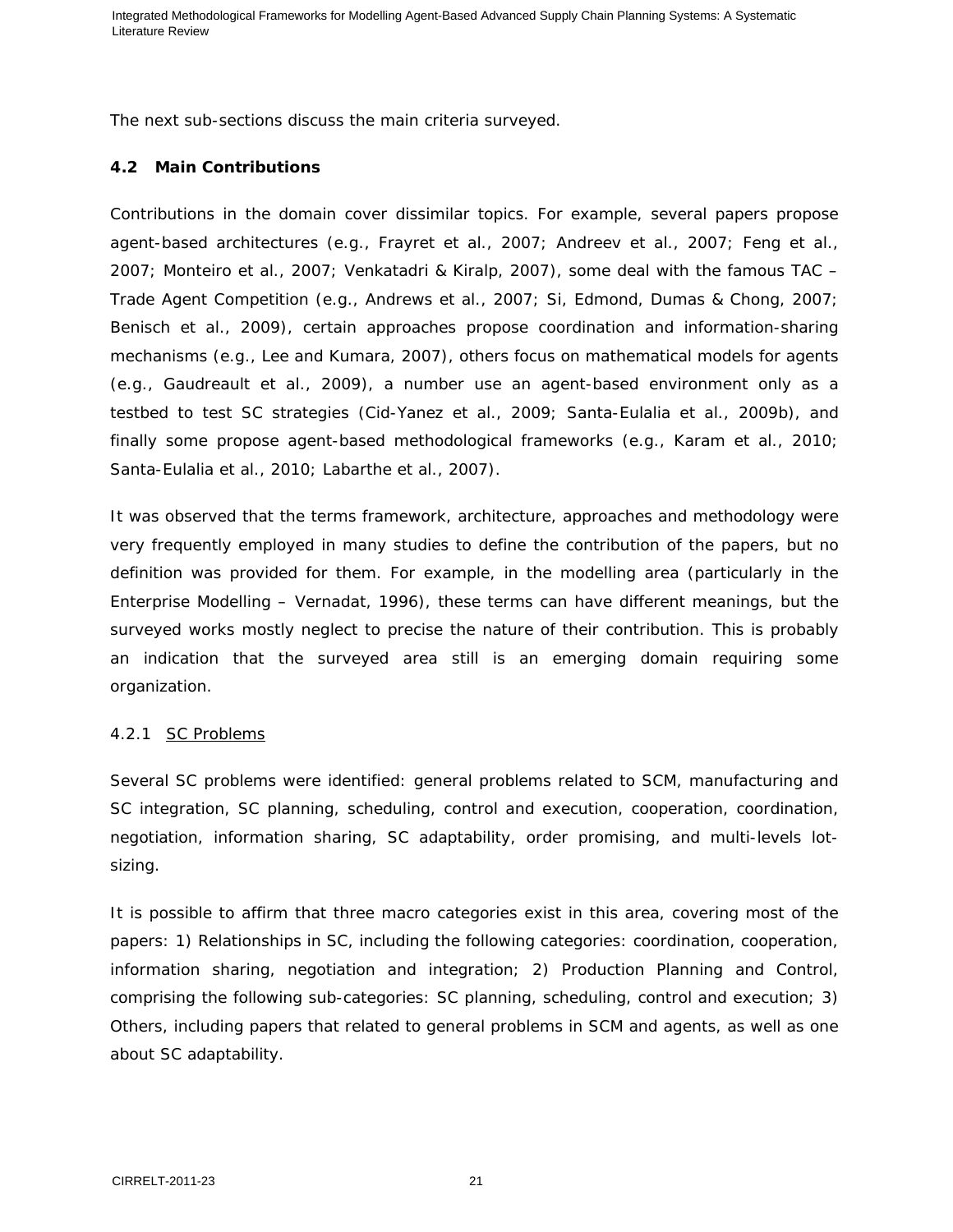When considering possible repetition (i.e., when a paper can be classified in more than one macro category), it is possible to see that: 17 papers (50%) are in the macro category Relationships in SC (including Chan and Chan, 2010; Lin et al., 2008; and Lee and Kumara, 2007); 22 papers (65%) are related to Production Planning and Control (such as Lemieux et al., 2009; Jankowska et al., 2007; and Orcun et al., 2007); and finally, there are only 4 papers (12%) in the third macro category (i.e., three papers related to general problems – namely Karam et al., 2010; Santa-Eulalia et al., 2010; and Labarthe et al., 2007 – and one paper about SC adaptability, i.e. Lau et al., 2008). Figure 3a summarizes these findings.

This led us to believe that d-APS researchers are focusing mostly on two mainstreams subjects (Relationships in SC and PPC), and that there is some interesting room for other domains. For example, problems related to SC governance, sustainability, adaptability, network design and other domains are lacking in the recent literature.

#### *4.2.2 Applications*

Among the selected 34 papers, 18 (53%) are of a theoretical nature (e.g., Ivanov, 2009) and 16 (47%) provide real applications (e.g., Cid-Yanez et al., 2009). Seven of the theoretical papers (21%) also illustrate their approach through conceptual (not real) industrial applications (e.g., Si et al., 2007).

Despite the fact that applications are usually considered relevant for having papers published in prestigious journals and conferences, more than half of them (18) do not provide real applications and 12 (35%) do not provide any at all. Among those manuscripts presenting some kind of application, most of them (28) are demonstrations (e.g., proofs of concept) that are not linked with an industrial-scale situation. None of the papers present mature applications being commercialized or close to the market. This indicates that so far d-APS systems are mostly at laboratorial stages and that many efforts need to be done in order to gain more practical insights.

The last four tables also surveyed the application sector of the 16 concerned studies, which are: airport logistics, laundry, pharmaceuticals, forest products, bicycles, golf club, defence, bronze tap, packing, computers and toys. In the case of theoretical papers employing conceptual industrial cases, the following sectors were found: computers, steel, mould and fashion. It is interesting to note that 8 manuscripts are about the forest products industry. This indicates that the application is quite diversified, hence enriching the domain, although many applications are of an academic nature.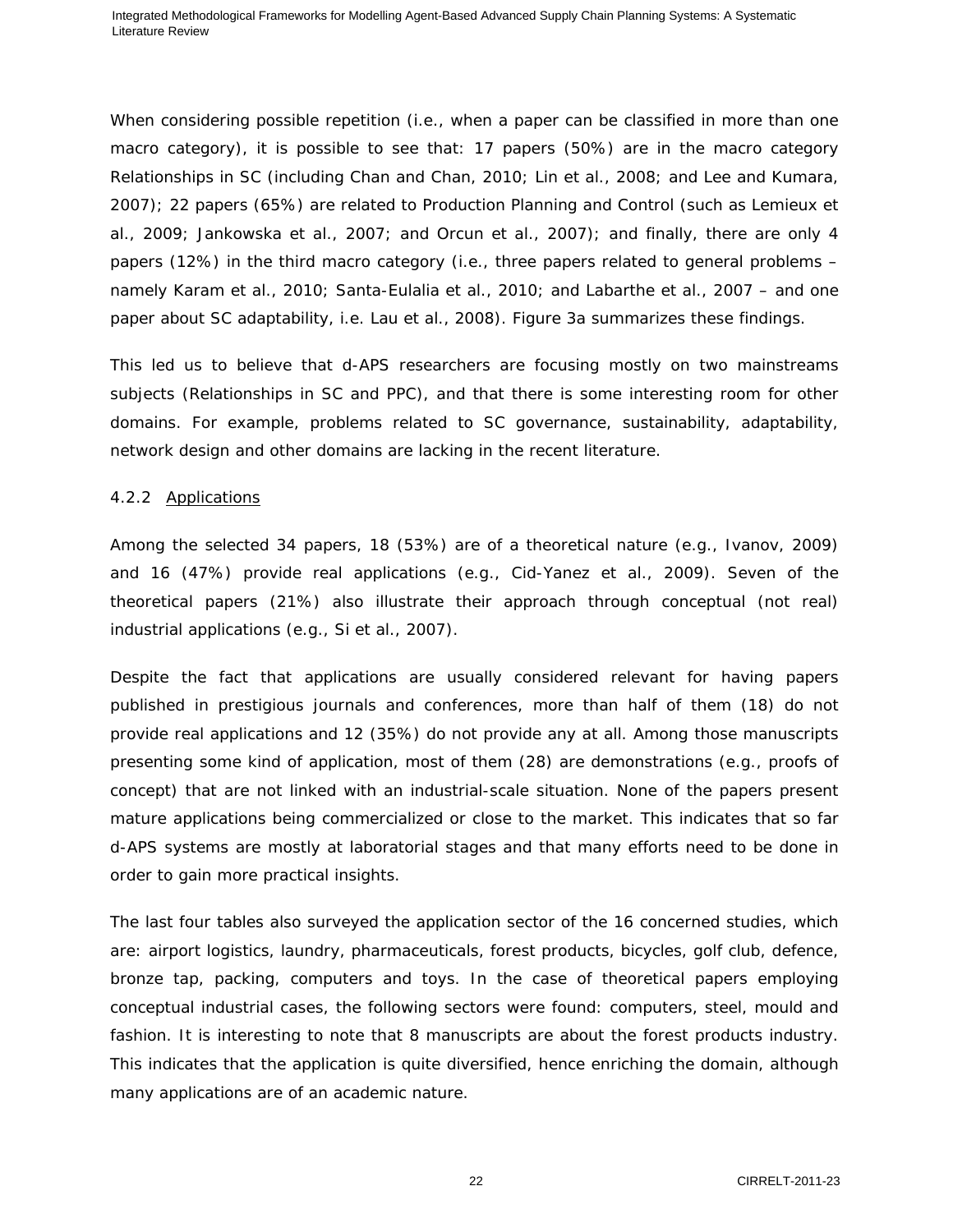#### *4.2.3 Toolkits and Methodologies*

Modelling toolkits are not employed massively, since only 7 manuscripts (20%) out of 34 utilize a known toolkit: 4 use JADE, 1 works with AnyLogic and 2 employ together Majorca and Anylogic.

Among those works not mentioning any specialized agent toolkit, it was observed that generic languages are usually employed (mainly  $C#$ ,  $C/C++$ , and visual basic) connected to some optimization system (e.g., ILOG SOLVER and CPLEX). Other technologies used for implementation are ILOG-OPL Studio, LINDO, Excel, Crystal Ball, some discrete-event simulation tool, and Visual Studio. No correlation was identified between the methodological aspects and the agent toolkits.

In terms of methodological aspects, 27 papers (79%) out of 34 do not explicitly mention the use of them. On the other hand, a small quantity of 2 (6%) papers (Ivanov et al., 2007a; and Ivanov et al., 2007b) present some indications that they were inspired by methodological aspects, such as the definition of conceptual models, mathematical models and simulation tools. Only 5 (15%) papers explicitly present methodological elements and 4 contributions are of a methodological nature (Karam et al, 2010; Santa-Eulalia et al., 2010; Ivanov, 2009; and Labarthe et al., 2007). The methodological aspects of these 5 works will be detailed in subsection 4.3.

#### *4.2.4 APS Functions and Modules*

Despite the fact that the studied works being reviewed can be classified as dealing with d-APS systems according to our definition, few articles (i.e., 9 out of 34, representing 26%) detail (i.e., Yes and Some) APS modules. Some of them present agents specialized in traditional APS modules, such as procurement, scheduling, inventory and forecasting (e.g., Benisch et al., 2009); others present agents specialized in specific industrial domains (e.g., operational planning for sawing, drying and finishing operations, such as Cid-Yanez et al., 2007, Lemieux et al., 2009, and Gaudreault et al., 2009); and in one specific case a specialized modelling schema is proposed to explicitly represent a d-APS system (Santa-Eulalia et al., 2010).

The evaluation of this criterion allows us to believe that a complete and integrated view of d-APS is still not properly covered in the reviewed literature. Most of the works do not intend to propose a generic architecture for d-APS systems, specialized in specific domains. At the present time, almost all of the papers deal with agent-based SC planning and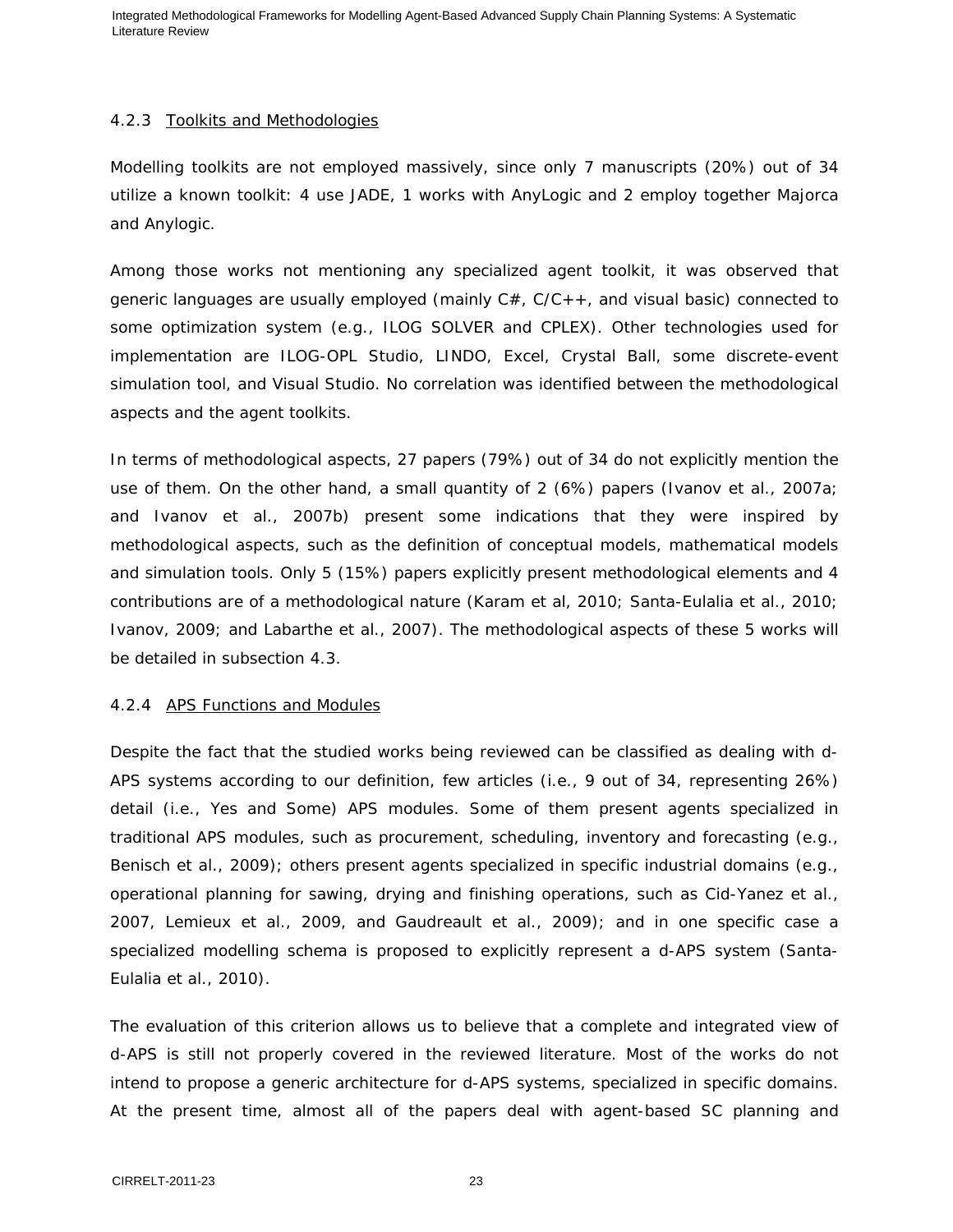scheduling using optimization approaches without explicitly declaring that APS (or d-APS) technology is being used. This indicated that d-APS still is a new research domain which is not uniformly defined.

# *4.2.5 Social and Individual Agents Issues*

When dealing with d-APS, two facets of these systems have to be considered: social and individual abilities of the multi-agents system.

In terms of the social aspects, it was not possible to clearly identify them in 10 manuscripts (29%). Despite the fact that in some cases terms such as communication and conversation are mentioned, they do not provide any approach for modelling social aspects of the agent society. For example, Jankowska et al. (2007) is much more dedicated to the layered technical architecture and the main computing technologies it integrates.

On the other hand, 20 works (59%) are classified as proposing "some" discussion about social aspects. They do not provide any complete modelling approach to identify and simulate several different types of social structures or social protocols, but they address these aspects somehow; sometimes one paper just mentions or uses one or two social aspects in a limited way; occasionally they take one specific aspect (e.g., negotiation) and thoroughly explore it by proposing protocols, for example. For instance, Kim & Cho (2010) present an approach based on cooperative relationships, information sharing and negotiation.

Finally, 4 papers (12%) are classified as "yes" because they propose a dedicated set of modelling schemas to capture different social facets of d-APS systems. Karam et al. (2010) provide an appropriate set of abstractions to identify, develop and describe the organizational structure of a SC as well as the dynamic relations between the entities that make up a SC. Santa-Eulalia et al. (2010) also present a specialized modelling schema, called Social Agent Organization Analysis, to capture different social structures and protocols. Ivanov et al. (2010) discuss an approach for coping with a multiple structure design and changeability of structural parameters due to different factors at all the stages of the supply chain life cycle. Labarthe et al. (2007) created a dynamic and structural model based on responsibility networks in SC.

Using exactly the same logic employed for the social aspects, the 34 surveyed papers revealed that the individual aspects of the agent society are not considered in 7 (21%) manuscripts. For example, Andreev et al. (2007) propose a concept called Open Demand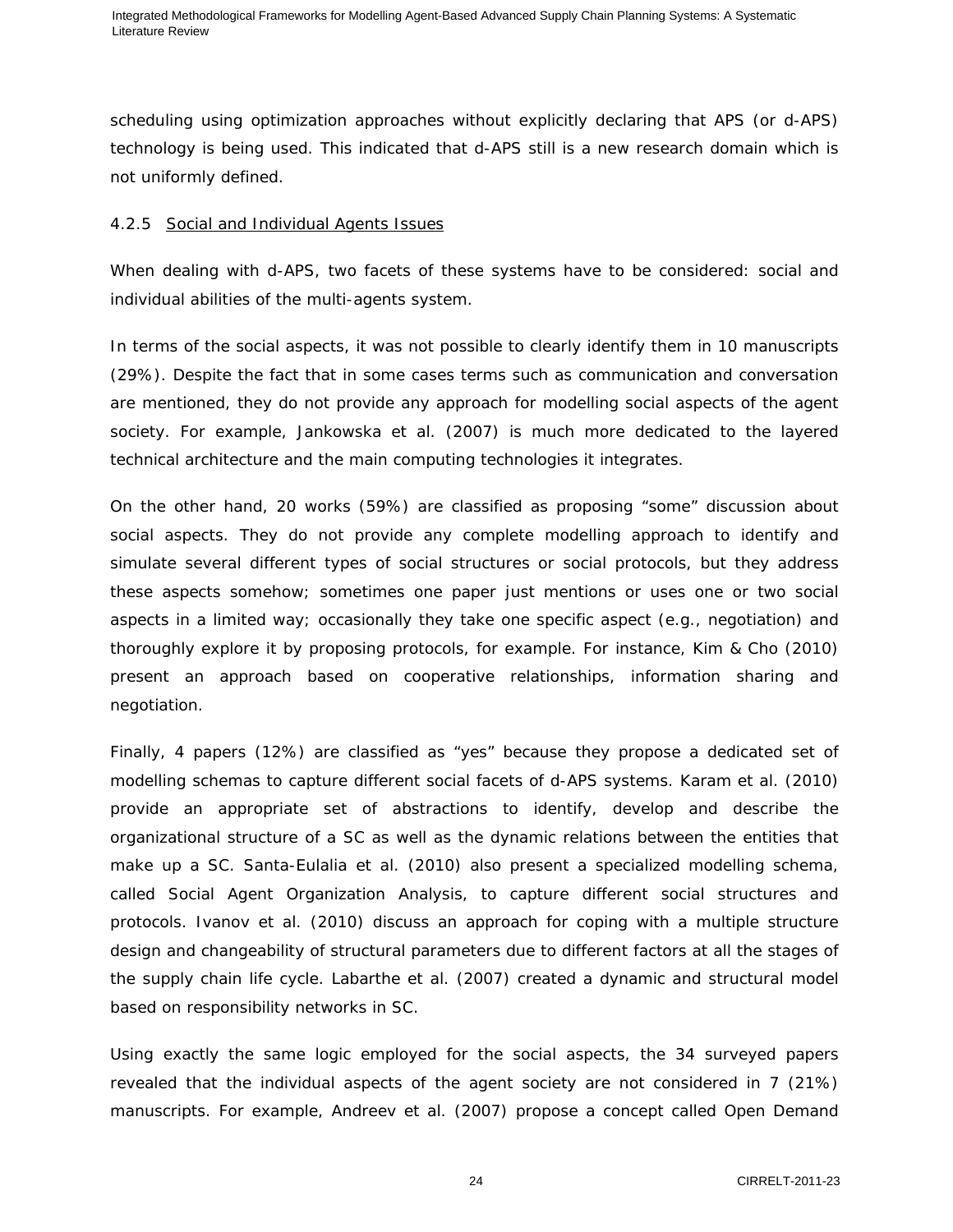and Resource Networks, which dynamically matches demands and resources. This can be used to define a variety of individuals in a network, but their individual aspects (e.g., roles, internal architectures, etc.) are not identified.

In 22 papers (65%) out of 34, some individual aspects were treated. For example, some works approach one (or more) individual aspects of each agent, such as Lau et al. (2008), who propose an approach to manage the agent's individual autonomy according to environmental changes.

A more complete solution suggesting detailed ways of modelling several individual aspects of SC was found in only 5 papers (15%). Karam et al. (2010) provide some abstractions to define agents' behaviours that can be of reactive, deliberative or hybrid nature. Santa-Eulalia et al. (2010) also propose a specialized modelling schema, called Individual Agent Organization Analysis, to capture different individual characteristics. Ivanov et al. (2010) put forward functional agent models for describing active elements. Based on the actor agent paradigm, Labarthe et al. (2007) suggest two individual roles for agents, i.e. cognitive and reactive, with some encapsulation principles and a behavioural representation method.

It is interesting to note that 3 out of 4 papers covering social and individual aspects of agents' society also deal with methodological approaches. The exception is Ivanov et al. (2010), but these authors do use methodological elements in some of their previous works.

Figure 3 summarizes the main findings of the studied works.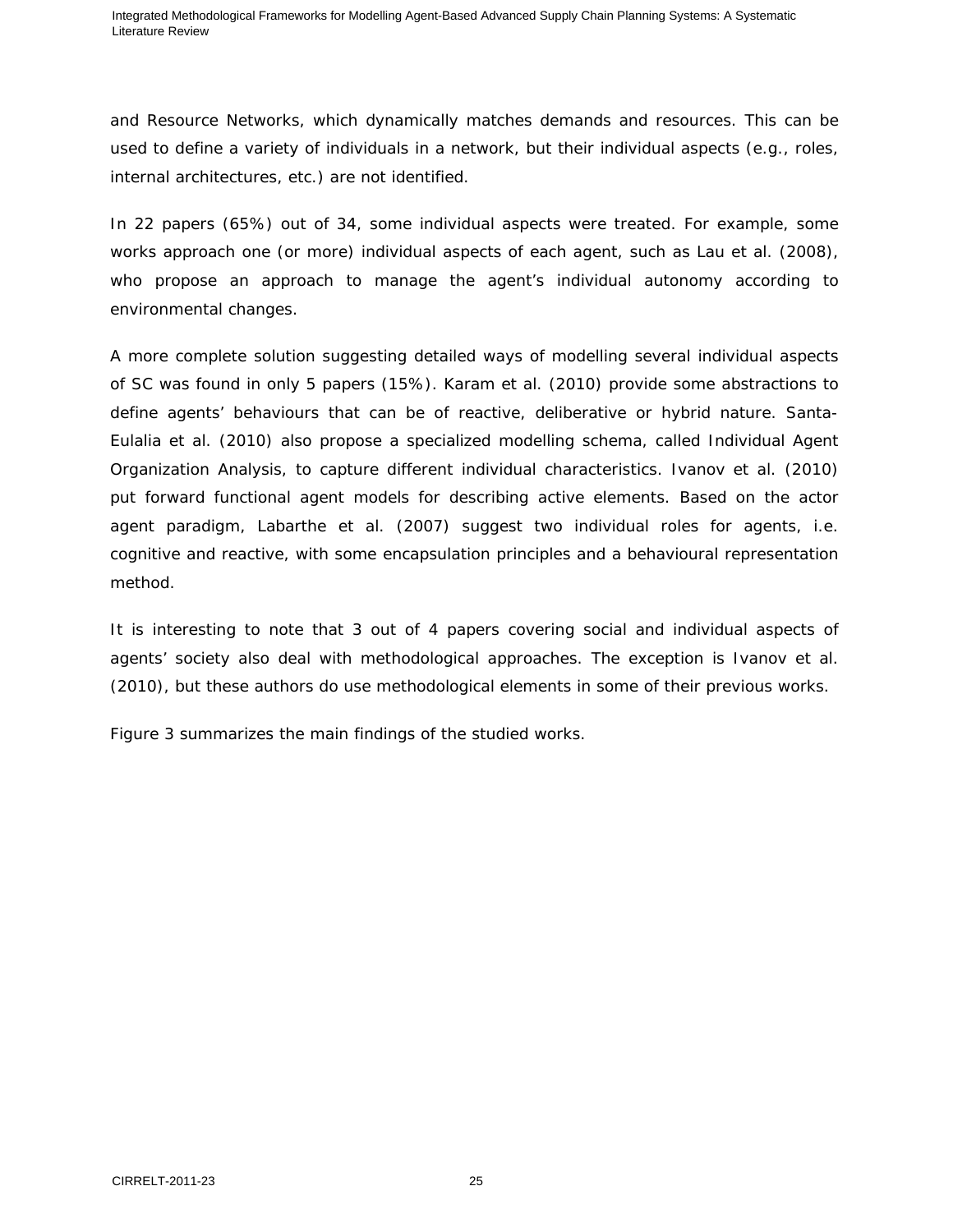

Figure 3: Summarizing the main findings of the studied works.

# **4.3 Methodological Frameworks for Modelling d-APS**

This section discusses the papers classified as somehow tackling methodological aspects. In order to do so, specific aspects to perform a descriptive evaluation were identified. They are:

- *Modelling Phases*: it was verified whether the framework adheres to the methodology for simulation of distributed systems developed by Galland et al. (2003), comprising the following traditional development phases: i) *analysis*: an abstract description of the modelled supply chain planning system containing the simulation requirements, in which the functionalities of simulation are identified and described in general terms; ii) *specification*: translation of the information derived from the analysis into a formal model. As the analysis phase does not necessarily allow the obtaining of a formal model, the specification examines the analysis requirements and builds a model based on a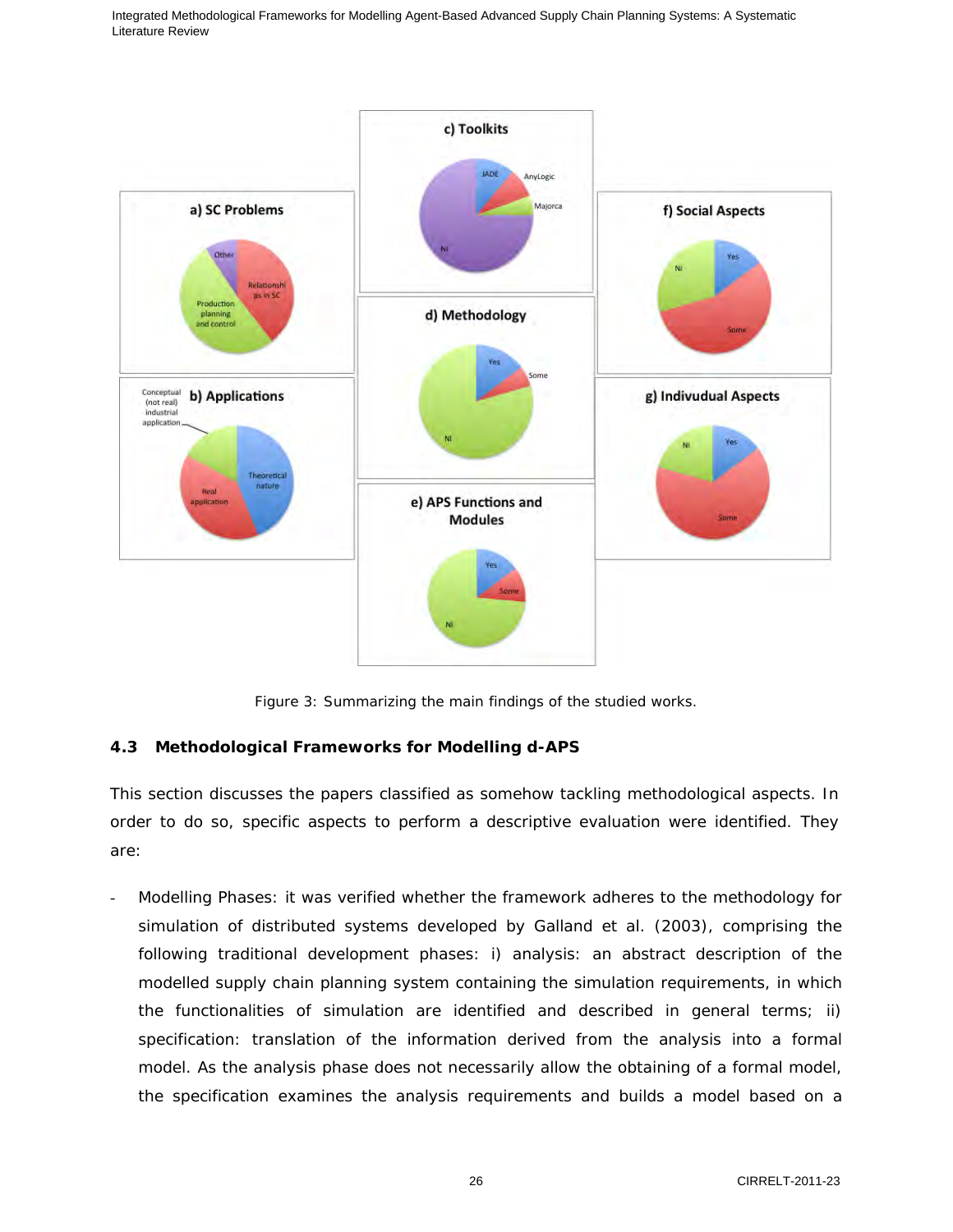formal approach; iii) *design*: creation of a data-processing model that describes in more details the specification model. In the case of an agent-based system, design models are close to how agents operate.

- *Modelling Levels*: the modelling levels comprises two issues: i) *supply chain*: refers to the supply chain planning problem, i.e. the business viewpoint; ii) *agent*: the supply chain domain problem is translated into an agent-based view; i.e. the technical viewpoint.
- *Descriptive Evaluation*: this part of the evaluation follows the Karageorgos and Mehandjiev (2004) approach, as explained in subsection 3. In this case, only 8 out of 12 proposed criteria were evaluated, since 4 of them were not present in any surveyed work. They are: heuristics support, non-functional aspect, design automation, and tool support.
- *Modelling Formalism*: the integration of specific modelling formalisms in the methodological frameworks was verified.

Previously in step 2, 7 works proposing methodological frameworks were identified. Due to their similarities, these works were assembled into four groups: Karam et al. (2010), FAMASS (Santa-Eulalia et al., 2010 and Santa-Eulalia et al., 2008) DIMA (Ivanov 2009; Ivanov et al., 2007a; and Ivanov et al., 2007b), and Labarthe et al. (2007). Table 6 summarizes the descriptive evaluation.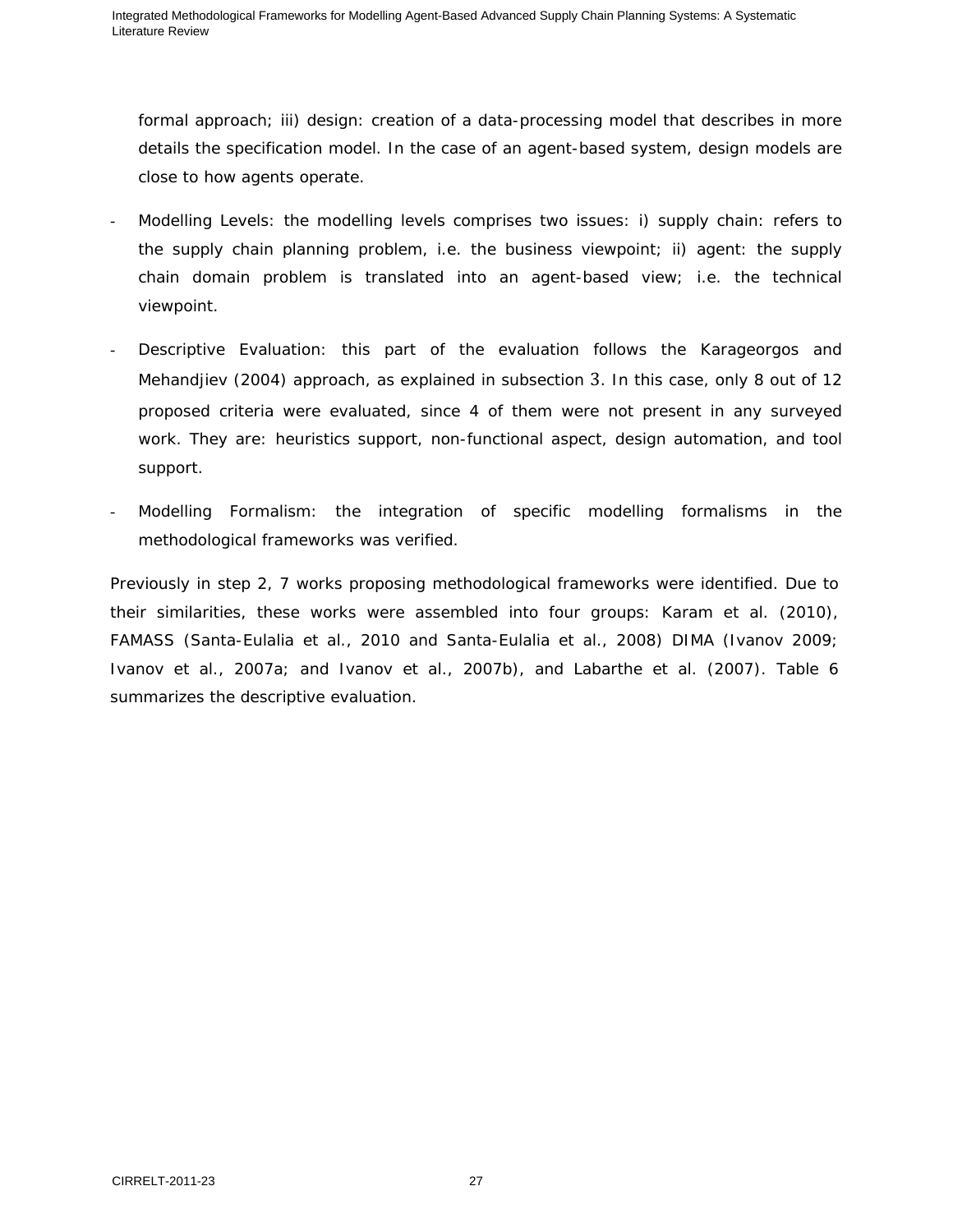|                                                                                                                                                                                                                                                                                                                                                                                                                                                                                      | Methodological Phases |                                                                                                                                                                                                                                                                | Modelling Levels                                                                                                                                                                      |                                                                                                                                                                                                                                             |                                                                                                                                                                                                 | Descriptive Evaluation (Karageourgos et al., 2004)                                                                                                                                                            |                                                                                                                                          |                                                                                                                                                                                                                                                                                                      |                                                                                                                                   |
|--------------------------------------------------------------------------------------------------------------------------------------------------------------------------------------------------------------------------------------------------------------------------------------------------------------------------------------------------------------------------------------------------------------------------------------------------------------------------------------|-----------------------|----------------------------------------------------------------------------------------------------------------------------------------------------------------------------------------------------------------------------------------------------------------|---------------------------------------------------------------------------------------------------------------------------------------------------------------------------------------|---------------------------------------------------------------------------------------------------------------------------------------------------------------------------------------------------------------------------------------------|-------------------------------------------------------------------------------------------------------------------------------------------------------------------------------------------------|---------------------------------------------------------------------------------------------------------------------------------------------------------------------------------------------------------------|------------------------------------------------------------------------------------------------------------------------------------------|------------------------------------------------------------------------------------------------------------------------------------------------------------------------------------------------------------------------------------------------------------------------------------------------------|-----------------------------------------------------------------------------------------------------------------------------------|
| Specification<br>Analysis                                                                                                                                                                                                                                                                                                                                                                                                                                                            |                       | Design                                                                                                                                                                                                                                                         | Planning and<br>main models<br>Control)<br>å<br>(SC                                                                                                                                   | Agent models                                                                                                                                                                                                                                | Concepts                                                                                                                                                                                        | Models                                                                                                                                                                                                        | Process                                                                                                                                  | Pragmatics                                                                                                                                                                                                                                                                                           | Formalisms<br>Modelling                                                                                                           |
| organization, which<br>executable nature<br>generates models<br>The phase called<br>for roles and<br>Conceptual<br>are not of<br>Modelling<br>Ξ                                                                                                                                                                                                                                                                                                                                      |                       | executable models<br>The phase called<br>generates the<br>Operational<br>Modelling                                                                                                                                                                             | $\bar{z}$                                                                                                                                                                             | (Conceptual Agent<br>Model) and OPAM<br>(Operational Agent<br>CROM (Conceptual<br>Role Organization<br>Model), CAOM<br>Three models:<br>Organization<br>Model)                                                                              | Only three types of<br>architectures are<br>allowed: cognitive,<br>modelling steps<br>proposes three<br>modelling rules<br>reactive and<br>methodology<br>with specific<br>hybrid. The<br>agent | Agents roles and<br>behaviours are<br>collective<br>identified<br>explicitly                                                                                                                                  | top-down, with<br>no support for<br>perspective is<br>Design<br>reuse                                                                    | Abstractabily is<br>operational and<br>exploitation)<br>abstract levels<br>present, with<br>Generality is<br>(conceptual,<br>three major<br>high.                                                                                                                                                    | (Tranvouez,<br>AUML, RCA<br>2006)                                                                                                 |
| (2007) to generate<br>propose dedicated<br>rules are proposed<br>models from their<br>specification, but<br>set of conversion<br>Labarthe et al.'s<br>models from the<br>requirements. A<br>specification<br>specification<br>they employ<br>They do not<br>models for<br>to derive<br>analysis<br>stated<br>requirement<br>contribution<br>of this work.<br>provided to<br>models are<br>This is the<br>simulation<br>functional<br>reference<br>Several<br>define<br>main<br>s for |                       | conversion rules to<br>specification, they<br>translate analysis<br>requirements into<br>design models in<br>propose a set of<br>accordance with<br>Labarthe et al.<br>Similarly to<br>(2007)                                                                  | functional requirements<br>defining the simulation<br>problem and another<br>Two approaches are<br>for the distributed<br>one for identifying<br>proposed: one for<br>planning system | social organization<br>are also proposed:<br>individual agents'<br>one covering the<br>Two approaches<br>another for the<br>protocols) and<br>(structure and<br>abilities                                                                   | several steps and<br>architecture one<br>It does not limit<br>can employ. It<br>proposes four<br>phases with<br>the agent<br>modelling<br>guidelines<br>dedicated                               | Agents roles and<br>behaviours are<br>collective<br>identified<br>explicitly                                                                                                                                  | a bottom-up is<br>allowed. There<br>perspective is<br>approach, but<br>is no support<br>mostly a top-<br>The design<br>for reuse<br>down | infrastructure and<br>abstractability is<br>present through<br>It presents high<br>generality in d-<br>four modelling<br>levels (domain,<br>APS context.<br>simulation)<br>agent,<br>Also,                                                                                                           | UML, AUML                                                                                                                         |
| not clear. However<br>These approaches<br>adaptive planning<br>specification and<br>design phases is<br>specification and<br>and control, and<br>network control.<br>The separation<br>network design,<br>approaches for<br>can potentially<br>design phases<br>they propose<br>modelling<br>between<br>support<br>Ξ                                                                                                                                                                 |                       | Two contributions<br>reconfiguration; ii)<br>i) a general<br>indication on how<br>can be identified<br>the design phase<br>a macro schema<br>models work for<br>as being part of<br>monitoring and<br>the decision<br>architecture<br>for the MAS<br>planning, | recovery/reconfiguration<br>including planning,<br>execution and stability<br>conceptual models for<br>decision-making,<br>They propose                                               | general schema for<br>execution. Also, a<br>describing active<br>functional agent<br>customer order<br>interactions for<br>architecture is<br>general MAS<br>It proposes a<br>elements, a<br>functional<br>proposed<br>model for<br>agents' | Open architecture<br>(conceptual model<br>no agent type is<br>lifecycle phases<br>simulation tool)<br>favoured. Only<br>mathematical<br>engineering<br>model, and<br>general                    | behaviour is not<br>indications are<br>detailed, only<br>identified (for<br>planning and<br>Some agent<br>control). A<br>collective<br>roles are<br>adaptive<br>explicitly<br>provided<br>formally<br>general | perspective is<br>There is no<br>The design<br>support for<br>not clear.<br>reuse                                                        | It is specialized in<br>networks (defined<br>as a special type<br>of SC), but<br>almost all notions<br>Three abstraction<br>enterprises and<br>concept, model<br>generalized to<br>collaborative<br>traditional SC<br>and software<br>levels are<br>proposed:<br>can be<br>virtual                   | some dedicated<br>formalisms are<br>modelling, but<br>mathematical<br>mention that<br>development<br>the authors<br>under<br>Only |
| and the Conceptual<br>the Domain Model<br>the elaboration of<br>Level, leading to<br>The Conceptual<br>Agent Model<br>Ξ                                                                                                                                                                                                                                                                                                                                                              |                       | Level, which<br>delimits how the<br>system will work<br>The Operational<br>on a simulation<br>agent-based<br>platform                                                                                                                                          | A specific Domain Model<br>is proposed for SC and<br>mass customization                                                                                                               | Agent Model and<br>Agent Model are<br>an Operational<br>specific agent-<br>A Conceptual<br>approaches<br>dedicated<br>modelling                                                                                                             | Only two types of<br>architectures are<br>allowed: cognitive<br>and reactive. The<br>modelling steps<br>proposes three<br>modelling rules<br>methodology<br>with specific<br>agent              | Agents roles and<br>behaviours are<br>collective<br>identified<br>explicitly                                                                                                                                  | top-down, with<br>no support for<br>perspective is<br>Design<br>reuse                                                                    | to high, since it is<br>between medium<br>The generality is<br>concepts can be<br>operational and<br>Abstractabily is<br>abstract levels<br>customization,<br>but almost all<br>present, with<br>dedicated to<br>exploitation)<br>generalized.<br>three major<br>(conceptual<br>definitively<br>mass | Responsibility<br>Networks, ABR<br>and some own<br>formalisms<br>2001), AUML<br>(Tranvouez,                                       |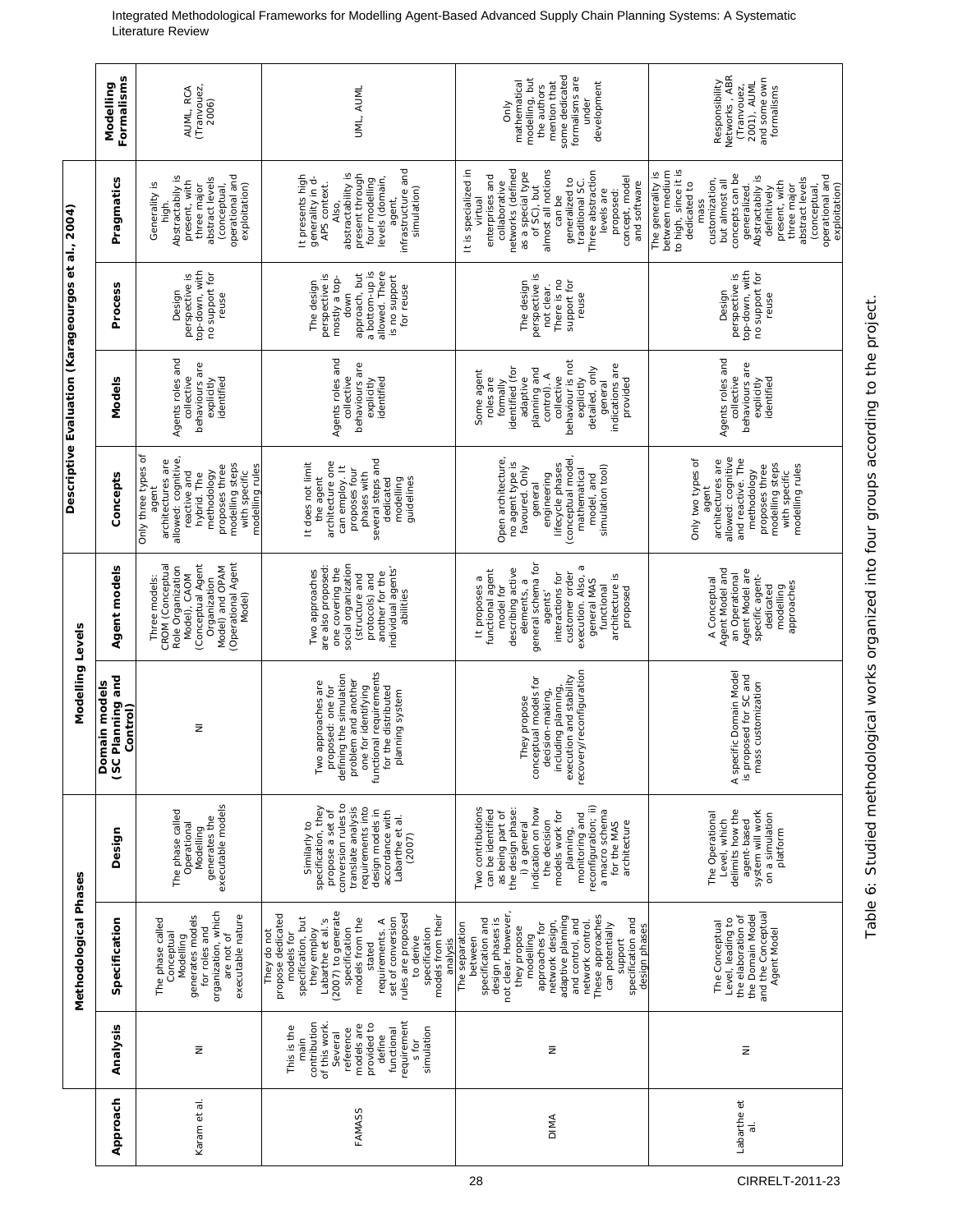Karam et al. (2010) present an organization oriented methodological framework for modelling and simulation of SC. It allows observations of different levels of details while reproducing the SC behaviour. This methodological framework is structured according to a conceptual and an operational abstraction levels. At the conceptual level, the modelling is based on a Conceptual Role Organizational Model (CROM), which is then refined into a Conceptual Agent Organizational Model (CAOM). At the operational level, modelling is mainly based on the Operational Agent Model (OPAM). This framework permits the study of the impact of a specific SC organizational structure and its related management policies on SC performance.

The FAMASS (*F*ORAC *A*rchitecture for *M*odelling *A*gent-based *S*imulation for *S*upply chain planning) framework (Santa-Eulalia et al., 2010; Santa-Eulalia et al., 2008) is inspired from theoretical contributions found in the field of simulation, systems theory, distributed decision making and agent-based software engineering. It proposes a conceptual framework for modelling simulation requirements in d-APS systems. At the conceptual level, FAMASS proposes a schema for defining the simulation problem and translate it into a distributed model. Next, at the agent level, one can convert the distributed model into an agent-based system comprising social and individual aspects. The framework is pretty much dedicated to the analysis phase, but indications on how to transform analysis models into specification and design ones are provided.

The DIMA (Decentralized Integrated Modelling Approach) (Ivanov, 2009; Ivanov et al., 2007a; Inavov et al., 2007b) introduces a new conceptual architecture for multidisciplinary modelling of structural planning and operations of adaptive SC with dynamics considerations, employing concepts from control theory, operations research, and agent-based modelling. The main objective is to establish a basis for SC modelling where partial models and algorithms of SC planning and control can be created. In their approach, conceptual business models, mathematical models and software architectures are matched with each other taking into account specific SC features related to dynamics and agility.

Labarthe et al (2007) propose an approach for modelling customer-centric supply chain in the context of mass customization. They define a conceptual model for supply chain modelling and show how multi-agents systems can be implemented using predefined agent platforms. After creating the Domain Model, the Conceptual Agent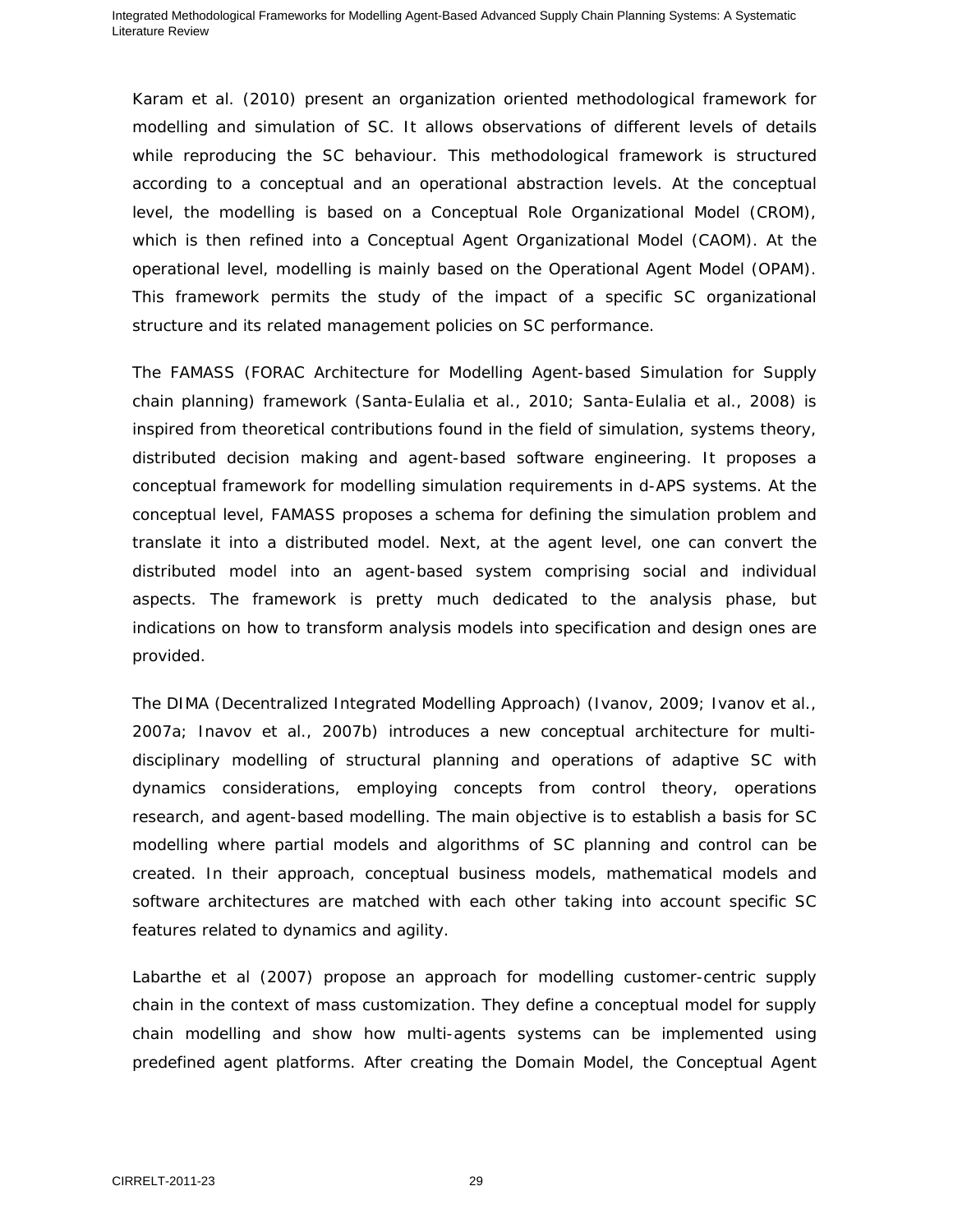Model and the Operational Agent Model, a Multi-Agent System is implemented and a set of experimental plans supports the realization of simulation experiments.

Three of these projects are somehow connected. Inspired from the agent-based software engineering school, Labarthe et al. (2007) strongly influenced Karam et al. (2010), and it is largely employed in the FAMASS approach for the specification and design phases. On the other hand, the DIMA approach follows a different school, more influenced by the system and control theory.

Table 6 helps us to understand some issues. First of all, in terms of methodological phases, one can note that the unique work dealing explicitly with the analysis phase is FAMASS, in which a dedicated set of theoretical models combined with specific guidelines and formalisms are proposed to support analysts in mapping function requirements of d-APS systems. The remaining works do not mention the analysis phase. As for the specification and design phases, excluding the FAMASS approach, all works can be used for specification and design. Although they do not state it, the proposed frameworks contain elements to do so. For example, the conceptual and operation models of Karam et al. (2010) and of Labarthe et al. (2007) provide guidelines to define formal (specification phase) and executable (design phase) models. Perhaps the most complete work for specification and design is Labarthe et al. (2007), although it is not formally dedicated to d-APS systems, since no APS functions and modules are explored. In fact, the sole approach covering entirely this issue is the FAMASS framework.

As for the modelling level, it is interesting to note that Karam et al. (2010) do not provide domain models for defining SC planning and control mechanisms. The other three approaches provide one or more artefacts to do so. For example, FAMASS provides a specific set of models for defining the simulation problem as well as the distributed SC planning functions. Also, DIMA proposes some decision-making models for SC planning, control and reconfiguration. Additionally, Labarthe et al. (2007) provide several modelling objects to create a SC system. Despite their significant differences, all the four approaches contain elements for defining agent models. The only approach dealing superficially with this issue is DIMA, in which agents are only generally defined.

The descriptive evaluation according to Karageorgos et al. (2004) indicates that the surveyed works have several elements of a complete agent-based methodology, but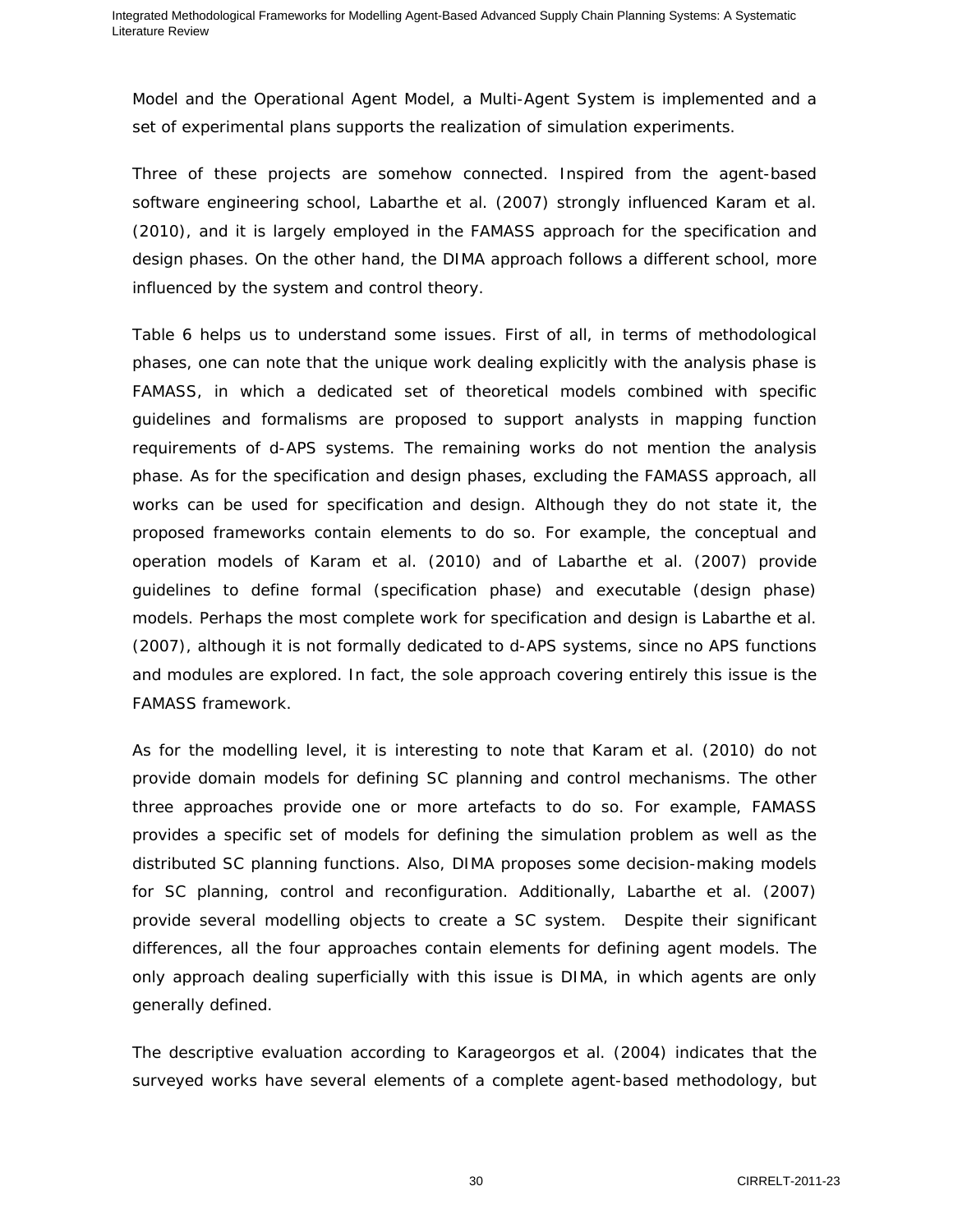many are still lacking some. As identified previously, each approach deals with heuristics support, non-functional aspects, design automation, and it proposes a tool support. In terms of concepts, FAMASS and DIMA do not limit the agent architecture one can use, while the other two favour two classic types (i.e., cognitive and reactive ones). In terms of "design in scope", all of them provide specific modelling steps and rules, although this is not totally clear in DIMA. As for the "models" perspective, agents' roles are clearly identified in all of them. In terms of "process", it can be said that most approaches follow basically a top-down approach, even if FAMASS would also allow for a bottom-up logic. This criterion is not totally clear in the DIMA approach. In terms of "pragmatics", although Labarthe et al. (2007) is dedicated to mass customization in SC and DIMA is for dynamic SC (mainly virtual enterprises and collaborative networks), their "generality" can be considered high, as well as their "abstractability".

Finally, apart from DIMA, which employs only mathematical modelling, all of them use specific software engineering formalisms, notably derived from UML.

#### **5 Discussion and Final Remarks**

To model complex supply chain planning processes, a set of modelling techniques and approaches exist. In an attempt to organize the literature review in the area, a taxonomical organization was proposed. This indicates that a variety of ways exist to capture SC behaviours, understand, organize, represent d-APS problems and later implement and use d-APS solutions.

Based on this classification, this work focused on the methodological aspects of the agent-based frameworks for d-APS systems, a specific category of the existing modelling and simulation approaches (see subsection 2.2). Two comparative analyses were done: first, a general search covering works dealing with supply chain planning using agent-based approaches was performed; later it was channelled into discussing the approaches explicitly containing methodological aspects for modelling agent-based systems.

The first comparative analysis indicated that the main contributions of the surveyed works cover several topics, but many propose modelling structures (e.g., modelling frameworks, architectures, approaches and methodologies) without formally defining what these structures are. It is known that these labels can have different meanings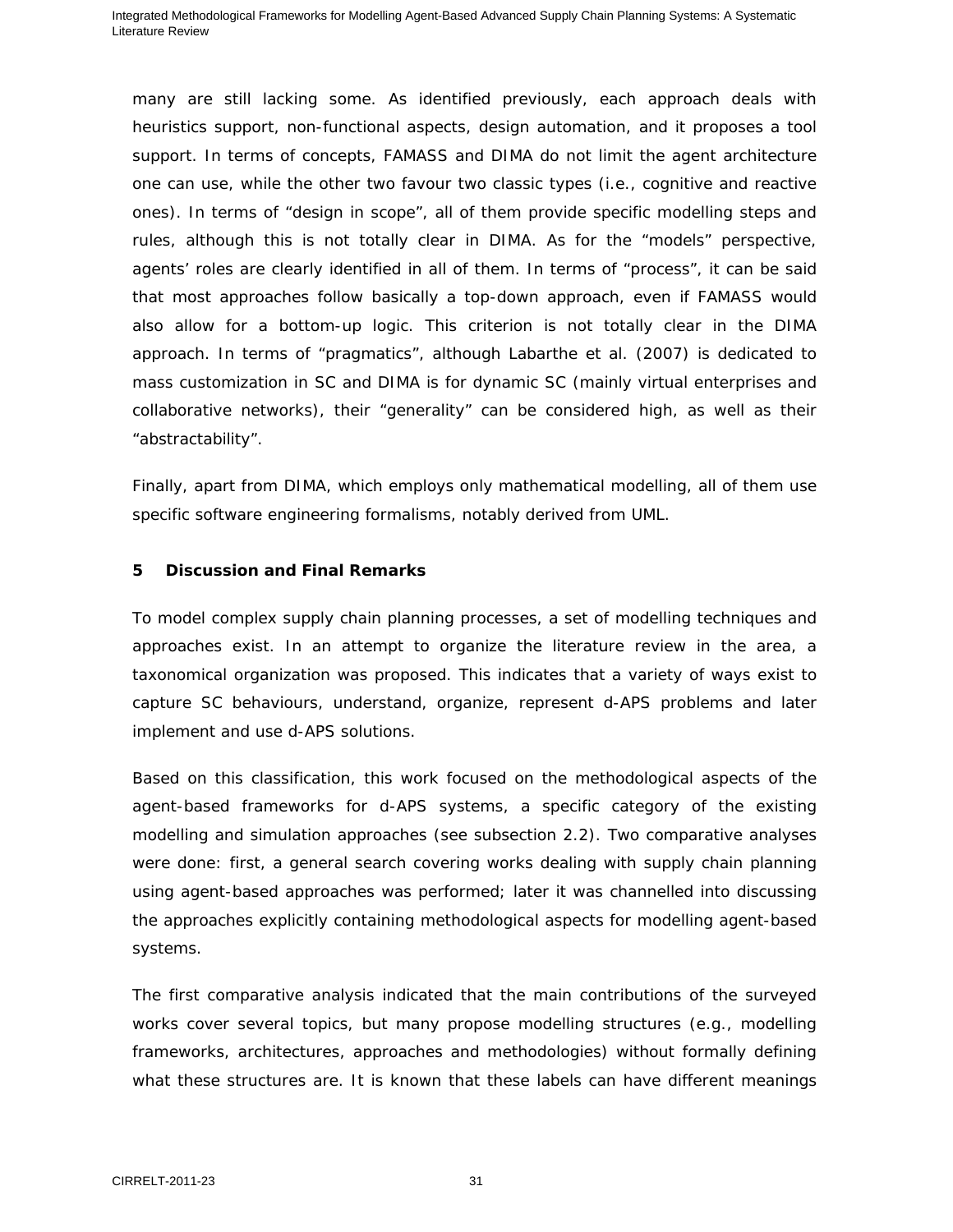and implications, but this is not clearly considered in the concerned literature. In terms of "SC problems" being treated by these manuscripts, a trend to focus on two aspects was noted: "SC relationships" (i.e., coordination, cooperation, information sharing, negotiation and integration) and "production planning and control" (i.e., SC planning, scheduling, control and execution). There is some interesting room for other domains, such as SC governance, sustainability, adaptability, and network design, for instance. In terms of applications, despite the fact that some were found in several domains (such as pharmaceuticals, forest products, bicycle, golf club, defence), more than half of the works are of a theoretical nature, with few real-scale industrial applications. In terms of technical aspects, it was found that: agent-based "modelling toolkits" are employed in less than 20% of the identified works; in almost 80% of them no methodological aspect is formally treated; "APS architectures and engines" are not considered unambiguously in almost all papers; the "social and individual aspects" of the agent society is not taken into account in a clear manner in many of the selected papers. By exploring this first comparative analysis, one can see that many approaches are highly specialized in specific domains and cannot properly capture the complexity of a d-APS system in general terms. One of the most important findings is that most of the literature fails to understand "methodological concerns" and does not provide answers to simple questions, regarding what type of models and simulations can be performed for treating different SC planning problems.

This conclusion led us to an additional comparative analysis that focused on the methodological aspects of some of the works. It was identified that only 21% address methodological concerns. Among them, only one paper is dedicated to the "analysis phase", and none of them covers all the developed process in an integrated manner. The most complete work integrating "specification and design" is not formally dedicated to d-APS systems, since no APS functions and modules are explored. Additionally, the sole approach that clearly covers d-APS systems entirely (with specialized entities) does not propose an integrated modelling process from analysis to experimentation. In general terms, it is possible to affirm that different "modelling levels" and "agent models" are identified in the selected works. On the other hand, the descriptive evaluation using the Karageourgous and Mehandjiev (2004)'s approach indicates that the surveyed works have many elements of a complete agent-based methodology, but many issues are still lacking, including heuristics support, nonfunctional aspects, design automation, and tool support proposal. The remaining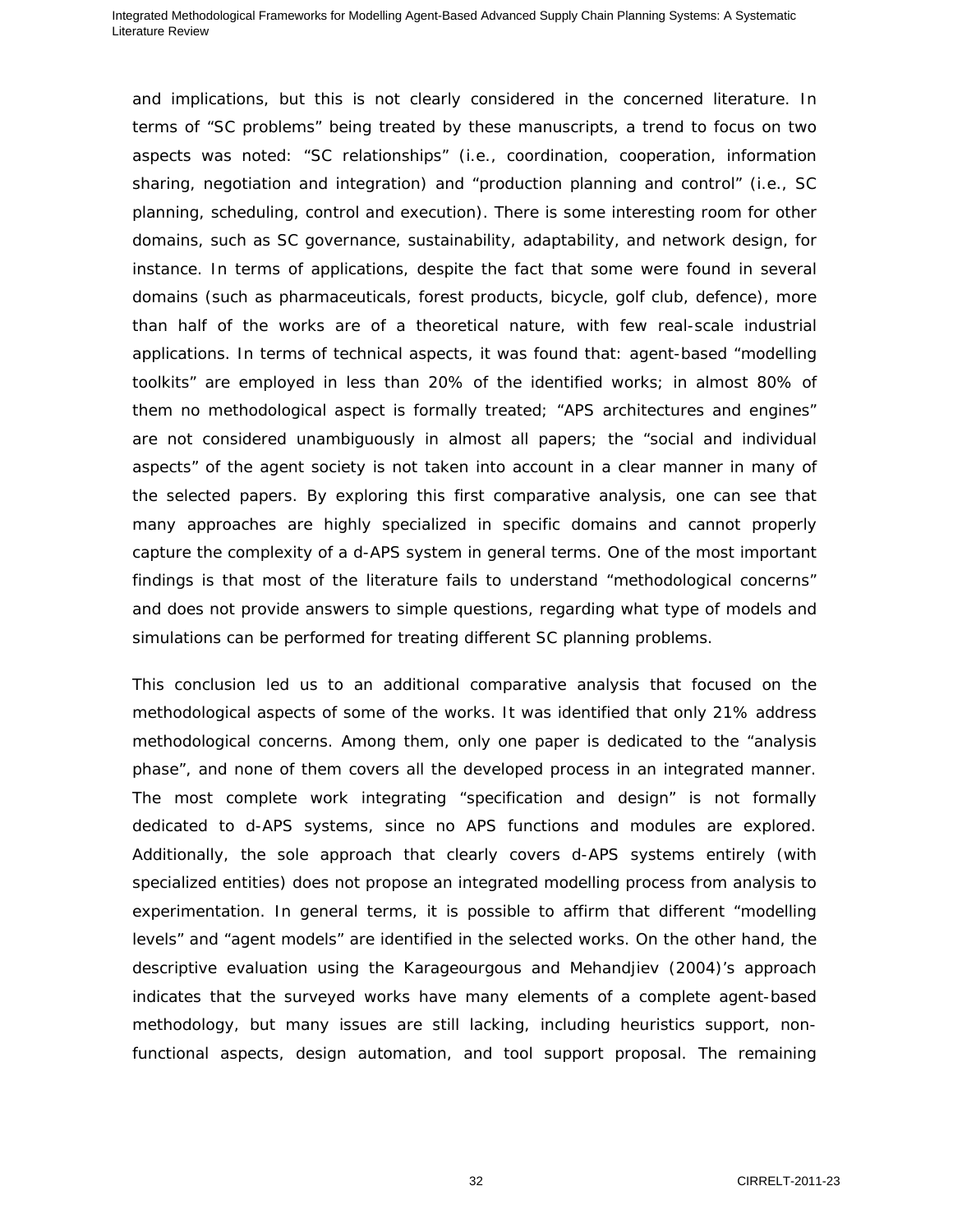elements are treated somehow by the papers, with different degrees of details and completeness.

All these findings indicated that the domain is flourishing and that many interesting opportunities exist. We believe that the present work can collaborate to shed light on this emerging field and pave the way for new and innovative researches towards a complete methodological framework for d-APS systems, thus permitting academics and practitioners to develop and use such systems to improve the SC planning domain.

#### **Acknowledgments**

The authors wish to thank the NSERC (National Science and Engineering Research Council of Canada), the FORAC Research Consortium (www.forac.ulaval.ca) and the CAFIR (Research and Creation Committee of the TÉLUQ-UQAM) for their financial support.

#### **References**

- Amouzegar, M., & Moshirvaziri, K. (2006). A simulation framework for networked queue models: Analysis of queue bounds in a G/G/c supply chain. *Journal of Applied Mathematics and Decision Sciences*, 87514, 1–13.
- Andreev, M., Rzevski,J., Skobelev, P., Shveykin, P., Tsarev, A., & Tugashev, A. (2007, September). *Adaptive Planning for Supply Chain Networks*. Paper presented at the 3rd International Conference on Industrial Applications of Holonic and Multi-Agent Systems, Regensburg, Germany.
- Andrews, J., Benisch,, M., Sardinha, A., & Sadeh, N. (2007, July). *What differentiates a winning agent: An information gain based analysis of TAC-SCM*. Paper presented at the Trading Agent Design and Analysis Workshop, Vancouver, Canada.
- Baumgaertel, H., & John, U. (2003, December). *Combining agent-based supply net simulation and constraint technology for highly efficient simulation of supply networks using APS systems*. Paper presented at 2003 Winter Simulation Conference, New Orleans, USA.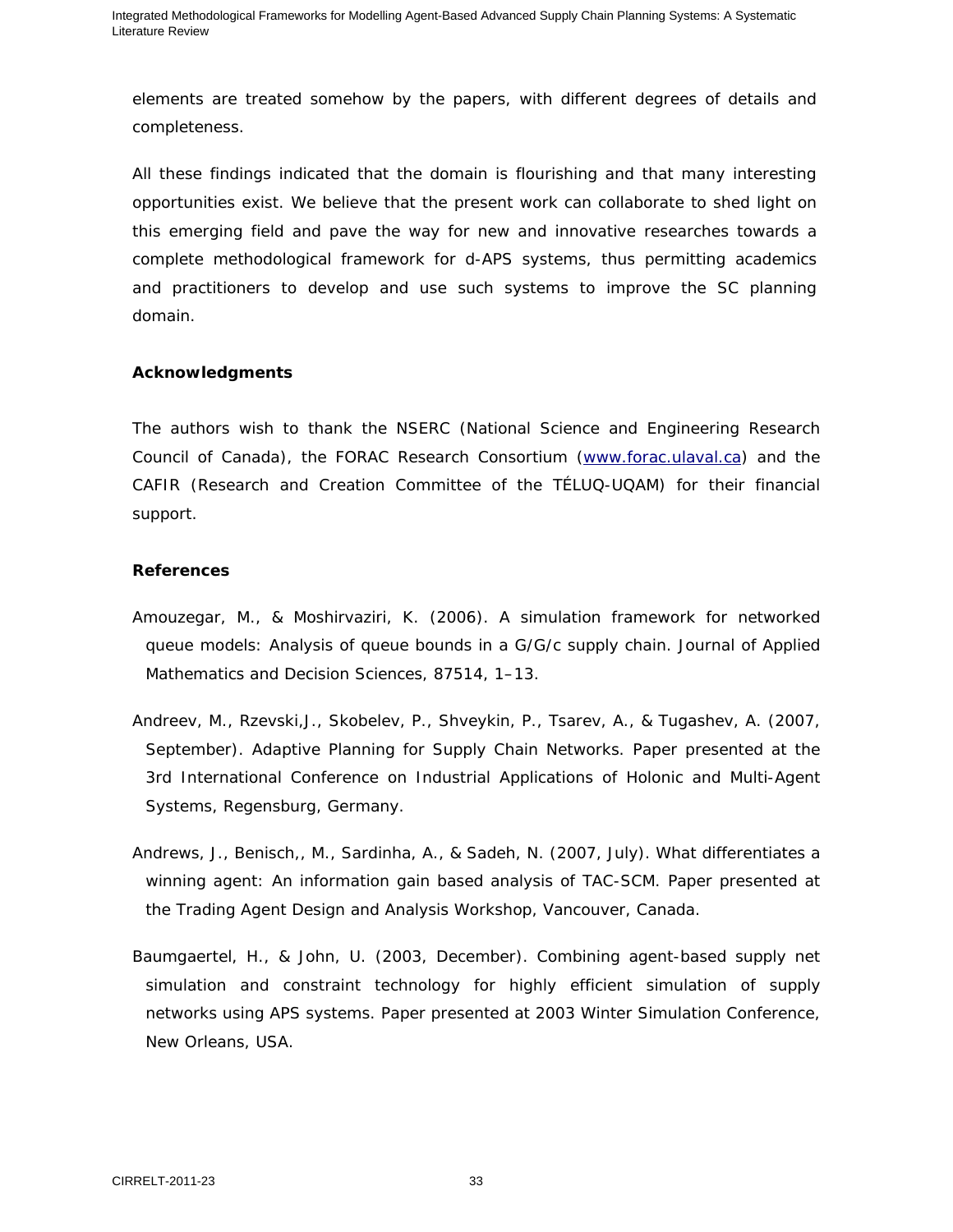- Beaudoin, D., LeBel, L., & Frayret, J. (2007). Tactical supply chain planning in the forest products industry through optimization and scenario-based analysis. *Canadian Journal of Forest Research*, 37(2007), 128-140.
- Becheikh, N. (2005, February). *La revue systématique de littérature : utilité et méthode pour les sciences de l'administration*. Presented at the Chaire FCRSS/IRSC sur le transfer de connaissances et l'inovaiton, February, 2005.
- Benisch, M., Sardinha, A., Andrews, J., Ravichandran, R., & Sadeh, N. (2009). CMieux: adaptive strategies for competitive supply chain trading. *SIGecom Exch.*, 6(1), 1-10.
- Biwer, A.G. (2005). Uncertainty analysis of penicillin V production using Monte Carlo simulation. *Biotechnology and Bioengineering*, 90(2), 167-179.
- Brugali, D., & Sycara, K. (2000). Towards agent oriented application frameworks. *ACM Computing Surveys,* 32(1), 21–26.
- Bussmann, S., Jennings, N., & Wooldridge, M. (2004). *Multiagent systems for manufacturing control: a design methodology*. Berlin: Springer.
- Carvalho, R., & Custodio, L. (2005, April). *A Multiagent systems approach for managing supply-chain problems: a learning perspective*. Paper presented at the IEEE International Conference on Integration of Knowledge Intensive Multiagent, Systems, Boston, USA.
- Cavalieri, S.C., Cesarotti, V., & Introna, V. (2003). A multiagent model for coordinated distribution chain planning. *Journal of organizational computing and electronic commerce*, 13(3-4), 267-287.
- Chan, H.K., & Chan, F.T.S. (2010). Comparative study of adaptability and flexibility in distributed manufacturing supply chains. *Decision Support Systems*, 48(2).
- Chatfield, D. C., Harrison. T.P., & Hayya, J.C. (2006). SISCO: An object-oriented supply chain simulation system. *Decision Support System*, 42(2006), 422– 434.
- Chatfield, D. C., Hayya, J.C., & Harrison. T.P. (2007). A multi-formalism architecture for agent-based, order-centric supply chain simulation. *Simulation Modelling Practice and Theory*, 15(2007), 153–174.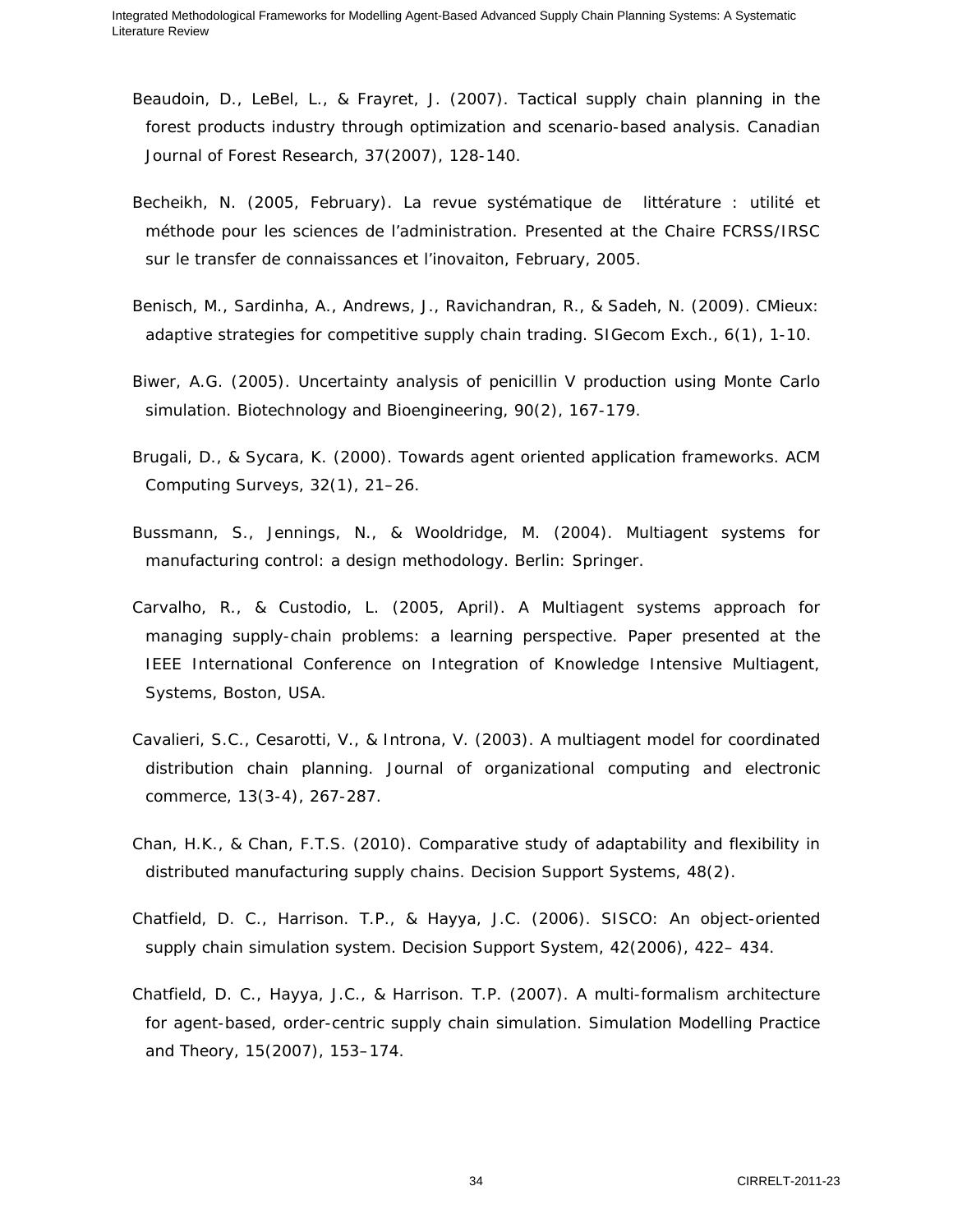- Chen, Y.M., & Wei, C.-W. (2007). Multi-agent-oriented approach to supply chain planning and scheduling in make-to-order manufacturing. *International Journal of Electronic Business*, 5(4).
- Chen, M., Yang, T., & Yen C. (2007). Investigating the value of information sharing in multi-echelon supply chains. *Quality and Quantity*, 41(3), 497-511.
- Chwif, L., Barretto, M.R.P., & Saliby, E. (2002, December). *Supply chain analysis: spreadsheet or simulation?*. Paper presented at the 2002 Winter Simulation Conference, San Diego, USA.
- Cid-Yanez, Frayret, J.-M., & Léger, F. (2009). Evaluation of push and pull strategies in lumber production: an agent-based approach. *International Journal of Production Research*, 47(22), 6295.
- Dam, K., & Winikoff, M. (2004). Comparing agent-oriented methodologies. Agent-Oriented Information Systems. In P. Giorgini; B. Henderson-Sellers, M. Winikoff (Eds.), *Lecture Notes in Computer Science* (78–93). Berlin: Springer-Verlag.
- DoD (1998). *Department of Defense (DoD) Modeling and Simulation (M&S) Glossary*, DOD 5000.59-M, January 1998.
- Dudek, G., & Stadtler, G. (2005). Negotiation-based collaborative planning between supply chains partners. *European Journal of Operational Research*, 163(3), 668-687.
- Egri, P., & Vancza, J. (2005, September). *Cooperative planning in the supply network a multiagent organization model*. Paper presented at the 4th International Central and Eastern European Conference on Multi-Agent System, Budapest, Hungary.
- Emerson, D., & Piramuthu, S. (2004, January). *Agent-based framework for dynamic supply chain configuration*. Paper presented at the 37th Hawaii International Conference on System Sciences, Hawaii, USA.
- Escalas, J. (2004). Imagine yourself in the product. *Journal of Advertising*, 33(2), 0091-3367.
- Feng, S.C., Helaakoski, H., Jurrens, K., & Kipinä, J. (2007). Software agents-enabled systems coalition for integrated manufacturing processes and supply chain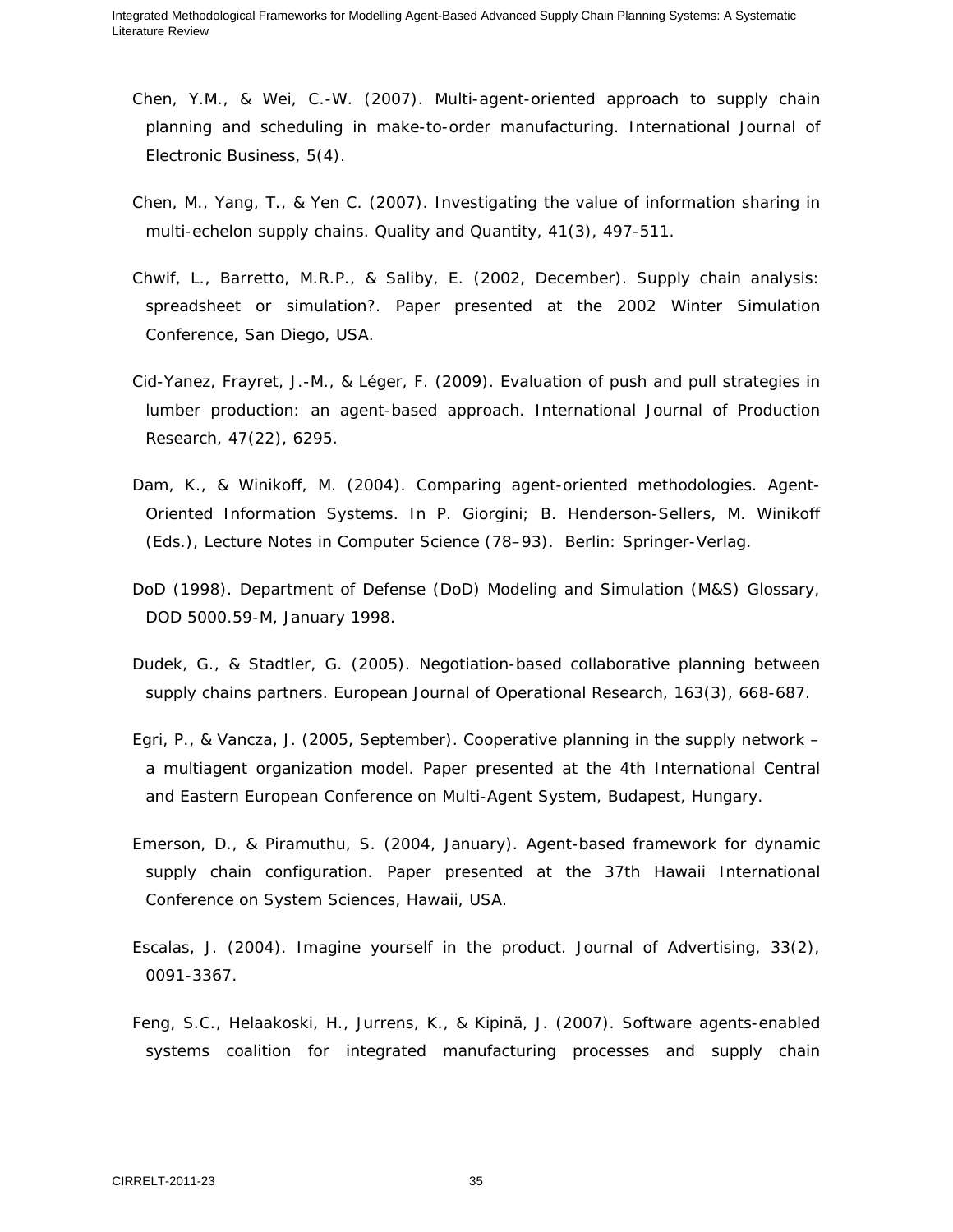management. *International Journal of Manufacturing Technology and Management*,  $11(2)$ .

- Forget, P., D'Amours, S., Fayret, J., & Gaudreault, J. (2008). Study of the performance of multi-behaviour agents for supply chain planning. *Computers in Industry*, 60(9), 698.
- Fox, M., Barbuceanu, M., & Teigen, R. (2000). Agent-oriented supply-chain management. *International Journal of Flexible Manufacturing Systems*, 12(2/3), 165- 188.
- Fox, M., Barbuceanu, M., Gani, M., & Beck, C. (1993). *The integrated supply chain management system*. Internal Report - Department of Industrial Engineering, University of Toronto, Canada. Retrieved October, 2006, from www.eil.utoronto.ca/iscm-descr.html.
- Frayret, J.M., D'Amours, S., Rousseau, A., Harvey, S., & Gaudreault, J. (2007). Agentbased supply-chain planning in the forest products industry. *International Journal of Flexible Manufacturing Systems*, 19(4), 358–391.
- Galland, S. (2001). Approche multi-agents pour la conception et la construction d'un environnement de simulation en vue de l'évaluation des performances des ateliers multi-sites, Ph.D. Dissertation, École Nationale Supérieure des Mines et Université Jean Monnet, France.
- Galland, S., Grimaud, F., Beaune, P., & Campagne J. (2003). MAMA-S: an introduction to a methodological approach for the simulation of distributed industrial systems. *International Journal of Production Economics*, 85, 11–31.
- Ganga, G.M.D. (2010), Proposta de um modelo de simulação baseado em lógica fuzzy e no SCOR para predizer o desempenho da empresa-foco em cadeias de suprimentos, Ph.D. Dissertation, Federal University of Sao Carlos, Brazil.
- Gaudreault J., F. P., Frayret, J.-M., Rousseau, A., & D'Amours, S. (2009). *Distributed operations planning in the lumber supply chain: models and coordination*. *CIRRELT Working Paper CIRRELT-2009-07*. Retrieved, December, 2009, from www.cirrelt.ca.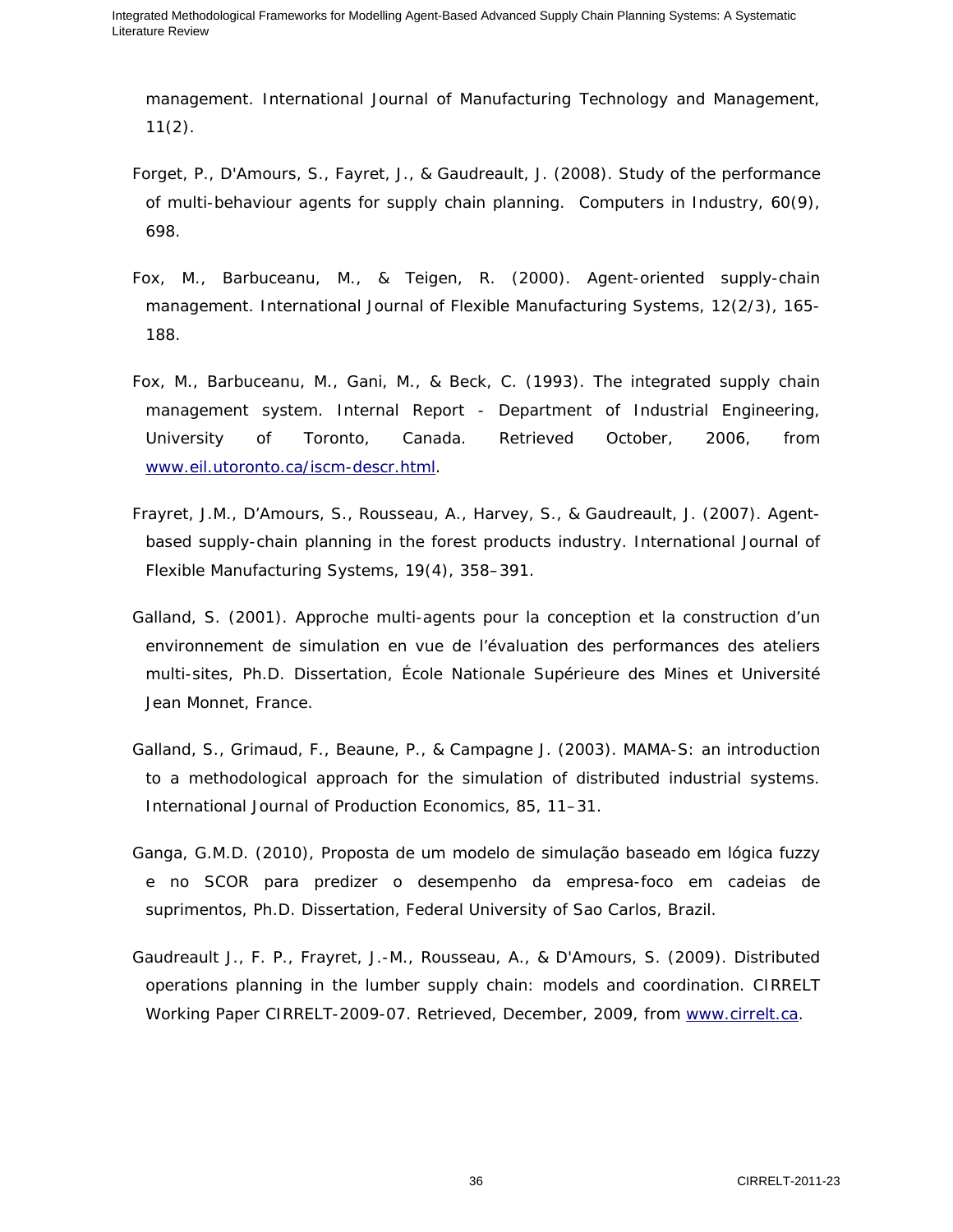- Giorgini, P., Kolp, M., Mylopoulos, J., & Pistore, M. (2003). The Tropos methodology: an overview. In F. Bergenti, M.-P. Gleizes, F. Zambonelli (Eds.), *Methodologies And Software Engineering For Agent Systems*. New York: Kluwer Academic Publishing.
- Gjerdrum, J., Shah, N., & Papageorgiou, L.G. (2001). A combined optimization and agent-based approach to supply chain modelling and performance assessment. *Production Planning and Control*, 12, 81-88.
- Govindu, R., & Chinnam, R. (2010). A software agent-component based framework for multi-agent supply chain modelling and simulation. *International Journal of Modelling and Simulation*, 30(2).
- Iglesias, C., González, J., & Velasco, J. (1998). Analysis and design of multiagent systems using MAS-CommonKADS. In M.P. Singh, A. Rao and M.J. Wooldridge, *Lecture Notes in Computer Science*, 1365(1998), 313-327. Berlin: Springer Verlag, págs. 313-326.
- Ivanov, D., & Kaeschel, J. (2007). Integrated modelling of agile enterprise networks. *International Journal of Agile Systems and Management*, 2(1).
- Ivanov, D. (2009). Structure dynamics control-based framework for adaptive reconfiguration of collaborative enterprise networks. *International Journal of Manufacturing Technology and Management*, 17(1/2), 23.
- Ivanov, D., Sokolov, B., & Kaeschel, J. (2010). A multi-structural framework for adaptive supply chain planning and operations control with structure dynamics considerations. *European Journal of Operational Research*, 200(2), 409-420.
- Ivanov, D.A., Arkhipov, A.V., & Sokolov, B.V. (2007). Intelligent planning and control of manufacturing supply chains in virtual enterprises. *International Journal of Manufacturing Technology and Management*, 11(2), 209 - 227.
- Jankowska, A., Kurbel, K., & Schreber, D. (2007). An architecture for agent-based mobile Supply Chain Event Management. *International Journal of Mobile Communications*, 5(3), 243-258.
- Jarras, I., & Chaib-draa, B. (2002). *Aperçu sur les systèmes multiagents*. CIRANO Centre Universitaire de Recherche en Analyse des Organisations. Retrieved January, 2011, from www.cirano.qc.ca.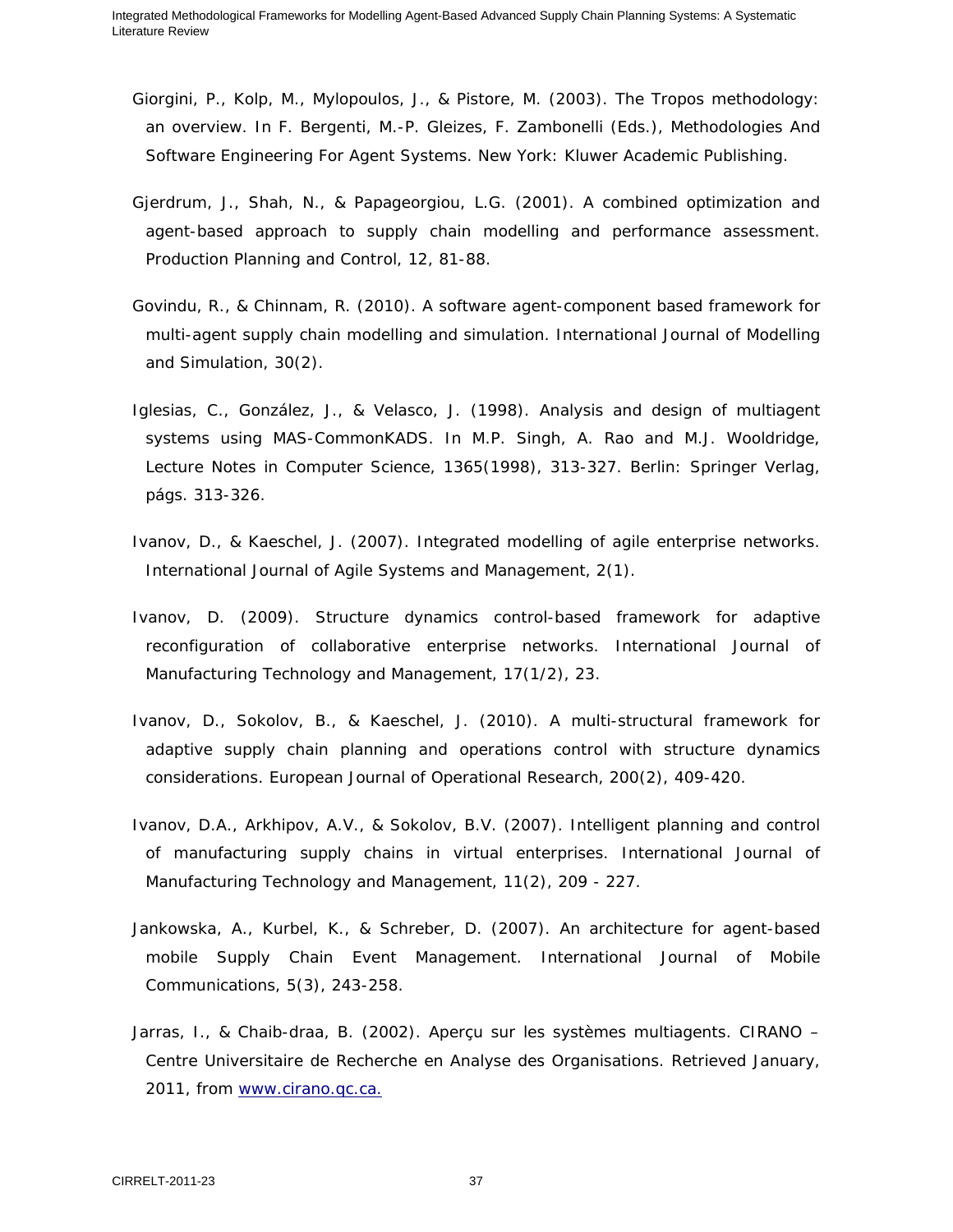- Jung, H., Chen, F.F., & Jeong, B. (2008). Decentralized supply chain planning framework for third party logistics partnership. *Computers & Industrial Engineering*, 55 (2008), 348–364.
- Karageorgos, A., & Mehandjiev, N. (2004). A design complexity evaluation framework for agent-based system engineering methodologies. In A. Omicini A. Petta and J. Pitt (Eds), *Lecture Notes in Computer Science: Engineering Societies in the Agents World*, 3071(2004). Berlin: Springer, 519.
- Karam M., Tranvouez, B., Espinasse, B., & Ferrarini, A. (2010, May). *An Organizationoriented methodological Framework for Agent-Based Supply Chain Simulation*. Presented at the Fourth International Conference on Research Challenges in Information Science, Nice, France.
- Kazemi, Z.M., Aït-Kadi, D., & Nourelfath, M. (2010). Robust production planning in a manufacturing environment with random yield: A case in sawmill production planning. *European Journal of Operational Research*, 201(3), 882-891.
- Kim, B., & Oh, H. (2005). The impact of decision-making sharing between supplier and manufacturer on their collaboration performance. *Supply Chain Management: An International Journal*, 10(3), 223-236.
- Kim, H.S., & Cho, J.H. (2010). Supply chain formation using agent negotiation. *Decision Support Systems*, 49(1), 77-90.
- Kitchenham, B., Brereton, O.P., Budgen, D., Turner, M., Bailey, J., & Stephen, L. (2009). Systematic literature reviews in software engineering – A systematic literature review. *Information and Software Technology*, 51(2009), 7–15.
- Kleijnen, J. (2005). Supply chain simulation tools and techniques: a survey. *International Journal of Simulation & Process Modelling*, 1(1/2).
- Kwon, O., Im, G., & Lee, K. (2005, January). *MACE-SCM: an effective supply chain decision making approach based on multi-agent and case-based reasoning*. Presented at the 38th Annual Hawaii International Conference on System Science, Hawaii, USA.
- Labarthe, O., Espinasse, B., Ferrarini, A., & Montreuil, B. (2007). Toward a methodological framework for agent-based modelling and simulation of supply chain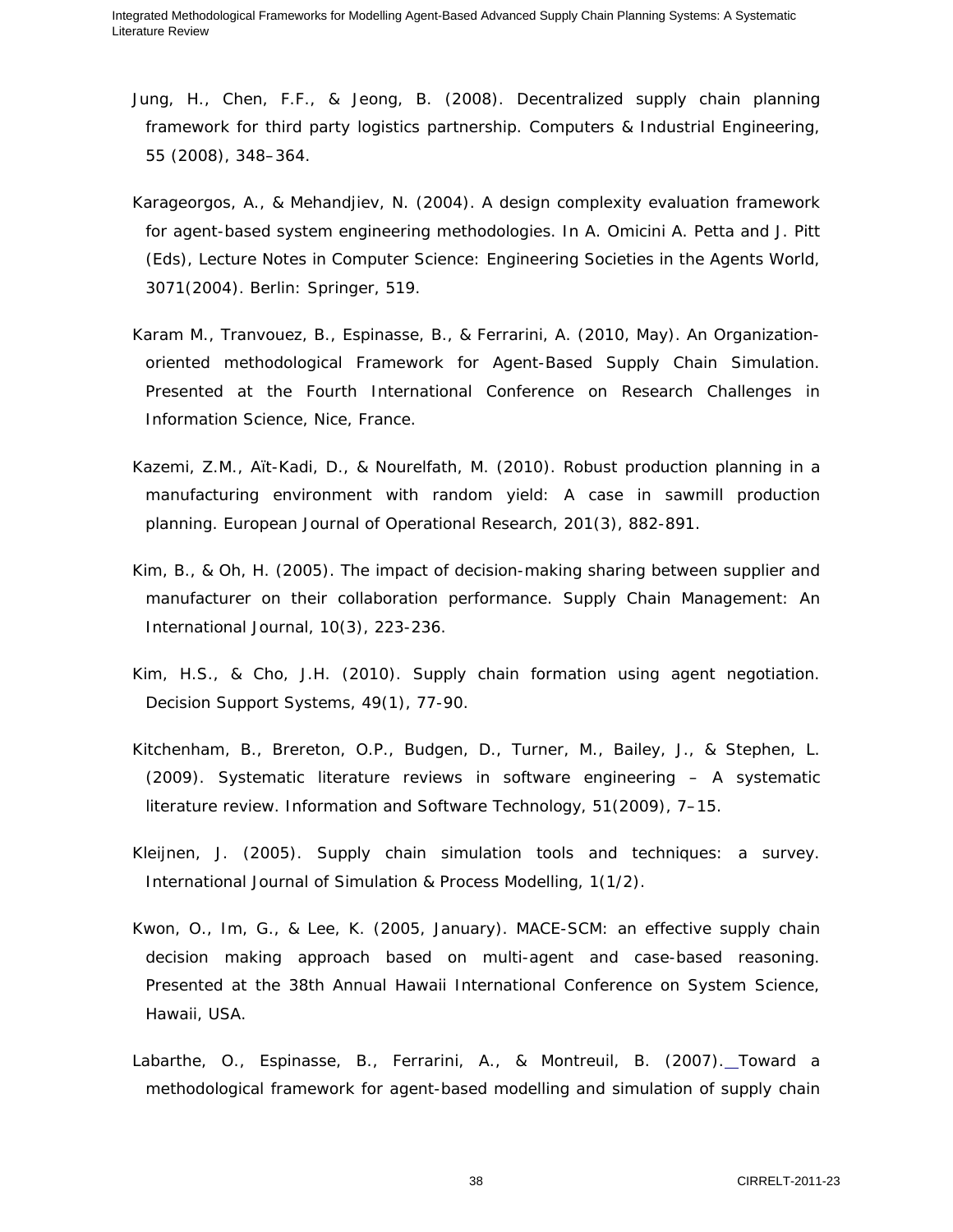in a mass customization context. *Simulation Modelling Practice and Theory*, 15(2), 113-136.

- Lau, R., Li, Y., Song, D., & Kwok, R. (2008). Knowledge discovery for adaptive negotiation agents in e-marketplaces. *Decision Support Systems*, 45(2), 310-323.
- Lee, C. & Liu, A. (2002, December). *A method for agent-based system requirements analysis*. Presented at the IEEE Fourth International Symposium on Multimedia Software Engineering, Newport Beach, USA.
- Lee, H., & Billington, C. (1993). Material management in decentralized supply chains. *Operation Research*, 41(5), 835-847.
- Lee, J., & Kim, C. (2008). Multi-agent systems applications in manufacturing systems and supply chain management: a review paper. *International Journal of Production Research*, 46(1), 233-265.
- Lee, S., & Kumara, S. (2007). Decentralized supply chain coordination through auction markets: Dynamic lot-sizing in distribution networks. *International Journal of Production Research*, 45(20), 4715-4733.
- Lemieux, S., D'Amours, S., Gaudreault, J., & Frayret, J. (2009). Agent-Based Simulation to Anticipate Impacts of Tactical Supply Chain Decision-Making in the Lumber Industry. *International Journal of Flexible Manufacturing Systems*, 19(4), 358–391.
- Lendermann, P., Gan, B.P., & McGinnis, L.F. (2001, December). *Distributed simulation with incorporated APS procedures for high-fidelity supply chain optimization*. Presented at the 2001 Winter Simulation Conference, Arlington, USA.
- Lin, F., Kuo, H., & Lin, S. (2008). The enhancement of solving the distributed constraint satisfaction problem for cooperative supply chains using multi-agent systems. *Decision Support Systems*, 45(4), 795-810.
- Lin, F., Tan, G., & Shaw, M. (1998, January). *Modeling supply-chain networks by a multi-agent system*. Presented at the Thirty-First Annual Hawaii International Conference on System Sciences, Hawaii, USA.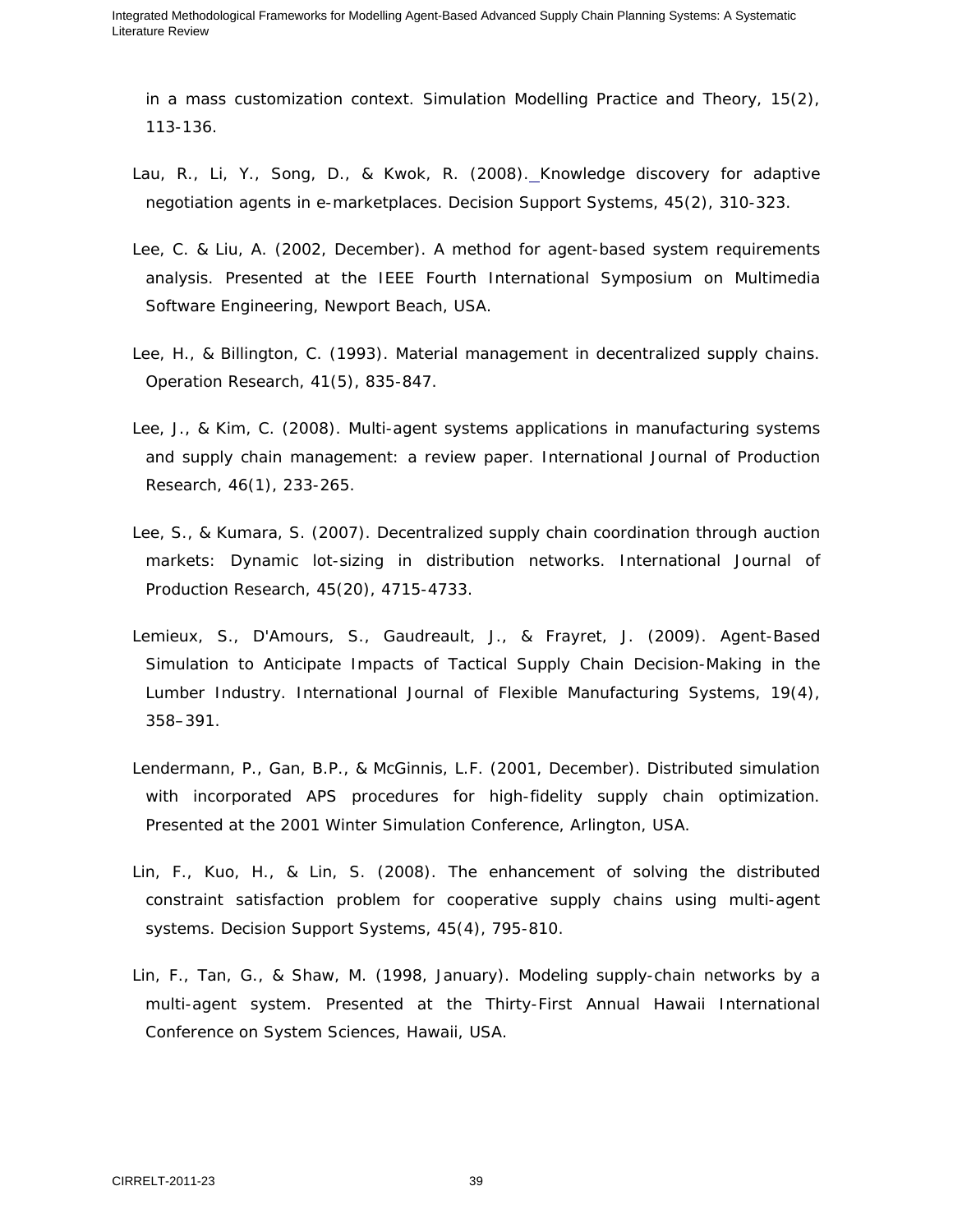- Michel, F., Gouaïch, A., & Ferber, J. (2003). Weak interaction and strong interaction in agent based simulations. In D. Hales, B. Edmonds, E. Norling and J. Rouchier, *Lecture Notes in Computer Science: Multi-Agent-Based Simulation III* (pp. 43-56). Berlin: Springer.
- Monostori, L., Vancza, J., & Kumara, S.R.T. (2006). Agent-based systems for manufacturing. *CIRP Annals - Manufacturing Technology*, 55(2), 697-720.
- Monteiro, T., Anciaux, D., Espinasse, B., Ferrarini, A., Labarthe, O., Montreuil, B., & Roy, D. (2008). L'intérêt des agents pour la simulation de la chaîne logistique*,* In C. Thierry, A. Thomas, and G. Bel, *La simulation pour la gestion des chaînes logistiques*. Paris: Lavoisier.
- Monteiro, T., Roy, D., & Anciaux, D. (2007). Multi-site coordination using a multi-agent system. *Computers in Industry*, 58(4), 367–377.
- Montreuil, B., Frayret, J.-M. & D'Amours, S. (2000). A strategic framework for networked manufacturing. *Computers in Industry,* 42(2-3), 299-317.
- Moyaux, T., Chaib-draa, B., & D'Amours, S. (2007). Information sharing as a coordination mechanism for reducing the bullwhip effect in a supply chain. *IEEE Transactions on Systems, Man and Cybernetics Part C: Applications and Reviews*, 37(3), 396-409.
- Ng, W., & Piplani, R. (2003). Simulation workbench for analysing multi-echelon supply chains. *Integrated Manufacturing Systems*, 14(5), 449-457.
- Nishioka, Y. (2004). Collaborative agents for production planning and scheduling (CAPPS): a challenge to develop a new software system architecture for manufacturing management in Japan. *International Journal of Production Research*, 42(17), 3355-3368.
- Orcun, S., Asmundsson, R., Uzsoy, R., Clement, J., Pekny, J., & Rardin, R. (2007). Supply chain optimisation and protocol environment (SCOPE) for rapid prototyping and analysis of complex supply chains. *Production Planning and Control*, 18, 388- 406.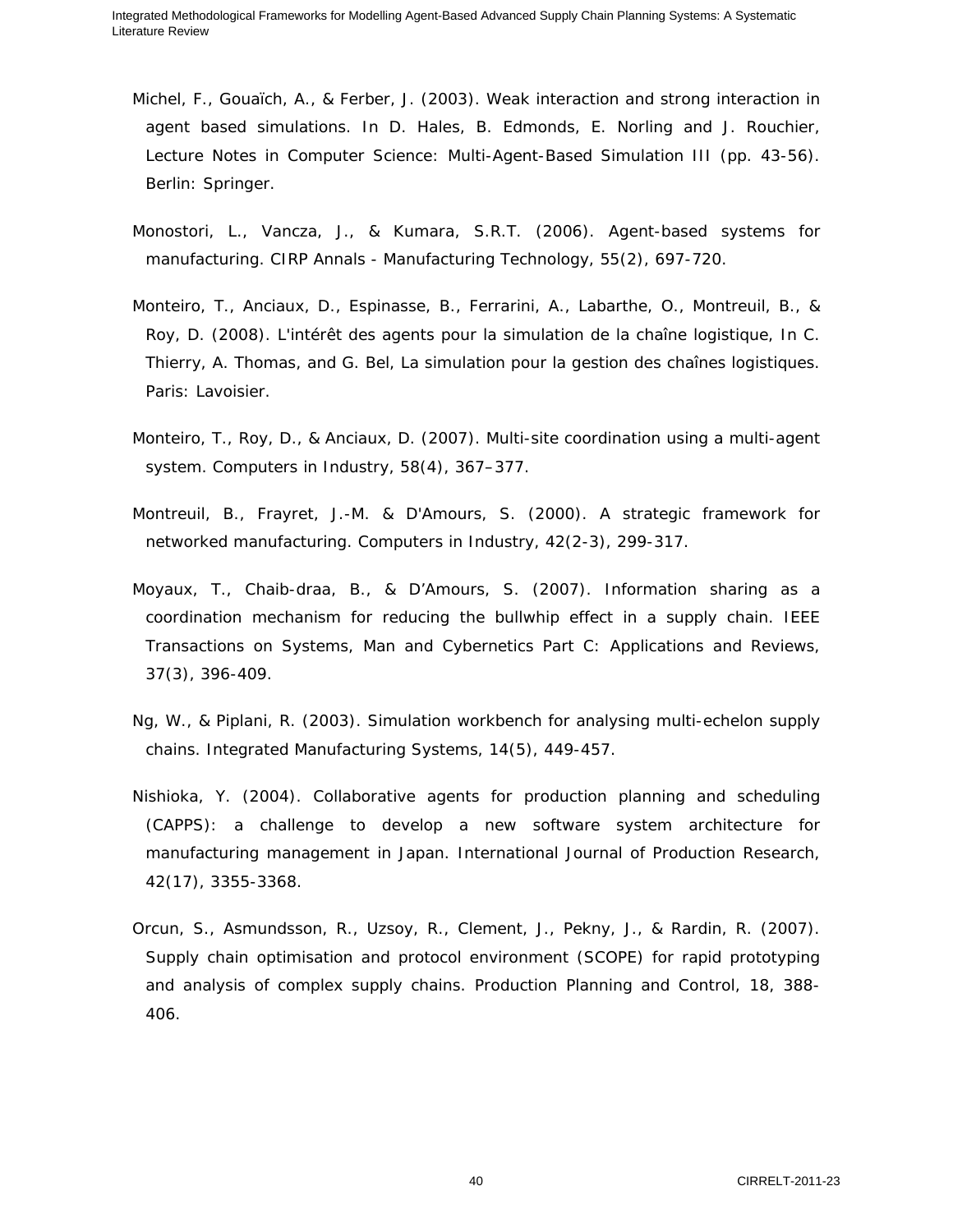- Ouhimmou, M., D'Amours, S., Beauregard, R., Ait-Kadi, D., & Chauhand, S. (2008). Furniture supply chain tactical planning optimization using a time decomposition approach. *European Journal of Operational Research*, 189(3), 952-970.
- Padgham, L., & Winikoff, M. (2002, November). *Prometheus: a pragmatic methodology for engineering intelligent agents*. Presented at the Workshop on Agent-oriented Methodologies at OOPSLA 2002, Seattle, USA.
- Pan, A., Leung, S.Y.S, Moon, K.L. and Yeung, K.W. (2009). Optimal reorder decisionmaking in the agent-based apparel supply chain. *Expert Systems with Applications*, 36(2009), 8571–8581.
- Paolucci, M., Revetria, R., & Tonelli, F. (2008). An Agent-based System for Sales and Operations Planning in Manufacturing Supply Chains. *WSEAS Transactions on Business and Economics*, 3(5), 103-112.
- Parunak, H. V. D. (1998). *Practical and industrial applications of agent-based systems*. Environmental Research Institute of Michigan (ERIM).
- Parunak, H. V. D., Baker, A.D., & Clark, S. (2001). The AARIA agent architecture: from manufacturing requirements to agent-based system design. *Integrated Computer-Aided Engineering*, 8, 45-58.
- Parunak, V., & VanderBok, R. (1998). *Modeling the extended supply network*. Industrial Technology Institute.
- Penker, M., & Wytrzens, K. (2005). Scenarios for the Austrian food chain in 2020 and its landscape impacts. *Landscape and urban planning*, 71(2-4).
- Pfleeger, S., & Atlee, J. (2006). *Software engineering: theory and practice*. New Jersey: Pearson Prentice Hall.
- Sadeh, N.M., Hildum, D., Kjenstad, D., & Tseng, A. (1999, June). *MASCOT: An agentbased architecture for coordinated mixed-initiative supply chain planning and scheduling*. Presented at the Agents'99 Workshop Agent-based Decision-Support for Managing the Interned-Enabled Supply-Chain, Seattle, USA.
- Samuelson, D. (2005). Agents of change: how agent-based modeling may transform social science. *OR/MS Today*, 32(1).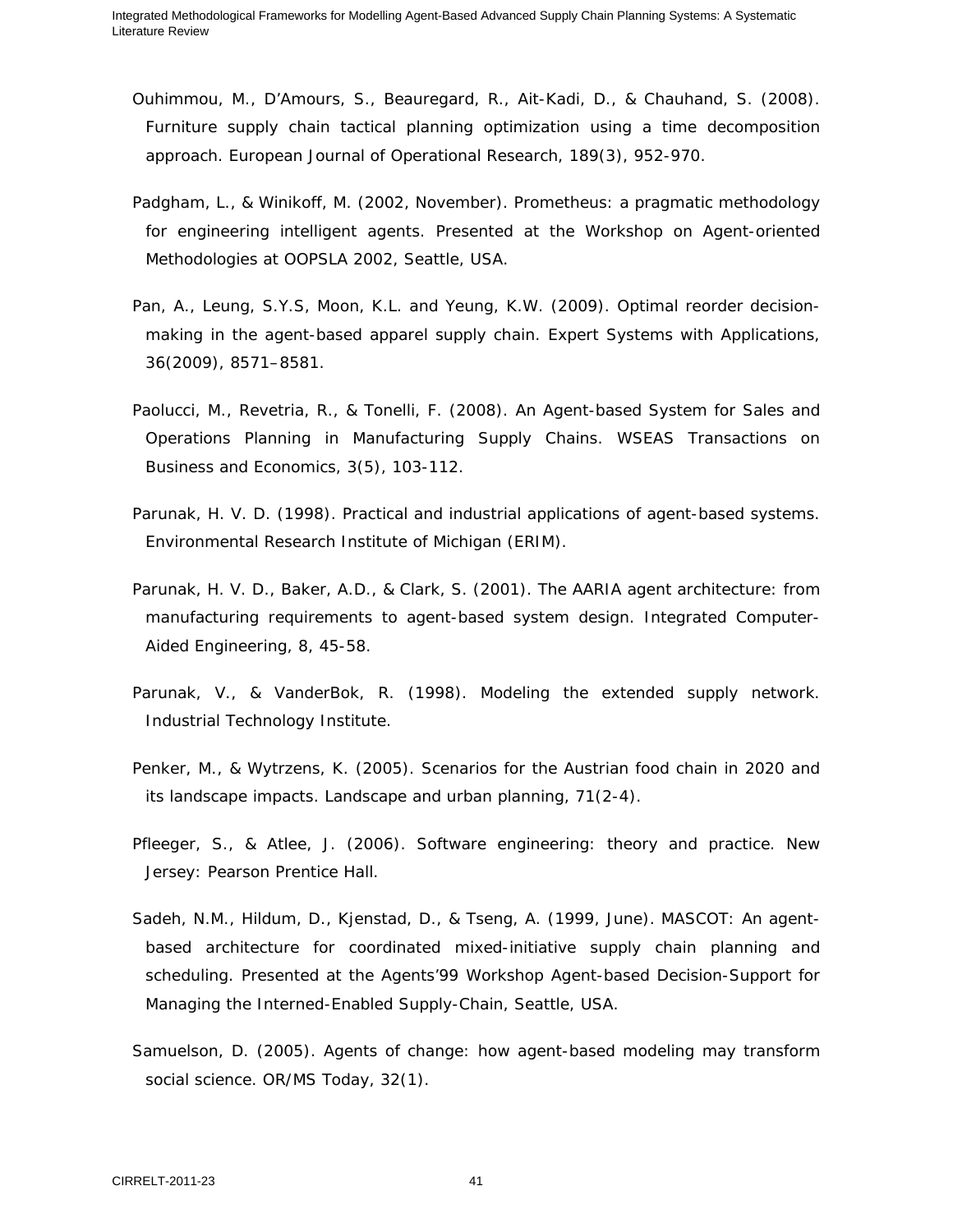- Santa-Eulalia, L.A., Frayret, J., & D'Amours, S. (2008). Essay on Conceptual Modeling, Analysis and Illustration of Agent-Based Simulations for Distributed Supply Chain Planning. *INFOR: Information Systems and Operational Research*, 46(2), 97-116.
- Santa-Eulalia, L.A., D'amours, S., Frayret, J.-M., & Azevedo, R.C. (2009a, November). *On Supply Chain Modeling and Simulation Techniques: a Literature Review Taxonomy*. Presented at the XI SIMPEP Simpósio de Engenharia de Produção, Bauru, Brazil.
- Santa-Eulalia, L.A., Ait-Kadi, D., D'amours, S., Frayret, J.-M., & Lemieux, S. (2009b, May). *Evaluating tactical planning and control policies for a softwood lumber supply chain through agent-based simulations* Presented at the IESM'2009 International Conference on Industrial Engineering and System Management, Montréal, Canada.
- Santa-Eulalia, L.A. (2009). Agent-based simulations for advanced supply chain planning: a methodological framework for requirements analysis and deployment, Ph.D. Dissertation, Faculté des Sciences et Génie, Université Laval, Canada.
- Santa-Eulalia, L.A.; D'amours, S., & Frayret, J.-M. (2010, October). *Modeling Agent-Based Simulations for Supply Chain Planning: the FAMASS Methodological Framework*. Presented at the 2010 IEEE International Conference on Systems, Man, and Cybernetics, Special Session on Collaborative Manufacturing and Supply Chains, Istanbul, Turkey.
- Santa-Eulalia, L.A., Aït-Kadi, D., D'amours, S., Frayret, J.-M., & Lemieux, S. (2011). Agent-based experimental investigations about the robustness of tactical planning and control policies in a softwood lumber supply chain. *Production Planning and Control*, 2011 (in press).
- Sauter, J. A., Parunak, H. V. D., & Goic, J. (1999, June). *ANTS in the supply chain*. Presented at the Agents'99 Workshop Agent-based decision-support for managing the Interned-enabled supply-chain, Seattle, USA.
- Shen, W., & Norrie, D.H (1999). Agent-based systems for intelligent manufacturing: a state-of-the-art survey. *Knowledge and Information Systems, an International Journal*, 1(2), 129-156.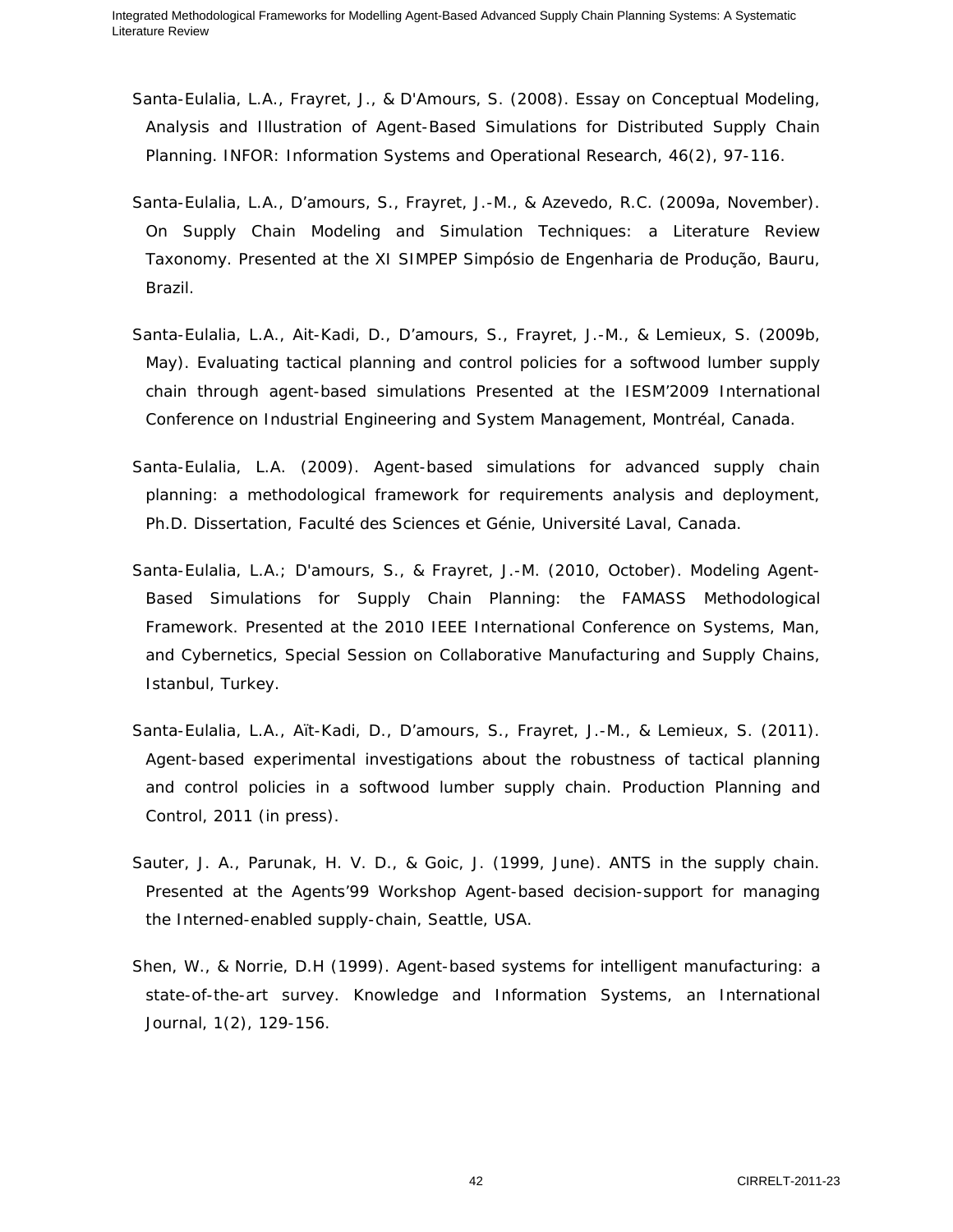- Shen, W., Norrie, D.H., & Barthès, J.-P. (2001). *Multi-agent systems for concurrent intelligent design and manufacturing*. London: Taylor & Francis.
- Si, Y., Edmond, D., Dumas, M., & Chong, C. (2007). Strategies in supply chain management for the Trading Agent Competition. *Electron. Commer. Rec. Appl.*, 6(4), 369-382.
- Stadtler, H. (2005). Supply chain management and advanced planning basics, overview and challenges. *European Journal of Operational Research*, 163(2005), 575- 588.
- Strader, T.J., Lin, F.R., & Shaw, M.J. (1998). Simulation of order fulfillment indivergent assemble supply chains. *Journal of Artificial Societies and Social Simulation*, 1(2).
- Swaminathan, J., Smith, S., & Sadeh, N. (1998). Modeling supply chain dynamics: a multiagent approach. *Decision Sciences*, 29(3), 607-632.
- Tweedale, J. (2007). Innovations in multi-agent systems. *Journal of Network and Computer Applications*, 30(2007), 1089-1115.
- Ulieru, M., Norrie, D., Kremer, R., & Shen, W. (2000). A multi-resolution collaborative architecture for web-centric global manufacturing. *Information Sciences*, 127(2000), 3-21.
- Van Der Vorst Vorst, J., Tromp, S., & Van der Zee, D.-J. (2005, December). *A simulation environment for the redesign of food supply chain networks: Modeling quality controlled logistics*. Presented at the 2005 Winter Simulation Conference, Orlando, USA.
- Van der Zee, D., & Van der Vorst, J. (2005). A Modeling framework for supply chain simulation: opportunities for improved decision making. *Decision Sciences*, 36(1), 65-95.
- Van Horne, C., & Marier, P. (2005, June). *The Quebec Wood Supply Game: an on-line tool for knowledge management and transfer*. Presented at the 59th Forest Products Society Annual Meeting, Québec City, Canada.
- Venkatadri, U., & Kiralp, R. (2007, May). *DSOPP: An Intelligent Platform For Distributed Simulation Of Order Promising Protocols In Supply Chain Networks*.